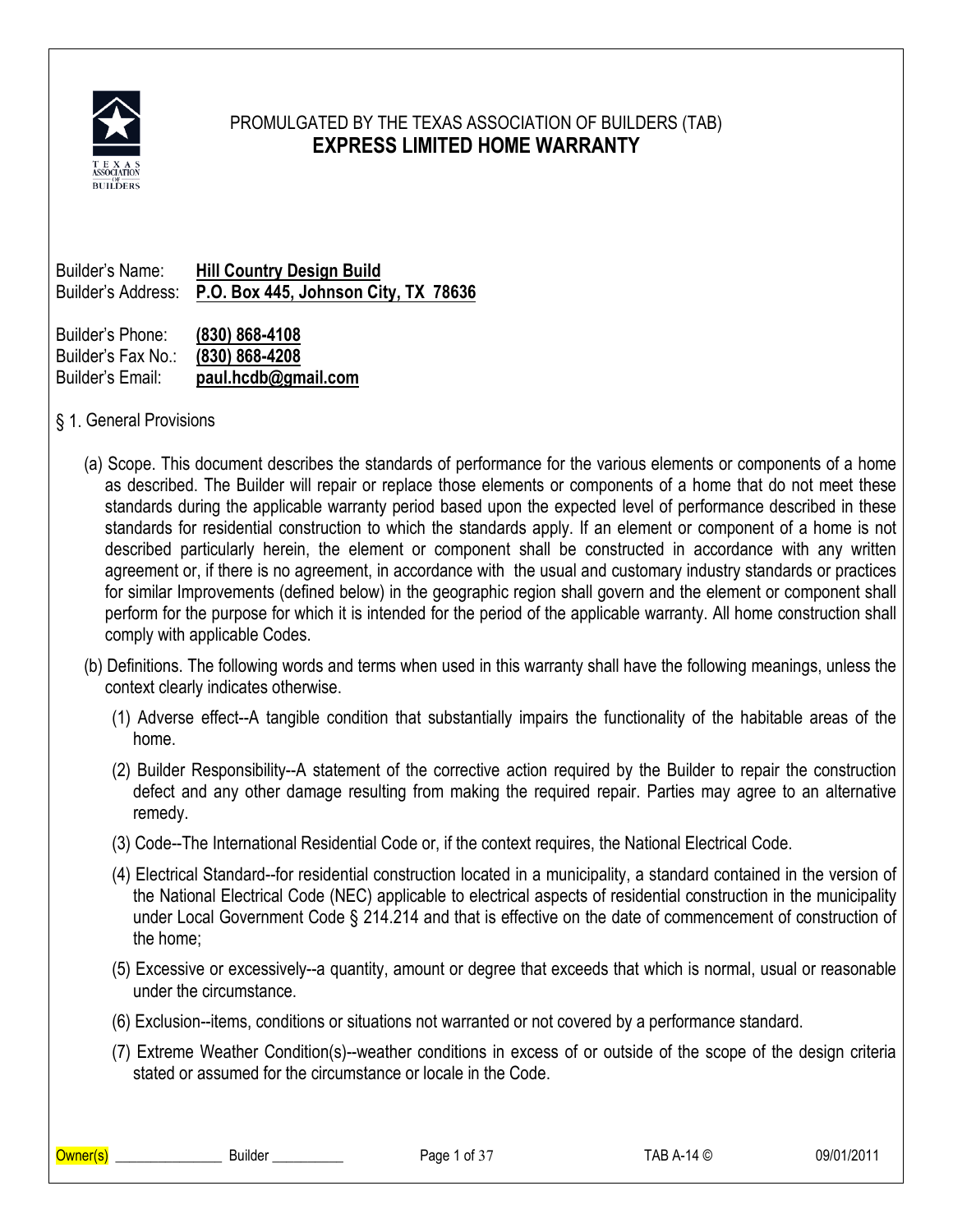- (8) The International Residential Code (IRC)--substantial compliance with the version of the IRC for One- and Two-Family Dwellings published by the International Code Council (ICC) as follows:
	- (A) for residential construction of the non-electrical standards of a One- and Two-Family Dwelling located in a municipality, the version of the IRC applicable to non-electrical aspects of residential construction in the municipality under Local Government Code § 214.212 and which is effective on the date of commencement of construction of the home;
	- (B) for residential construction of a One- and Two-Family Dwelling in the unincorporated area of a county, the version of the International Residential Code published as of May 1, 2008, or the version of the IRC that is applicable in the county seat of that county, including any other applicable Codes required by statute.
- (9) Major Structural Components--the load-bearing portions, and the integral connection between them, of the following elements of a home:
	- (A) Footings and Foundations;
	- (B) Beams;
	- (C) Headers;
	- (D) Girders;
	- (E) Lintels;
	- (F) Columns (other than a column that is designed to be cosmetic);
	- (G) Load-Bearing portions of walls and partitions;
	- (H) Roof framing systems, to include ceiling framing;
	- (I) Floor systems; and
	- (J) Masonry Arches.
- (10) Manufactured Product--a component of the home that was manufactured away from the site of the home and that was installed in the home without significant modifications to the product as manufactured. Manufactured products commonly installed in residential construction include but are not limited to dishwashers, cook tops, ovens, refrigerators, trash compactors, microwave ovens, kitchen vent fans, central air conditioning coils and compressors, furnace heat exchangers, water heaters, carpet, windows, doors, light fixtures, fireplace inserts, pipes and electrical wires. For purposes of this warranty, a manufactured product includes any component of a home for which the manufacturer provides a warranty, provided that the manufacturer permits transfer of the warranty to the homeowner.
- (11) Original Construction Elevations--actual elevations of the foundation taken prior to substantial completion of the residential construction project. Such actual elevations shall include elevations of porches and garages if those structures are part of a monolithic foundation. To establish original construction elevations, elevations shall be taken at a rate of approximately one elevation per 100 square feet showing a reference point, subject to obstructions. Each elevation shall describe the floor. If no such actual elevations are taken then the foundation for the habitable areas of the home are presumed to be level +/- 0.75 inch (three-quarters of an inch) over the length of the foundation.
- (12) Performance Standard(s)--the standard(s) to which a home or an element or component of a home constructed as a part of new home construction or a material improvement or interior renovation must perform.
- (13) Span--the distance between two supports.

| l<br>v۳ | Builder | aae<br>$'$ of $\cdot$ | _ _ _<br>$\sqrt{2}$<br>.∧ ⊨<br>ש<br>- | 09/01<br>. .<br>. |
|---------|---------|-----------------------|---------------------------------------|-------------------|
|         |         |                       |                                       |                   |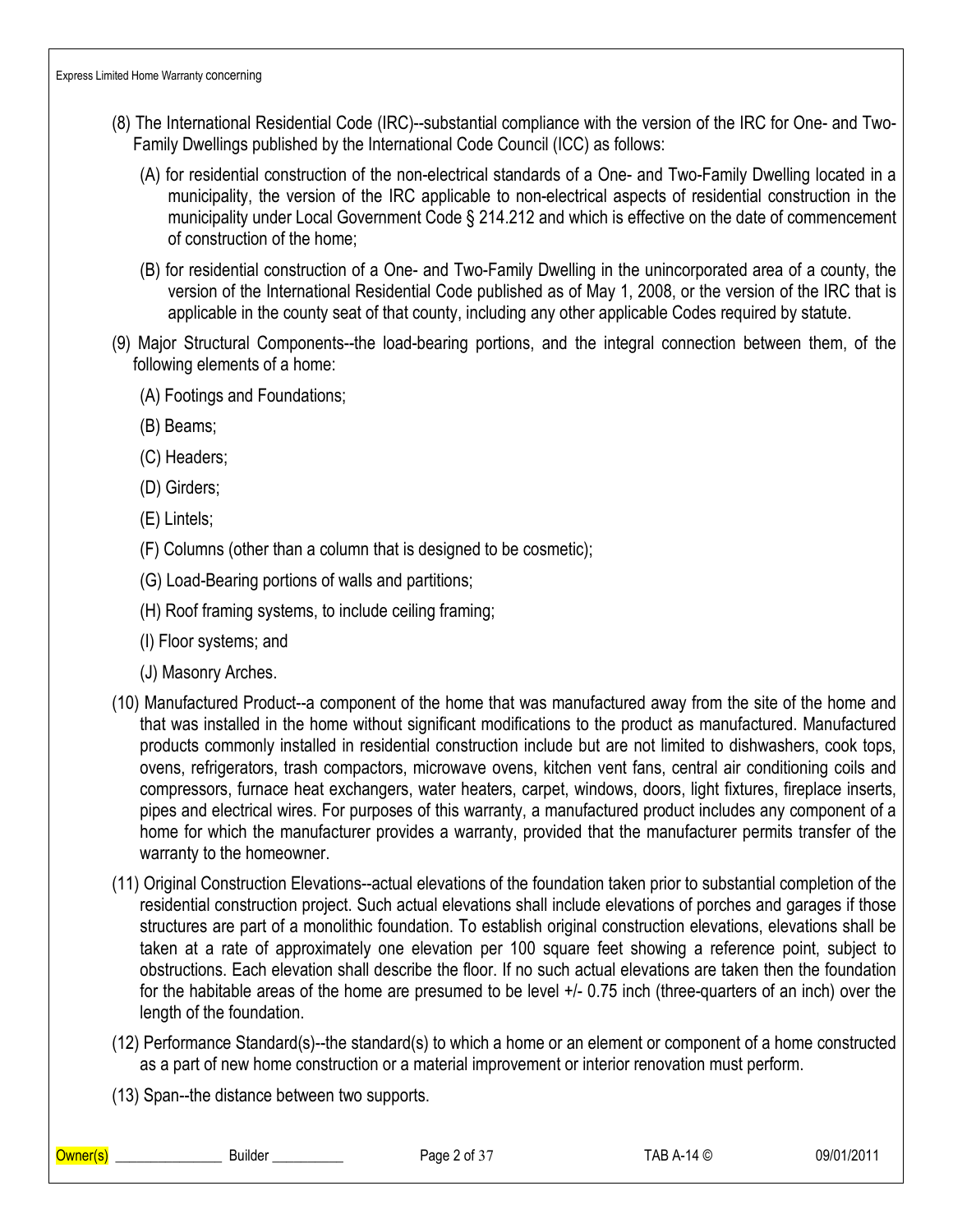- (14) Substantial Completion--achieved when:
	- (A) the stage of construction when a new home, addition, improvement, or alteration to an existing home is sufficiently complete that the home, addition, improvement or alteration can be occupied or used for its intended purpose; or
	- (B) if required, the issuance of a final certificate of inspection or occupancy by the applicable governmental authority; or
	- (C) if no final inspection or certificate of occupancy is required, when all electrical, mechanical, and plumbing final inspections, or all other required inspections, have been approved or all approvals for occupancy have been received from any applicable governmental authority;
	- (D) provided however, that if Owner moves into the home or Improvements, the home or Improvements shall be deemed to be substantially completed.
- (15) Resolving conflicts among construction standards. During the construction of the home, when an inconsistency exists between the Code, manufacturer's instructions and specifications, the standard required by the United States Department of Housing and Urban Development for Federal Housing Administration or Veterans Administration programs, or ANSI/ASHRAE Standard (62.2-2003), the most restrictive requirement shall apply.
- (16)Improvement(s)--any labor, materials, or other work supplied by Builder or its independent contractors or suppliers in performance of the contract documents or other written agreements, including, but not limited to, design plans or specifications.
- § 2. General Provisions for New Homes, Material Improvements and Interior Renovations
	- (a) Builder Responsibilities for Compliance with Performance Standards and Repair Obligations.
		- (1) Builder's Work. The Builder is responsible for all work performed under the direction of the Builder for the period of the applicable warranty. The Builder is only responsible for construction defects about which the Builder receives written notice on or before the second anniversary of the date of discovery of the alleged construction defect but in no event later than ninety days following the expiration of the applicable warranty period, and not later than the thirtieth day after the tenth anniversary of:
			- (A) the date of the initial transfer of title from the Builder to the initial owner of the affected home or improvement; or
			- (B) if the transaction that is the subject of the dispute did not involve a title transfer, the date that the construction was substantially complete unless otherwise expressly stated herein.
		- (2) Repair Condition. In connection with a repair of a construction defect, any repairs performed by the Builder will include those components of the home that have to be removed or altered in order to repair the construction defect. Repair shall be made so that the condition is returned to its condition as it existed at the time immediately preceding the construction defect.
		- (3) Finish. Surfaces altered incident to any repair will be finished or touched up to match the surrounding area as closely as practical. In connection with the repair of finish or surface material, such as paint, wallpaper, flooring or a hard surface, the Builder will match the standard and grade as closely as reasonably possible. Builder will attempt to match the finish, but will not be responsible for discontinued patterns or materials, color variations or shade variations. When the surface finish material must be replaced and the original material has been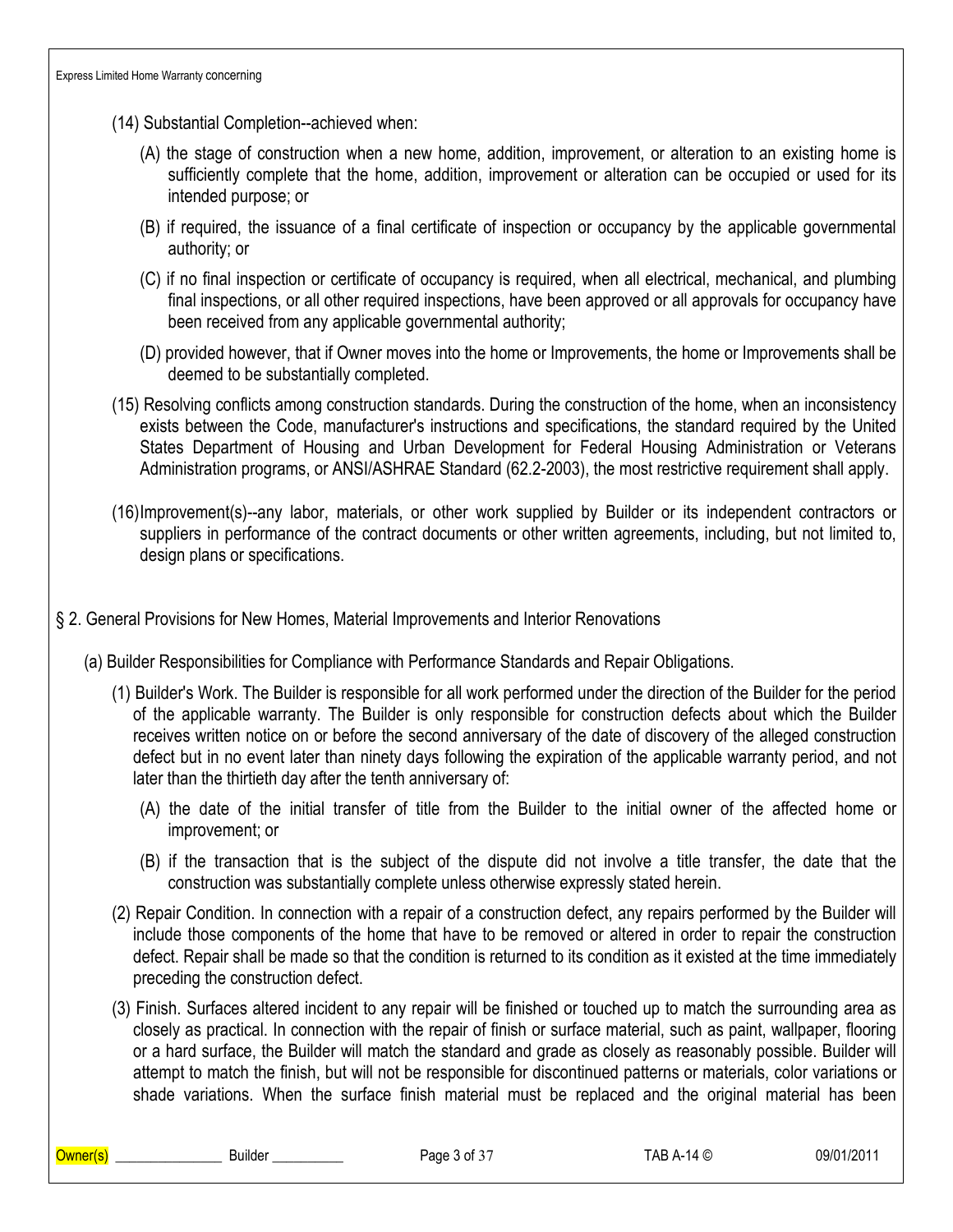discontinued, the Builder is responsible for installing replacement material substantially similar in appearance to the original material.

- (4) Manufactured Products. The Builder shall install all manufactured products in accordance with the manufacturer's instructions and specifications.
	- (A) The Builder shall use only new manufactured products and parts unless otherwise agreed in writing by the parties. If the Builder did not install a manufactured product in accordance with the manufacturer's specifications or use newly manufactured parts as required, the Builder shall take such action as is necessary to bring the variance within the standard.
	- (B) The homeowner shall notify the Builder in writing of a known construction defect not later than the second anniversary of the date of discovery of the construction defect or not later than ninety days following the applicable warranty period and not later than the thirtieth day after the tenth anniversary of: (i) the date of the initial transfer of title from the Builder to the initial owner of the affected home or improvement; or (ii) if the transaction that is the subject of the dispute did not involve a title transfer, the date that the construction was substantially complete unless otherwise expressly stated herein.
- (5) Specialty Feature. Notwithstanding a performance standard stated in this Express Home Warranty, a specialty feature, which is work performed or material supplied incident to certain design elements shown on the construction plans and specifications and agreed to in writing by the Builder and the homeowner, shall be deemed to be compliant with the performance standards stated herein so long as all items are compliant with the Code.
- (b) Exceptions and Exclusions from Builder's Responsibilities.
	- (1) The Builder is not responsible for repair, loss or damage to a component or that part of a component of a home caused by or made worse by any of the following:
		- (A) Work performed or material supplied incident to construction, modification or repair to the home performed by anyone other than the Builder or persons providing work or material at the direction of the Builder.
		- (B) The negligence, improper maintenance, misuse, abuse, failure to follow manufacturer's recommendations, failure to take reasonable action to mitigate damage, failure to take reasonable action to maintain the residence or other action or inaction of anyone other than the Builder or persons providing work or material at the direction of the Builder.
		- (C) Failure of the homeowner to comply with the homeowner's responsibilities as set forth in subsection (c) of this section or as may be stated separately elsewhere in this warranty.
		- (D) Alterations to the grade of the soil that are not in compliance with the Code or applicable governmental regulations.
		- (E) Normal wear and tear or normal deterioration to any component of the home.
		- (F) Extreme weather conditions.
		- (G) Riot, civil commotion, war, terrorism, vandalism, aircraft, vehicle or boat.
		- (H) Fire, smoke or water damage unless such loss or damage is a direct result of a construction defect.
		- (I) Change in the underground water table that exerts pressure on, seeps, or leaks under the home, sidewalk, driveway, foundation or other structure or causes subsidence or sinkholes.
		- (J) Erosion or accretion of soils unless such loss or damage is a direct result of a construction defect.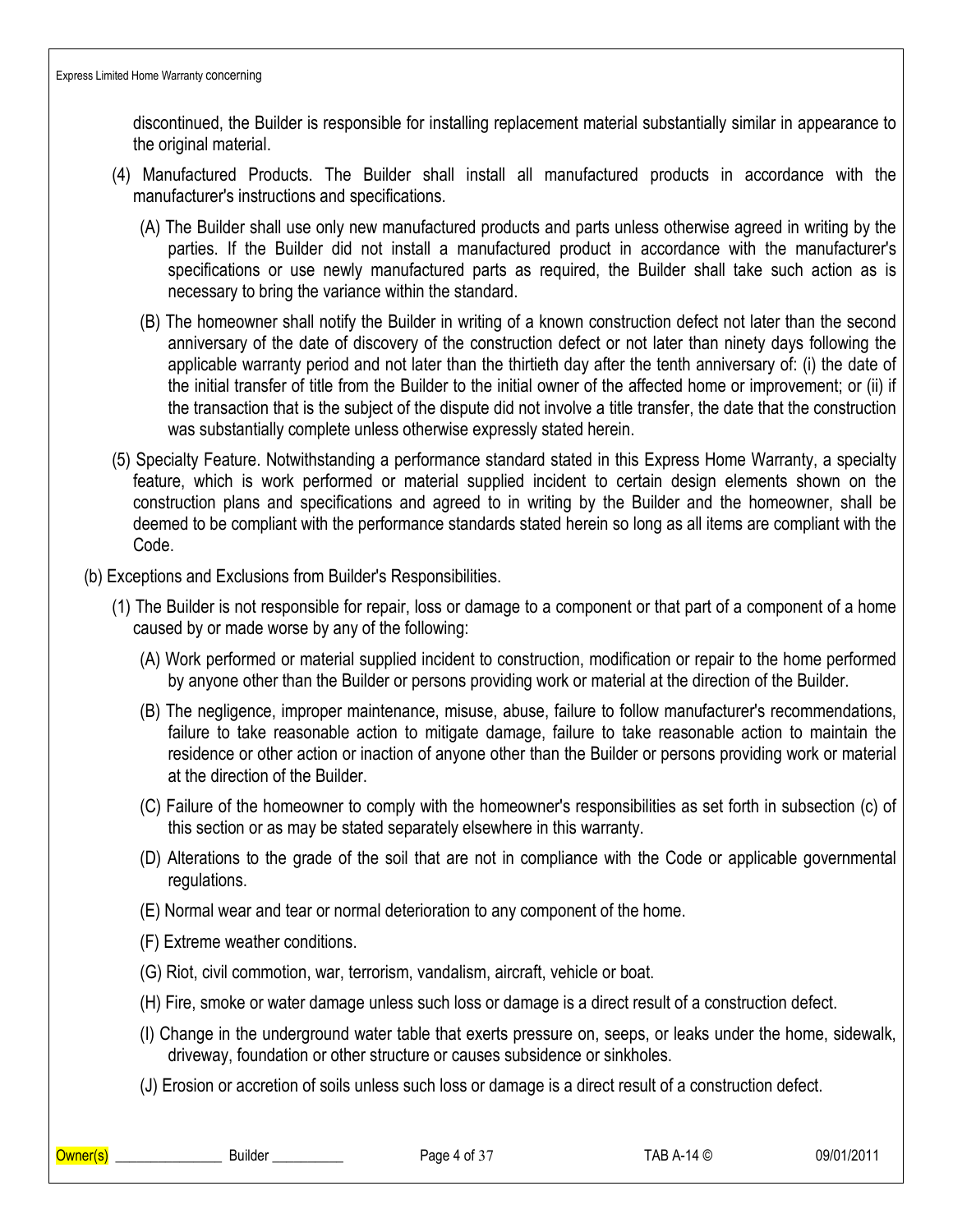- (K) Insects, birds, rodents, vermin or other wild or domestic animals unless such loss or damage is a direct result of a construction defect.
- (L) The quality and potability of water unless caused by a construction defect.
- (M) While the home is being used primarily for nonresidential purposes.
- (N) Use for which the home or the component of the home was not designed.
- (O) Use that exceeds the normal design loads prescribed by the Code or the engineer of record.
- (P) Homeowner delay in reporting a known construction defect or failing to take reasonable action necessary to prevent further damage to the home.
- (Q) For remodeling projects, improvements, alterations or additions to an existing residence where the performance standard cannot be achieved due to an existing condition.
- (R) Abuse or misuse of a home component or manufactured product by anyone other than the Builder or persons providing work or material at the direction of the Builder.
- (2) No Actual Physical Damage. The Builder shall not be responsible for any condition that does not result in actual physical damage to the home, including, but not limited to the presence of radon gas, formaldehyde or other pollutants or contaminants, or the presence or effect of mold, mildew, toxic material, or volatile organic compound, unless such condition is a direct result of a construction defect.
- (c) Homeowner's Responsibilities.
	- (1) Home Maintenance. Maintenance of the home and the lot on which the home is located are essential to the proper functioning of the home. The homeowner is responsible for maintenance of the home and the lot on which it is located. The homeowner is responsible for maintenance items described in this paragraph and those maintenance items identified separately in the performance standards set forth in this warranty. Additionally, the homeowner is responsible for ongoing maintenance responsibilities that affect the performance of the home but that may not be expressly stated in this warranty. Such ongoing maintenance responsibilities include, but are not limited to, periodic repainting and resealing of finished surfaces as necessary, caulking for the life of the home, regular maintenance of mechanical systems, regular replacement of HVAC filters, cleaning and proper preservation of grading around the home and drainage systems to allow for the proper drainage of water away from the home.
	- (2) Manufactured Products. The homeowner shall use and perform periodic maintenance on all manufactured products according to the manufacturer's instructions and specifications. The misuse, abuse, neglect or other failure to follow manufacturer's specifications with regard to manufactured products may void the manufacturer's warranty.
	- (3) Landscape Planting. The homeowner shall take measures to prevent landscaping materials or plants from contacting the exterior surface of the home and from interfering with the proper drainage of water away from the foundation. The homeowner should not improperly alter the proper drainage pattern or grade of the soil within ten feet of the foundation so that it negatively impacts the home's performance or fails to comply with the Code.
	- (4) Humidity or Dryness in the Home. The homeowner should take the following actions to prevent excessive moisture accumulation by:
		- (A) properly using ventilation equipment;
		- (B) preventing excessive temperature fluctuation; and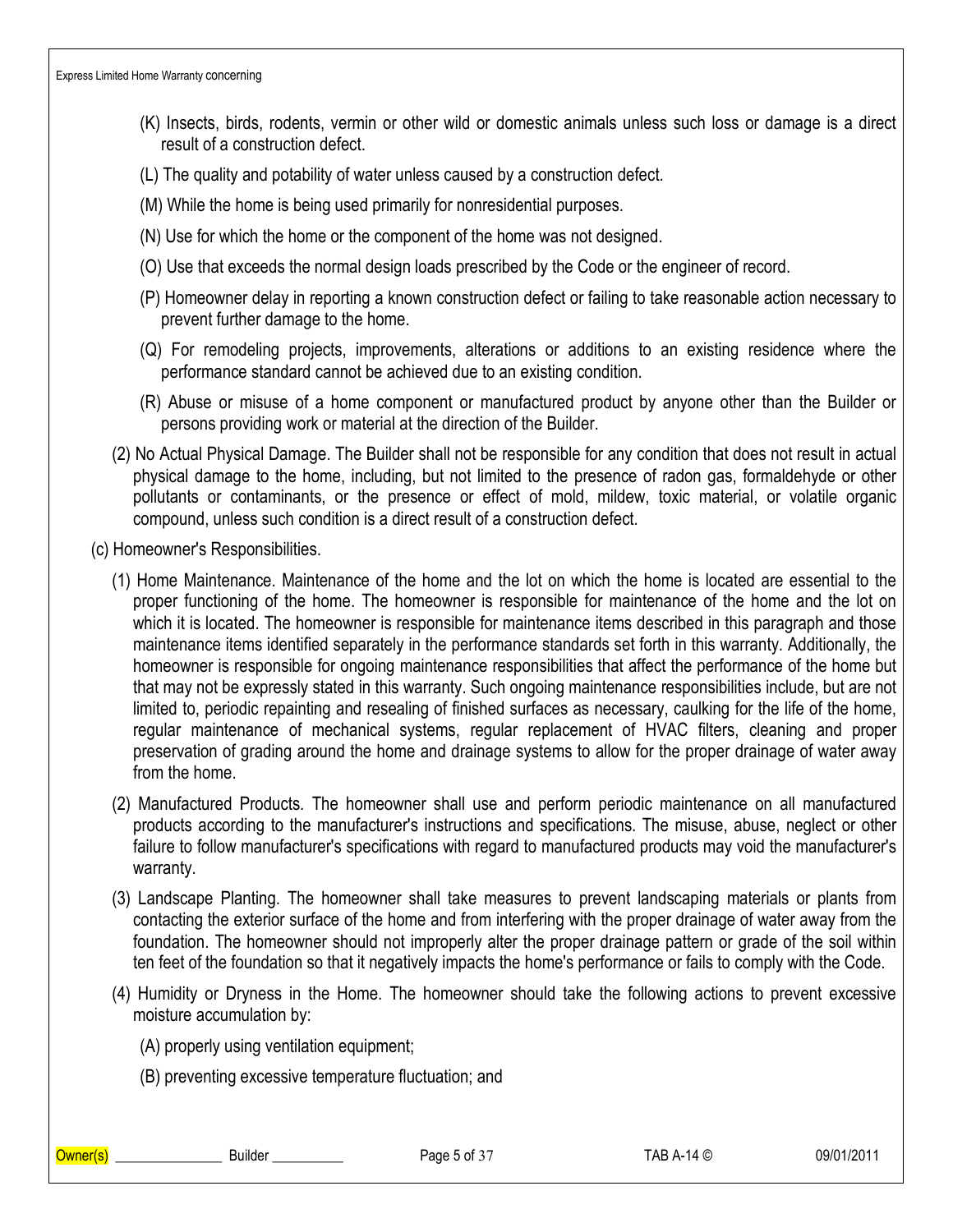- (C) taking any other action reasonably necessary to avoid excessive moisture, dampness, humidity or condensation in the home that may lead to damage due to excessive moisture or dryness.
- (5) Proper Maintenance and Care of Home Components. The homeowner shall properly maintain each component of the home including proper cleaning, care and upkeep of the home. The homeowner shall use home components for the purposes for which they are intended and shall not damage, misuse or abuse home components.
- (6) Self-Help. Upon observation of a circumstance that may cause further damage to the home or a component of the home, the homeowner shall take reasonable action necessary to prevent further damage to the home.
- § 3. Express Home Warranties
	- (a) Warranty periods. The minimum warranty periods for residential construction and residential improvements are:
		- (1) one year for workmanship and materials;
		- (2) two years for plumbing, electrical, heating, and air-conditioning delivery systems; and
		- (3) ten years for major structural components of the home.
	- (b) Manufactured Product Warranties. The Builder will assign to the homeowner, without recourse, the manufacturer's warranty for all manufactured products that are covered by a manufacturer's warranty. Any rights that inure to the homeowner provided under a manufacturer's warranty are the obligation of the manufacturer. The Builder does not assume any of the obligations of the manufacturer resulting from a manufacturer's warranty, but shall coordinate with the manufacturer, suppliers or agents to achieve compliance with the performance standard. If the manufacturer does not comply with the manufacturer's warranty within a reasonable period of time, the Builder will make the affected condition comply with the performance standard and seek redress from the manufacturer.
	- (c) Workmanship and Materials Warranty and Performance Standards. Workmanship and materials in residential construction or residential improvements are warranted to perform to the performance standards that are set forth in this warranty for the minimum period established in subsection (a) paragraph (1) of this section, unless a greater period of warranty is agreed to by the parties.
	- (d) Delivery Systems Warranty and Performance Standards. Plumbing, electrical, heating and air-conditioning delivery systems in residential construction and residential improvements shall be warranted to perform to the performance standards that are set forth in this warranty for the minimum period established in subsection (a) paragraph (2) of this section, unless a greater period of warranty is agreed to by the parties.
	- (e) Structural Components Warranty and Performance Standards. Major structural components in residential construction and residential improvements shall be warranted to perform to the performance standards set forth herein for the minimum period established in subsection (a) paragraph (3) of this section, unless a greater period of warranty is agreed to by the parties.
	- (f) Effective Date of Warranties.
		- (1) Unless otherwise provided by a written agreement between the Builder and the initial homeowner or by a manufacturer, a warranty period as described in this section for a new home begins on the earlier of the date of occupancy or transfer of title from the Builder to the initial homeowner.
		- (2) A warranty period as described in this section for an improvement other than a new home or for a partially built home, which by agreement between the homeowner and the Builder, someone other than the Builder will

\_\_\_\_\_\_\_\_\_\_\_\_\_\_\_\_\_\_\_\_\_\_\_\_\_\_\_\_\_\_\_\_Builder \_\_\_\_\_\_\_\_\_\_\_\_\_\_ Page 6 of 37 TAB A-14 © 09/01/2011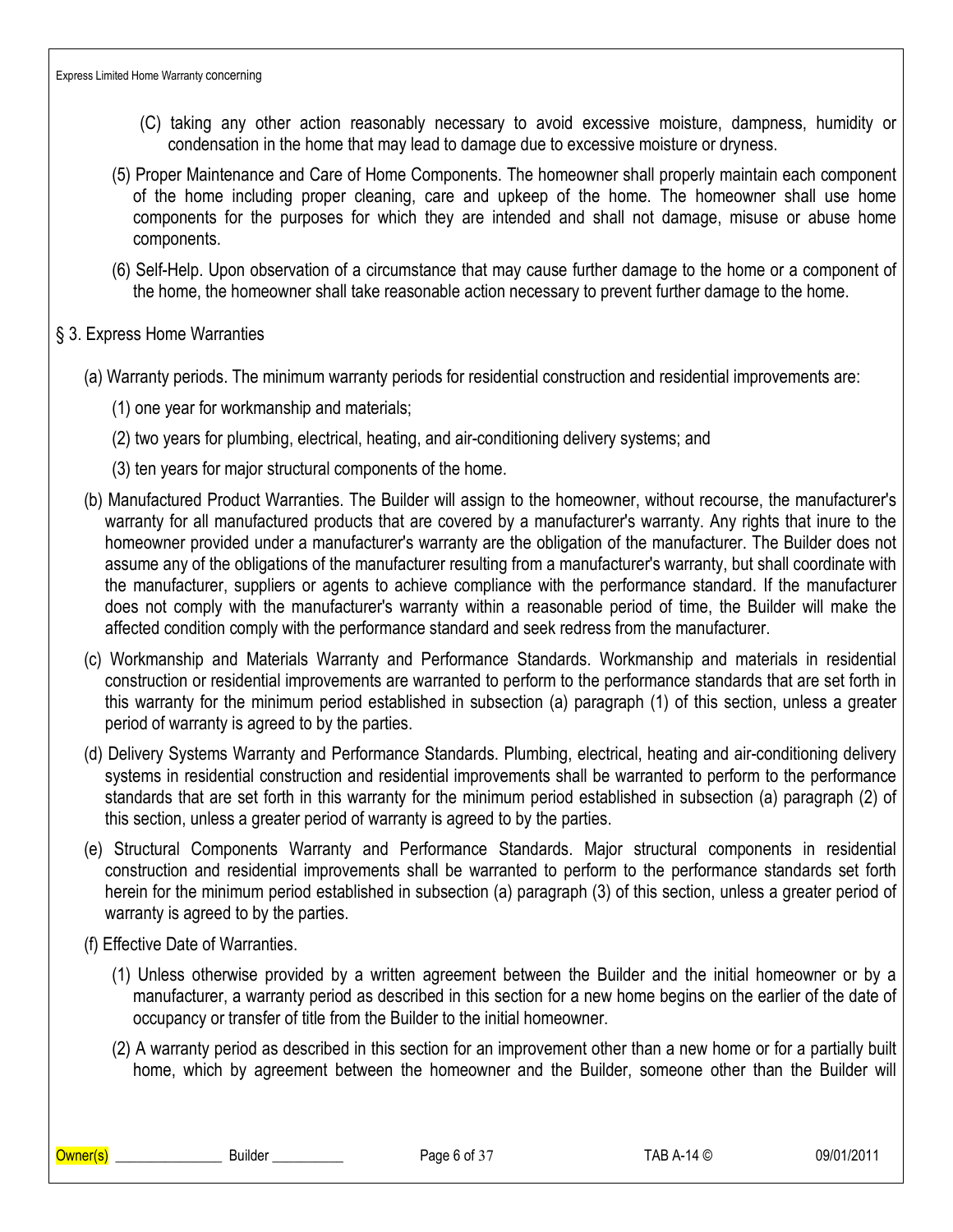complete, begins on the date the improvement is substantially completed or the terms of the construction contract are substantially fulfilled.

- § 4. Performance Standards for Foundations and Slabs
	- (a) Performance Standards for Raised Floor Foundations or Crawl Spaces.
		- (1) A crawl space shall be graded and drained properly to prevent surface run-off from accumulating deeper than two inches in areas 36 inches or larger in diameter. Exterior drainage around perimeter crawl space wall shall not allow water to accumulate within ten feet of the foundation for more than 24 hours after a rain except in a sump that drains other areas.
			- (A) If the crawl space is not graded or does not drain in accordance with the performance standard stated in paragraph (1) of this subsection, the Builder shall take such action as is necessary to bring the variance within the standard
			- (B) The homeowner shall not modify improperly the existing grade or allow water from an irrigation system to cause water to accumulate excessively under the foundation. The homeowner shall not allow landscape plantings to interfere with proper drainage away from the foundation. The homeowner shall not use the crawl space for storage of any kind.
		- (2) Water shall not enter through the basement or crawl space wall or seep through the basement floor.
			- (A) If water enters the basement or crawl space wall or seeps through the basement floor, the Builder shall take such action as is necessary to bring the variance within the standard stated in paragraph (2) of this subsection.
			- (B) The homeowner shall not modify improperly the existing grade or allow water from an irrigation system to cause water to accumulate excessively near the foundation. The homeowner shall not allow landscape plantings to interfere with proper drainage away from the foundation.
	- (b) Performance Standards for Concrete Slab Foundations, excluding Finished Concrete Floors.
		- (1) Concrete floor slabs in living spaces that are not otherwise designed with a slope for drainage, such as a laundry room, shall not have excessive pits, depressions or unevenness equal to or exceeding 3/8 of an inch in any 32 inches and shall not have separations or cracks that equal or exceed 1/8 of an inch in width or 1/16 of an inch in vertical displacement. If a concrete floor slab in a living space fails to meet the standard stated in this paragraph, the Builder shall take such action as is necessary to bring the variance within that standard.
		- (2) Concrete slabs shall not have protruding objects, such as a nail, rebar or wire mesh. If a concrete slab has a protruding object, the Builder shall take such action as is necessary to bring the variance within the standard stated in this paragraph.
		- (3) A separation in an expansion joint in a concrete slab shall not equal or exceed 1/4 of an inch vertically or one inch horizontally from an adjoining section. If an expansion joint in a concrete slab fails to meet the standard stated in this paragraph, the Builder shall take such action as is necessary to bring the variance within the standard.
	- (c) Performance Standards for Exterior Concrete including Patios, Stem Walls, Driveways, Stairs or Walkways.

\_\_\_\_\_\_\_\_\_\_\_\_\_\_\_\_\_\_\_\_\_\_\_\_\_\_\_\_\_\_\_\_Builder \_\_\_\_\_\_\_\_\_\_\_\_\_\_ Page 7 of 37 TAB A-14 © 09/01/2011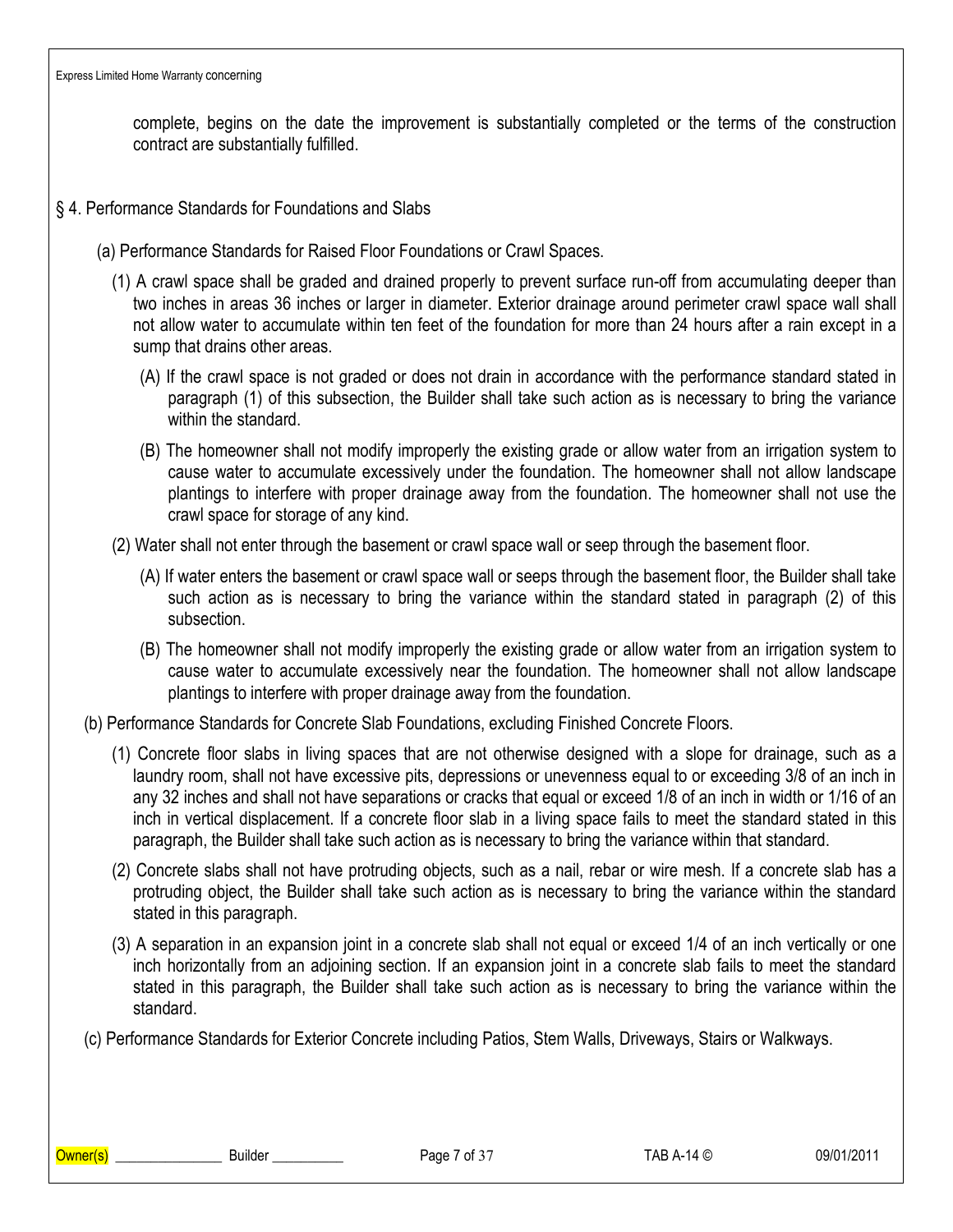- (1) Concrete corners or edges shall not be damaged excessively due to construction activities. If a concrete corner or edge is damaged excessively, the Builder shall take such action as is necessary to bring the variance within the standard stated in this paragraph.
- (2) A crack in exterior concrete shall not cause vertical displacement equal to or in excess of 1/4 of an inch or horizontal separation equal to or excess of 1/4 of an inch.
	- (A) If an exterior concrete slab is cracked, separated or displaced beyond the standard of performance stated in paragraph (2) of this subsection, the Builder shall take such action as is necessary to bring the variance within the standard.
	- (B) The homeowner shall not over-water surrounding soil or allow the surrounding soil to become excessively dry. The homeowner shall not allow heavy equipment to be placed on the concrete.
- (3) The finish on exterior concrete shall not be excessively smooth, so that the surface becomes slippery.
	- (A) If the finish on exterior concrete is excessively smooth so that the surface becomes slippery, the Builder shall take such action as is necessary to bring the variance within the standard stated in paragraph (3) of this subsection.
	- (B) A concrete surface that has been designed to be smooth is excepted from this performance standard.
- (4) Exterior concrete shall not contain a protruding object, such as a nail, rebar or wire mesh. If an exterior concrete surface has a protruding object, the Builder shall take such action as is necessary to bring the variance within the standard stated in this paragraph.
- (5) A separation in an expansion joint in an exterior concrete shall not equal or exceed 1/2 of an inch vertically from an adjoining section or one inch horizontally, including joint material. If an expansion joint fails to perform in accordance with the standard stated in this paragraph, the Builder shall take such action as is necessary to bring the variance within the standard.
- (6) A separation in a control joint shall not equal or exceed 1/4 of an inch vertically or 1/2 of an inch horizontally from an adjoining section. If a control joint fails to perform in accordance with the standard stated in this paragraph, the Builder shall take such action as is necessary to bring the variance within the standard.
- (7) Concrete stair steepness and dimensions, such as tread width, riser height, landing size and stairway width shall comply with the Code. If the steepness and dimensions of concrete stairs do not comply with the Code, the Builder shall take such action as is necessary to bring the variance within the standard for Code compliance.
- (8) Handrails shall remain securely attached to concrete stairs. If handrails are not firmly attached to the concrete stairs, the Builder shall take such steps necessary as to attach the rails securely.
- (9) Concrete stairs or stoops shall not settle or heave in an amount equal to or exceeding 3/8 of an inch. Concrete stairs or stoops shall not separate from the home in an amount equal to or exceeding one inch, including joint material. If the stairs or stoops settle or heave, or separate from the home in an amount equal to or exceeding the standard above Builder shall take such action as is necessary to bring the variance within the standard stated in this paragraph.
- (10) A driveway will not have a negative slope unless due to site conditions. If a driveway has a negative slope due to site conditions, it shall have swales or drains properly installed to prevent water from entering into the garage. If a driveway has a negative slope that allows water to enter the garage in normal weather conditions, the Builder shall take such action as is necessary to bring the variance within the standard stated in this paragraph.

\_\_\_\_\_\_\_\_\_\_\_\_\_\_\_\_\_\_\_\_\_\_\_\_\_\_\_\_\_\_\_\_Builder \_\_\_\_\_\_\_\_\_\_\_\_\_\_ Page 8 of 37 TAB A-14 © 09/01/2011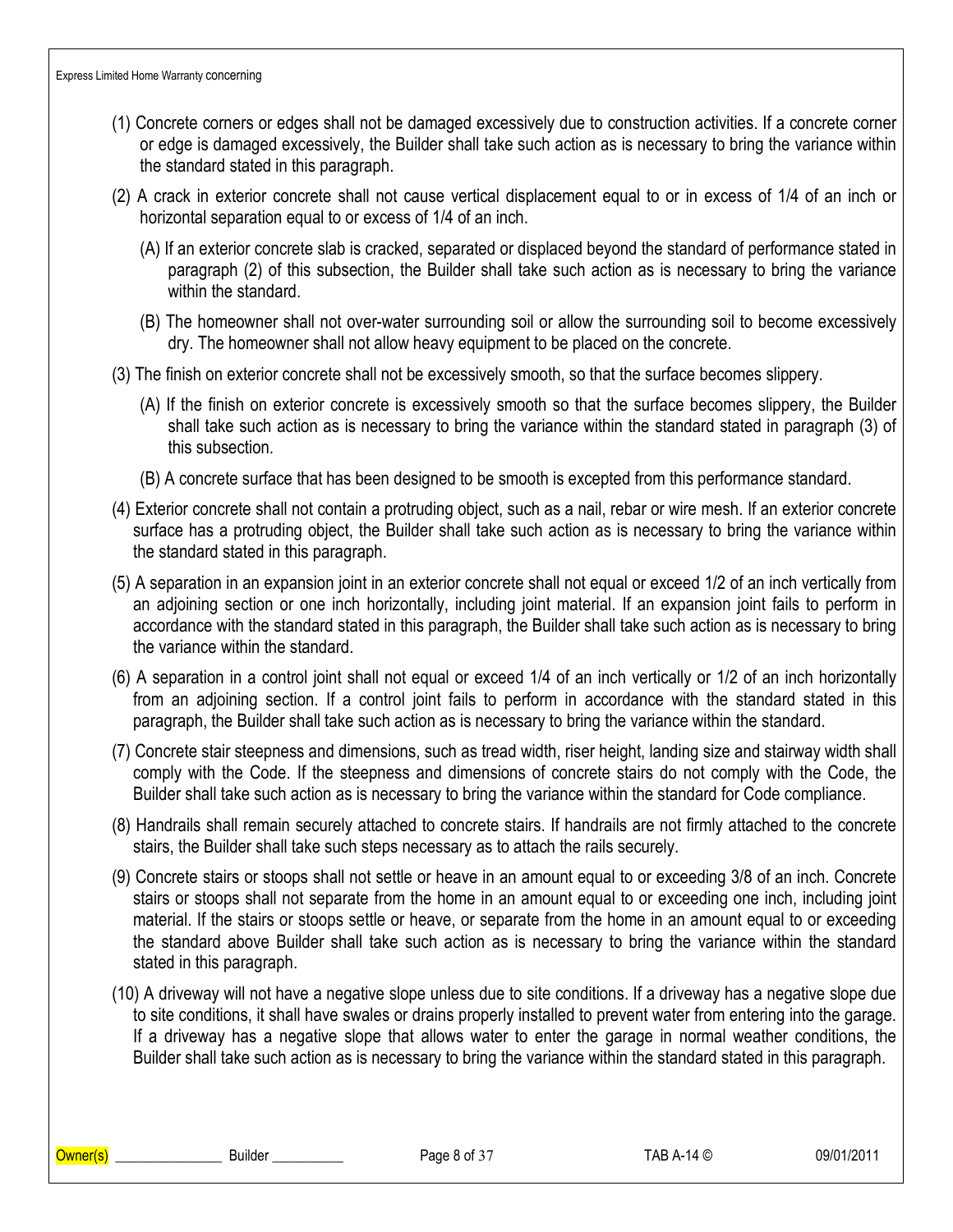- (11) Concrete floor slabs in detached garages, carports or porte-cocheres shall not have excessive pits, depressions, deterioration or unevenness. Separations or cracks in these slabs shall not equal or exceed 3/16 of an inch in width, except at expansion joints, or 1/8 of an inch in vertical displacement. If a concrete floor slab in a detached garage, carport or porte-cochere does not meet the standards stated in this paragraph, the Builder shall take such action as is necessary to bring the variance within the standard.
- (12) Plaster over concrete shall not flake off more than one square foot in one spot within 36 square inches or more than 3 feet over the entire surface of the home.

#### § 5. Performance Standards for Framing

- (a) Building and Performance Standard for Walls.
	- (1) Walls shall not bow or have depressions that equal or exceed 1/4 of an inch out of line within any 32-inch horizontal measurement as measured from the center of the bow or depression or 1/2 of an inch within any eight-foot vertical measurement. If a wall does not meet the standard stated in this paragraph, the Builder shall take such action as is necessary to bring the variance within the standard.
	- (2) Walls shall be level, plumb and square to all adjoining openings or other walls within 3/8 of an inch in any 32 inch measurement. If a wall does not meet the standard stated in this paragraph, the Builder shall take such action as is necessary to bring the variance within the standard.
	- (3) A crack in a beam or a post shall not equal or exceed 1/2 of an inch in width at any point along the length of the crack. If a crack in the beam or post fails to meet the standard stated in this paragraph, the Builder shall take such action as is necessary to bring the variance within the standard.
	- (4) A non-structural post or beam shall not have a warp or twist equal or exceeding one inch in eight-feet of length. Warping or twisting shall not damage beam pocket. If a non-structural post or beam fails to meet the standard stated in this paragraph, the Builder shall take such action as is necessary to bring the variance within the standard.
	- (5) Exterior sheathing shall not delaminate or swell.
		- (A) If exterior sheathing delaminates or swells, the Builder shall take such action as is necessary to bring the variance within the standard stated in paragraph (5) of this subsection.
		- (B) The homeowner shall not make penetrations in the exterior finish of a wall that allow moisture to come in contact with the exterior sheathing.
	- (6) An exterior moisture barrier shall not allow an accumulation of moisture inside the barrier.
		- (A) If an exterior moisture barrier allows an accumulation of moisture inside the barrier, the Builder shall take such action as is necessary to bring the variance within the standard stated in paragraph (6) of this subsection.
		- (B) The homeowner shall not make penetrations through the exterior moisture barrier that permit the introduction of moisture inside the barrier.
- (b) Performance Standards for Ceilings. A ceiling shall not bow or have depressions that equal or exceed 1/2 of an inch out of line within a 32-inch measurement as measured from the center of the bow or depression running parallel with a ceiling joist. If a ceiling has a bow or depression that is greater than the standard stated in this subsection, the Builder shall take such action as is necessary to bring the variance within the standard.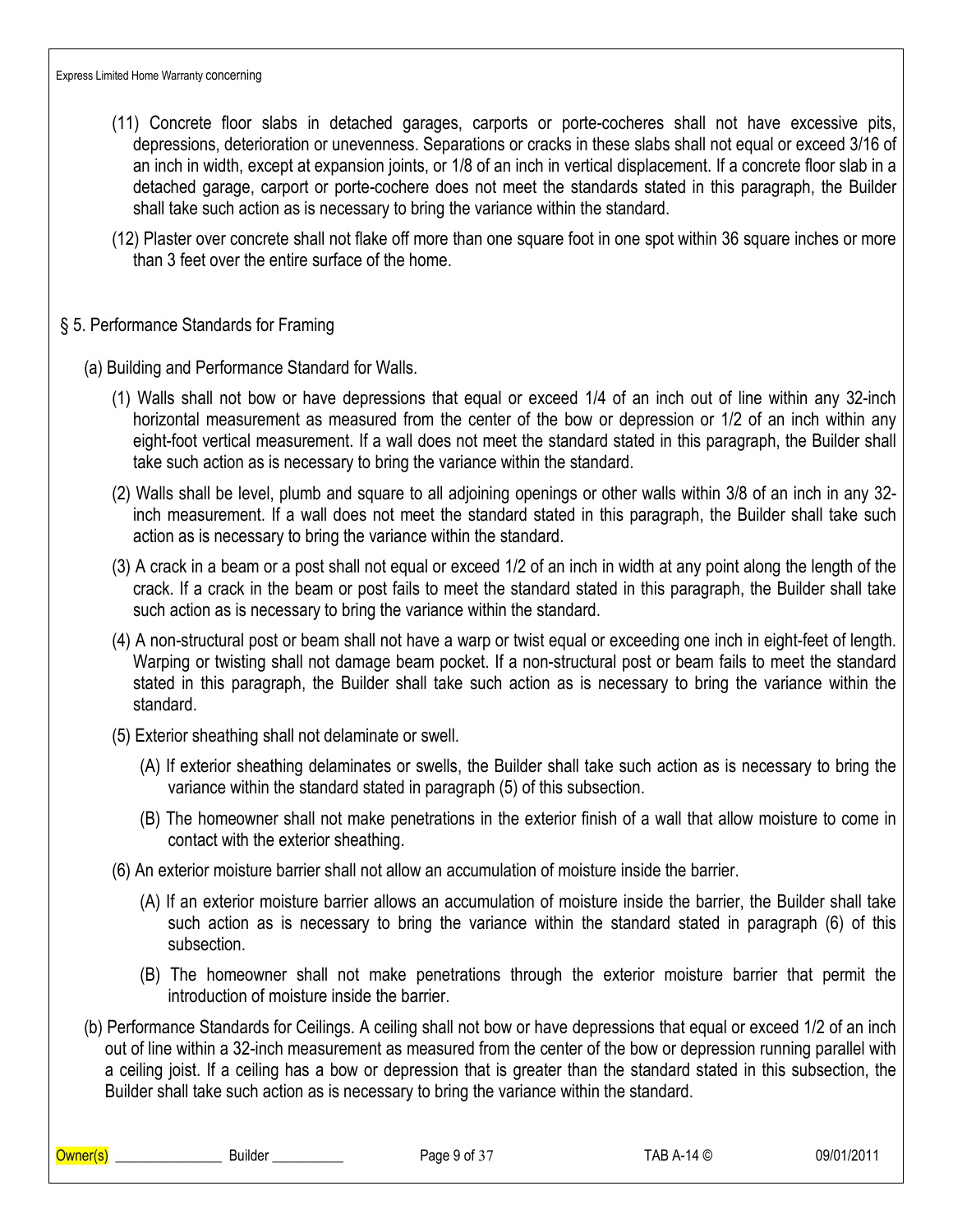(c) Performance Standards for Sub-floors.

- (1) Under normal residential use, the floor shall not make excessive squeaking or popping sounds. If the floor makes excessive squeaking and popping sounds under normal residential use, the Builder shall take such action as is necessary to bring the variance within the standard stated in this paragraph.
- (2) Sub-floors shall not delaminate or swell to the extent that it causes observable physical damage to the floor covering or visually affects the appearance of the floor covering. Exposed structural flooring, where the structural flooring is used as the finished flooring, is excluded from the standard stated in this paragraph. If a sub-floor delaminates or swells to the extent that it affects the flooring covering as stated in this paragraph, the Builder shall take such action as is necessary to bring the variance within the standard.
- (3) Sub-flooring shall not have excessive humps, ridges, depressions or slope within any room that equals or exceeds 3/8 of an inch in any 32-inch direction. If the sub-flooring fails to meet the standard stated in this paragraph, the Builder shall take such action as is necessary to bring the variance within the standard.
- (d) Performance Standards for Stairs.
	- (1) Stair steepness and dimensions such as tread width, riser height, landing size and stairway width, shall comply with the Code. If stair steepness and dimensions do not comply with the Code, the Builder shall take such action as is necessary to bring the variance within the standard stated in this paragraph.
	- (2) Under normal residential use, stairs shall not make excessive squeaking or popping sounds. If stairs make excessive squeaking and popping sounds under normal residential use, the Builder shall take such action as is necessary to bring the variance within the standard stated in this paragraph.

## § 6. Performance Standards for Drywall

- (a) A drywall surface shall not have a bow or depression that equals or exceeds 1/4 of an inch out of line within any 32 inch horizontal measurement as measured from the center of the bow or depression or 1/2 of an inch within any eight-foot vertical measurement. If a drywall surface fails to meet the standard stated in this subsection, the Builder shall take such action as is necessary to bring the variance within the standard.
- (b) A ceiling made of drywall shall not have bows or depressions that equal or exceed 1/2 of an inch out of line within a 32-inch measurement as measured from the center of the bow or depression running parallel with a ceiling joist or within 1/2 of an inch deviation from the plane of the ceiling within any eight-foot measurement. If a drywall ceiling fails to meet the standard stated in this subsection, the Builder shall take such action as is necessary to bring the variance within the standard.
- (c) A drywall surface shall not have a crack such that any crack equals or exceeds 1/32 of an inch in width at any point along the length of the crack. If a drywall surface has a crack that exceeds the standard in this subsection, the Builder shall take such action as is necessary to bring the variance within the standard.
- (d) Crowning at a drywall joint shall not equal or exceed 1/4 of an inch within a twelve-inch measurement centered over the drywall joint. If crowning at a drywall joint exceeds the standards stated in this subsection, the Builder shall take such action as is necessary to bring the variance within the standard. Crowning occurs when a drywall joint is higher than the plane of the drywall board on each side.
- (e) A drywall surface shall not have surface imperfections such as blisters, cracked corner beads, seam lines, excess joint compound or trowel marks that are visible from a distance of six feet or more in normal light. If a drywall surface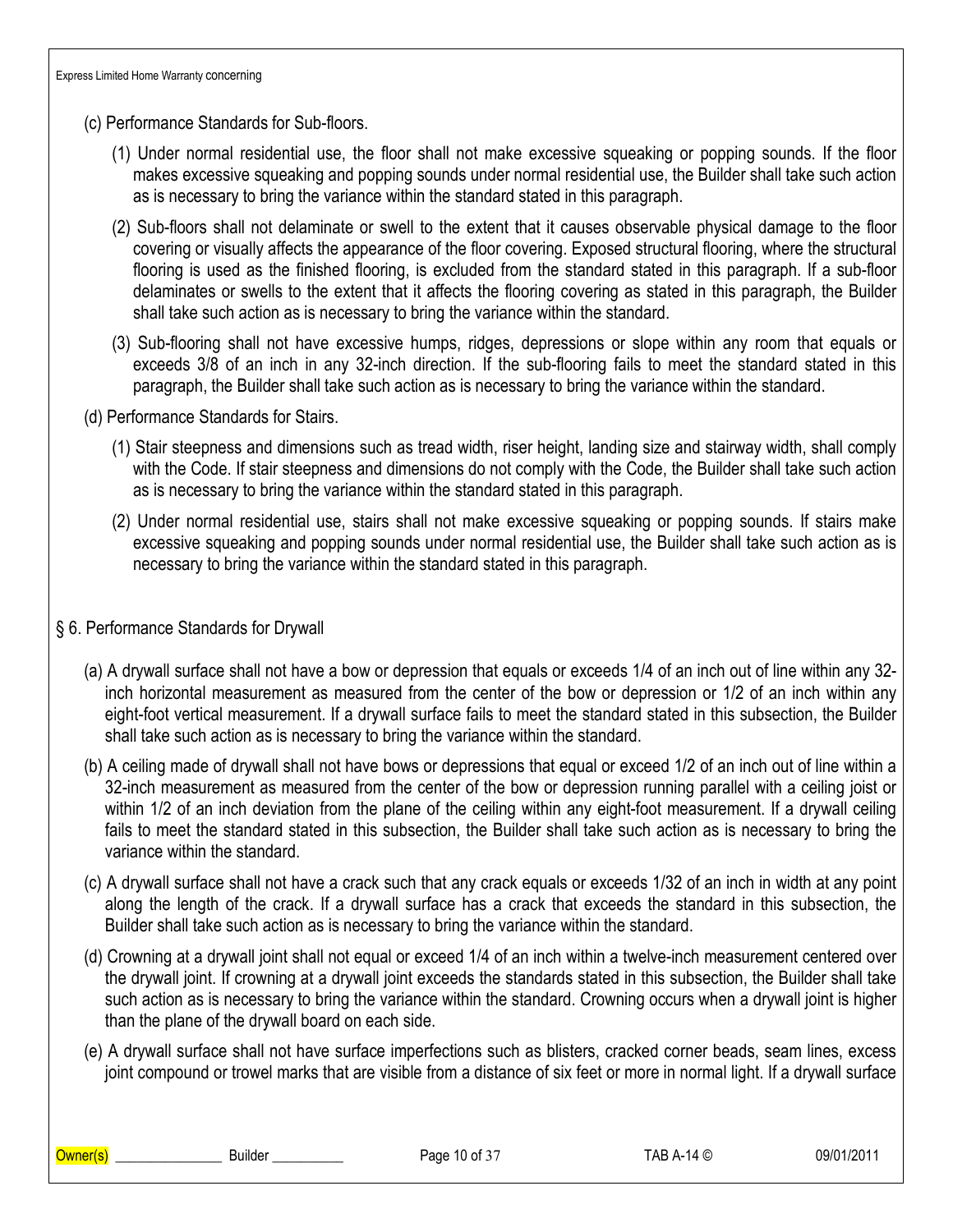fails to meet the standard stated in this subsection, the Builder shall take such action as is necessary to bring the variance within the standard.

- (f) A drywall surface shall not be out of level (horizontal), plumb (vertical) or square (perpendicular at a 90-degree angle) such that there are variations in those measurements to wall or surface edges at any opening, corner, sill, shelf, etc. shall not equal or exceed 3/8 of an inch in any 32-inch measurement along the wall or surface.
	- (1) If a drywall surface fails to meet the standard stated in subsection (f) of this section, the Builder shall take such action as is necessary to bring the variance within the standard.
	- (2) This standard shall not apply to remodeling projects where existing conditions do not permit the Builder to achieve the performance standard. At or about the time of discovery of such a preexisting condition, a remodeler shall notify the homeowner, in writing, of any existing condition that prevents achievement of the standard.
- (g) Nails or screws shall not be visible in a drywall surface from a distance of 6 feet under normal lighting conditions. If nails or screws are visible, the Builder shall take such action as is necessary to bring the variance within the standard.
- § 7. Performance Standards for Insulation
	- (a) Insulation shall be installed in the walls, ceilings and floors of a home in accordance with the building plan and specifications and the Code. If the insulation in walls, ceilings or floors is not in accordance with the building plans and specifications and the Code, the Builder shall take such action as is necessary to bring the variance within the standard stated in this subsection.
	- (b) Blown insulation in the attic shall not displace or settle so that it reduces the R-value below manufacturer's specifications, the building plans and the Code. If the blown insulation in the attic reduces, settles or is displaced to the extent that the R-value is below the manufacturer's specifications, the building plans and Code, the Builder shall take such action as is necessary to bring the variance within the standard stated in this subsection.
	- (c) A gap equal to or in excess of 1/4 of an inch between insulation batts or a gap between insulation batts and framing members is not permitted. If a gap equal to or greater than 1/4 of an inch occurs between insulation batts or a gap occurs between an insulation batt and a framing member, the Builder shall take such action as is necessary to bring the variance within the standard stated in this subsection.
	- (d) Insulation shall not cover or block a soffit vent to the extent that it blocks the free flow of air. If the insulation covers or blocks the soffit vent, the Builder shall take such action as is necessary to bring the variance within the standard stated in this subsection.
- § 8. Performance Standards for Exterior Siding and Trim
	- (a) Performance Standards for Exterior Siding.
		- (1) Exterior siding shall be equally spaced and properly aligned. Horizontal siding shall not equal or exceed 1/2 of an inch off parallel with the bottom course or 1/4 of an inch off parallel with the adjacent course from corner to corner. If siding is misaligned or unevenly spaced and fails to meet the performance standard stated in this paragraph, the Builder shall take such action as is necessary to bring the variance within the standard.
		- (2) Siding shall not gap or bow. A siding end joint shall not have a gap that leaks or that equals or exceeds 1/4 of an inch in width. Siding end joint gaps shall be caulked. A bow in siding shall not equal or exceed 3/8 of an inch out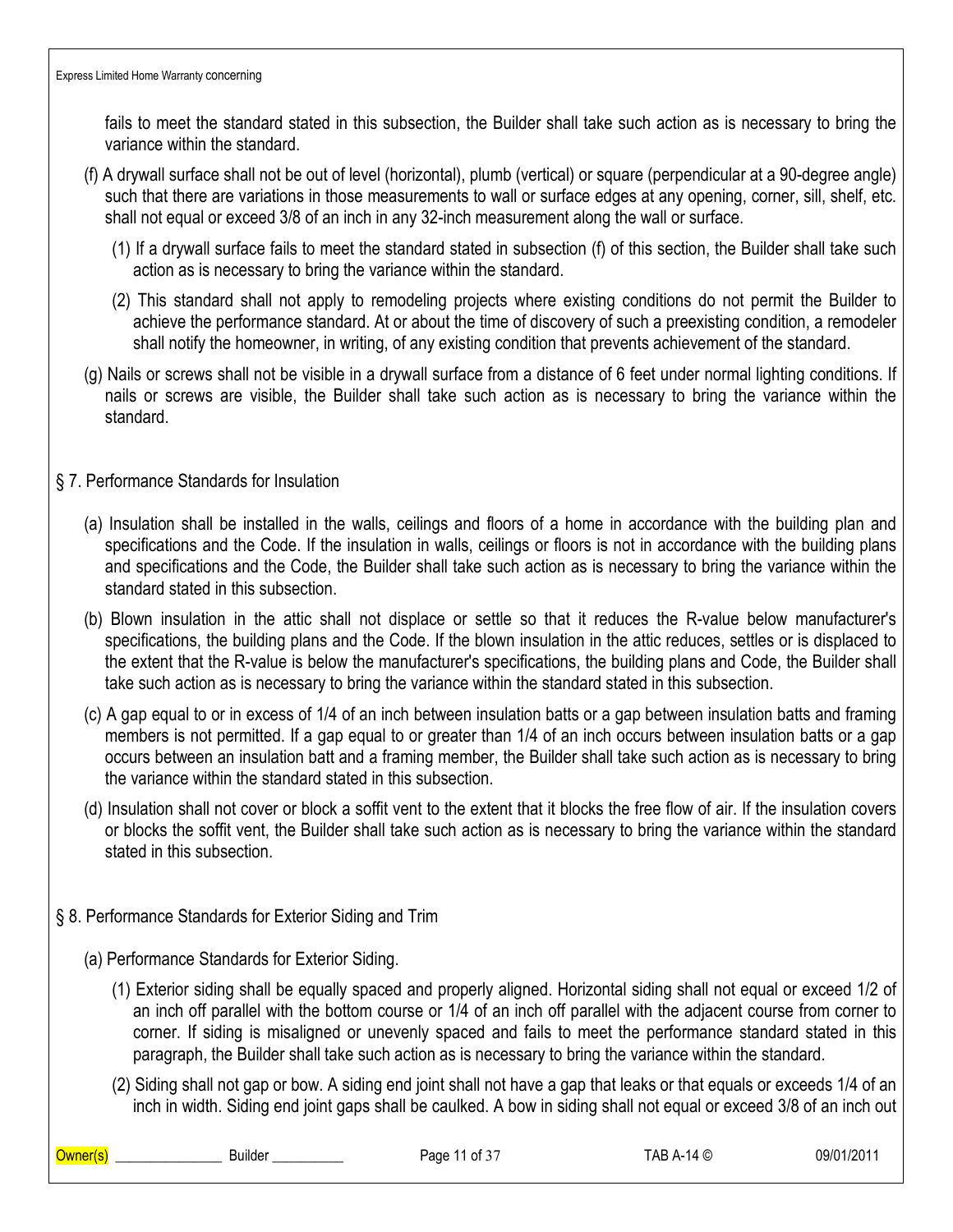of line in a 32-inch measurement. If siding has gaps or bows that exceed the standards stated in this paragraph, the Builder shall take such action as is necessary to bring the variance within the standard.

- (3) Nails shall not protrude from the finished surface of siding but nail heads may be visible on some products where allowed by the manufacturer's specifications. If a nail protrudes from the finished surface of siding, the Builder shall take such action as is necessary to bring the variance within the standard stated in this paragraph.
- (4) Siding shall not have a nail stain. If siding has a nail stain, the Builder shall take such action as is necessary to bring the variance within the standard stated in this paragraph.
- (5) Siding and siding knots shall not become loose or fall off. If siding or siding knots become loose or fall off, the Builder shall take such action as is necessary to bring the variance within the standard stated in this paragraph.
- (6) Siding shall not delaminate. If siding fails to comply with the standard stated in this paragraph, the Builder shall take such action as is necessary to bring the variance within the standard.
- (7) Siding shall not cup in an amount equal to or exceeding 1/4 of an inch in a six-foot run. If siding fails to comply with the standard stated in this paragraph, the Builder shall take such action as is necessary to bring the variance within the standard.
- (8) Siding shall not have cracks or splits that equal or exceed 1/8 of an inch in width. If siding fails to comply with the standard stated in this paragraph, the Builder shall take such action as is necessary to bring the variance within the standard. It is noted that rough wood sidings are excepted from this standard.
- (b) Performance Standards for Exterior Trim.
	- (1) A joint between two trim pieces shall not have a separation that leaks or is equal to or exceeding 1/4 of an inch in width and all trim joints shall be caulked. If there is a separation at a trim joint that fails to comply with the standard stated in this paragraph, the Builder shall take such action as is necessary to bring the variance within the standard.
	- (2) Exterior trim and eave block shall not warp in an amount equal to or exceeding 1/2 of an inch in an eight-foot run. If exterior trim or eave block warps in excess of the standard stated in this paragraph, the Builder shall take such action as is necessary to bring the variance within the standard.
	- (3) Exterior trim and eave block shall not cup in an amount equal to or in excess of a 1/4 of an inch in a six-foot run. If exterior trim or eave block cups in excess of the standard stated in this paragraph, the Builder shall take such action as is necessary to bring the variance within the standard.
	- (4) Exterior trim and eave block shall not have cracks or splits equal to or in excess of 1/8 of an inch in average width. If exterior trim or eave block has cracks in excess of the standard stated in this paragraph, the Builder shall take such action as is necessary to bring the variance within the standard.
	- (5) Trim shall not have nails that completely protrude through the finished surface of the trim but nail heads may be visible on some products.
		- (A) If a nail protrudes from the finished surface of the trim, the Builder shall take such action as is necessary to bring the variance within the standard within the standard stated in paragraph (5) of this subsection.
		- (B) Some products specify that the nails be flush with the trim surface. When these products are used, visible nail heads are not considered protruding nails as long as they are painted over.
	- (6) Trim shall not have a nail stain. If trim has a nail stain, the Builder shall take such action as is necessary to bring the variance within the standard stated in this paragraph.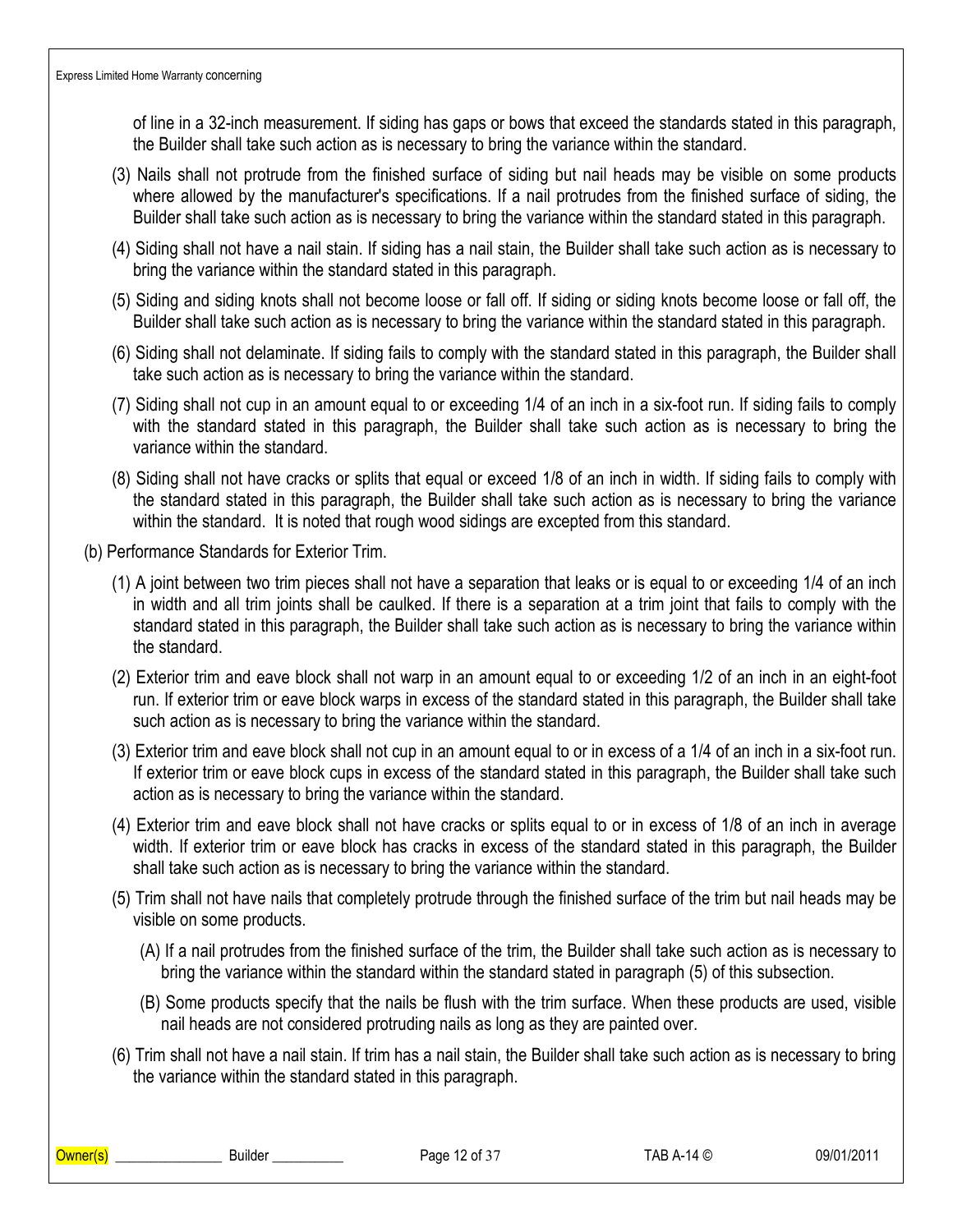# § 9. Performance Standards for Masonry including Brick, Block and Stone

- (a) A masonry wall shall not bow in an amount equal to or in excess of one inch when measured from the base to the top of the wall.
	- (1) If a masonry wall fails to meet the standard stated in this subsection, the Builder shall take such action as is necessary to bring the variance within the standard.
	- (2) The standard set forth in this subsection does not apply to natural stone products.
- (b) A masonry unit or mortar shall not be broken or loose. If a masonry unit or mortar fails to meet the standard stated in this subsection, the Builder shall take such action as is necessary to bring the variance within the standard.
- (c) A masonry mortar crack shall not equal or exceed 1/8 of an inch in width. If a crack in masonry mortar fails to meet the standard stated in this subsection, the Builder shall take such action as is necessary to bring the variance within the standard.
- (d) A masonry unit or mortar shall not deteriorate. If a masonry unit or mortar fails to meet the standard stated in this subsection, the Builder shall take such action as is necessary to bring the variance within the standard.
- (e) Masonry shall not have dirt, stain or debris on the surface due to construction activities. If masonry fails to meet the standard stated in this subsection, the Builder shall take such action as is necessary to bring the variance within the standard.
- (f) A gap between masonry and adjacent material shall not equal or exceed 1/4 of an inch in average width and all such gaps shall be caulked. If a gap between masonry and adjacent material fails to meet the standards stated in this subsection, the Builder shall take such action as is necessary to bring the variance within the standard.
- (g) Mortar shall not obstruct a functional opening, such as a vent, weep hole or plumbing cleanout.
	- (1) If the mortar obstructs a functional opening, the Builder shall take such action as is necessary to bring the variance within the standard stated in this subsection.
	- (2) The homeowner shall not put any material into weep holes. Weep holes are an integral part of the wall drainage system and must remain unobstructed.
- § 10. Performance Standards for Stucco
	- (a) Stucco surfaces shall not be excessively bowed, uneven, or wavy.
		- (1) If a stucco surface fails to perform as stated in this subsection, the Builder shall take such action as is necessary to bring the variance within the standard.
		- (2) This standard shall not apply to decorative finishes.
	- (b) Stucco shall not be broken or loose. If stucco is broken or loose, the Builder shall take such action as is necessary to bring the variance within the standard stated in this subsection.
	- (c) Stucco shall not have cracks that equal or exceed 1/8 of an inch in width at any point along the length of the crack.
		- (1) If the stucco fails to perform as stated in subsection (c) of this section, the Builder shall take such action as is necessary to bring the variance within the standard.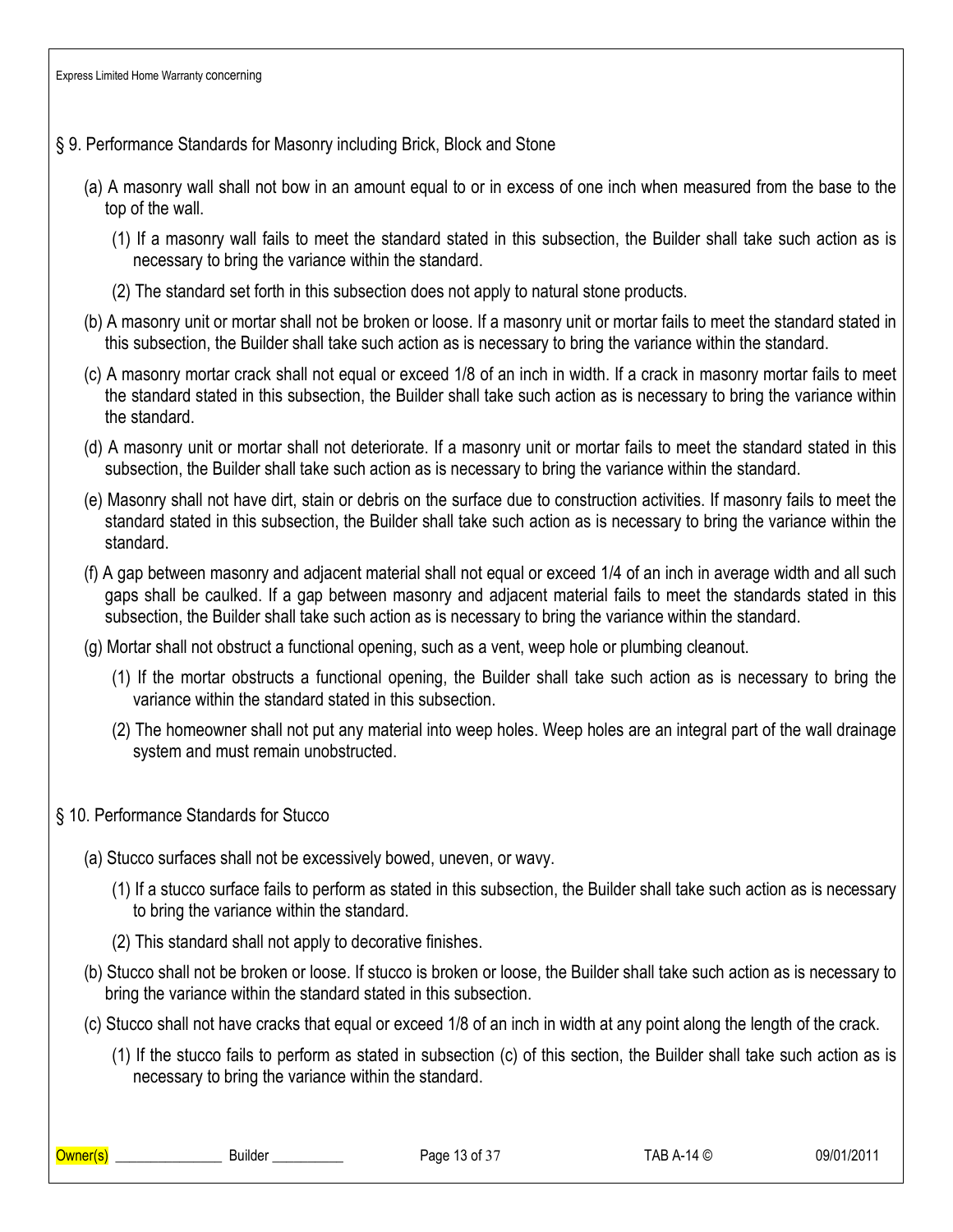- (2) The Builder shall not be responsible for repairing cracks in stucco caused by the homeowner's actions, including the attachment of devices to the stucco surface, such as, but not limited to, patio covers, plant holders, awnings and hose racks.
- (d) Stucco shall not deteriorate excessively.
	- (1) If the stucco deteriorates excessively, the Builder shall take such action as is necessary to bring the variance within the standard.
	- (2) The homeowner shall not allow water from irrigation systems to contact stucco finishes excessively.
- (e) Stucco shall not have dirt, stain or debris on surface due to construction activities. If the stucco fails to meet the standard stated in this subsection, the Builder shall take such action as is necessary to bring the variance within the standard.
- (f) Stucco surfaces shall not have imperfections that are visible from a distance of six feet under normal lighting conditions that disrupt the overall uniformity of the finished pattern. If the stucco fails to meet the standard stated in this subsection, the Builder shall take such action as is necessary to bring the variance within the standard.
- (g) The lath shall not be exposed. If the lath is exposed, the Builder shall take such action as is necessary to bring the variance within the standard stated in this subsection.
- (h) A separation between the stucco joints shall not equal or exceed 1/16 of an inch in width. If a separation between the stucco joints occurs in excess of the standard stated in this subsection, the Builder shall take such action as is necessary to bring the variance within the standard.
- (i) A separation between a stucco surface and adjacent material shall not equal or exceed 1/4 of an inch in width and all separations shall be caulked. If a separation occurs between a stucco surface and adjacent material occurs in excess of the standard stated in this subsection or if such a separation is not caulked, the Builder shall take such action as is necessary to bring the variance within the standard.
- (j) Stucco shall not obstruct a functional opening, such as a vent, weep hole or plumbing cleanout. If stucco obstructs a functional opening, the Builder shall take such action as is necessary to bring the variance within the standard stated in this subsection.
- (k) Stucco screed shall have a minimum clearance of at least 4 inches above the soil or landscape surface and at least 2 inches above any paved surface. If the stucco screed clearance does not meet the standard stated in this subsection, the Builder shall take such action as is necessary to bring the variance within the standard.
- (l) Exterior Insulation Finish Systems (EIFS) stucco screed shall clear any paved or unpaved surface by 6 inches. If the EIFS stucco screed clearance does not meet the standard stated in this subsection, the Builder shall take such action as is necessary to bring the variance within the standard.
- § 11. Performance Standards for Roofs
	- (a) Flashing shall prevent water penetration.
		- (1) If the flashing fails to meet the standard stated in this subsection, the Builder shall take such action as is necessary to bring the variance within the standard.
		- (2) The Builder shall not be responsible for leaks caused by extreme weather.
	- (b) The roof shall not leak.

\_\_\_\_\_\_\_\_\_\_\_\_\_\_\_\_\_\_\_\_\_\_\_\_\_\_\_\_\_\_\_\_Builder \_\_\_\_\_\_\_\_\_\_\_\_\_\_\_ Page 14 of 37 TAB A-14 © 09/01/2011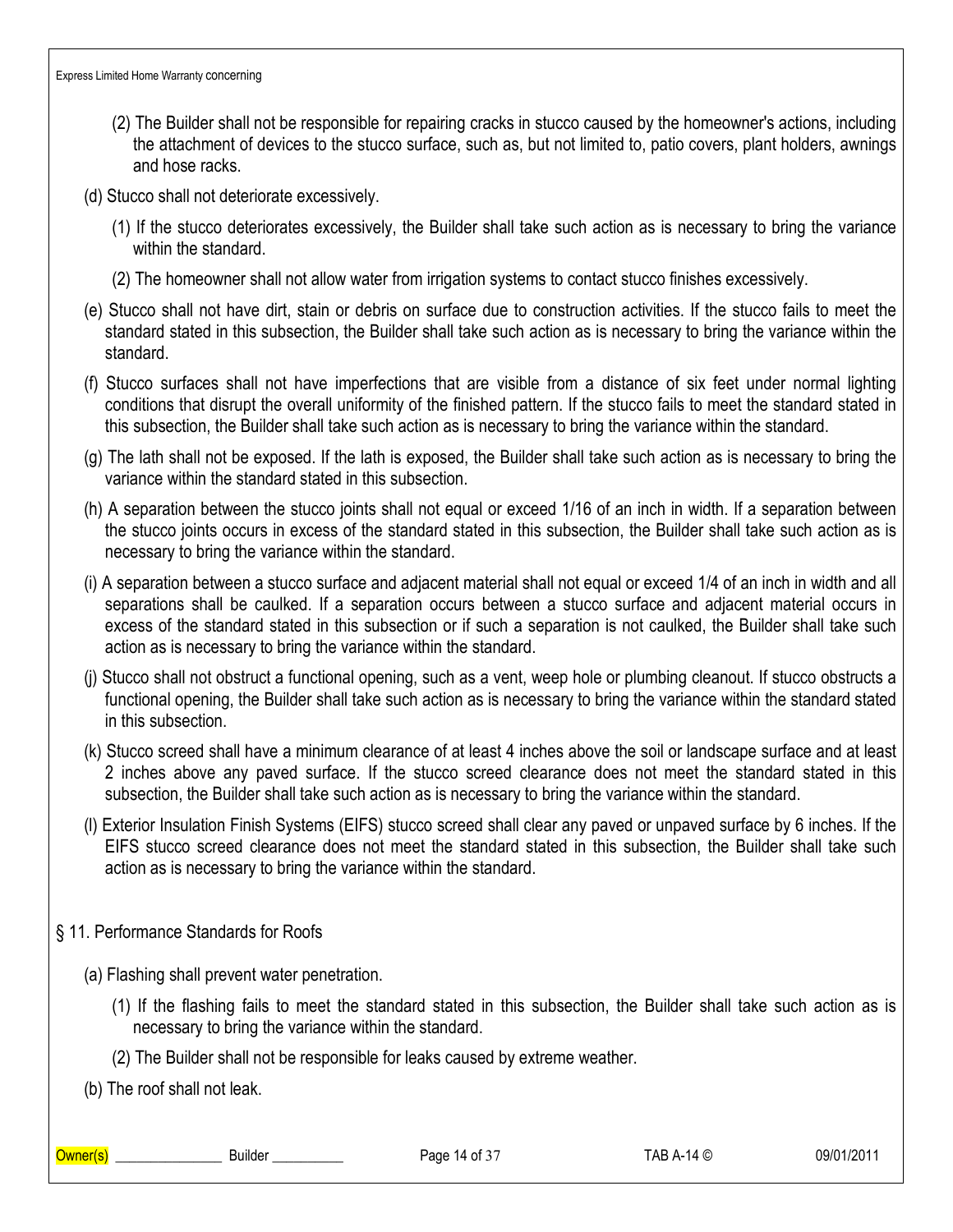- (1) If the roof fails to meet the standard stated in this subsection, the Builder shall take such action as is necessary to bring the variance within the standard.
- (2) The Builder shall not be responsible for leaks caused by extreme weather.
- (3) The homeowner shall perform periodic maintenance to prevent leaks due to build-up of debris, snow or ice. The homeowner shall take such action as is necessary to prevent downspouts and gutters from becoming clogged.
- (c) A vent, louver or other installed attic opening shall not leak.
	- (1) If a vent, louver or other installed attic opening fails to meet the standard stated in this subsection, the Builder shall take such action as is necessary to bring the variance within the standard.
	- (2) The Builder shall not be responsible for leaks caused by extreme weather.
- (d) A gutter or downspout shall not leak or retain standing water. After cessation of rainfall, standing water in an unobstructed gutter shall not equal or exceed 1/2 of an inch in depth.
	- (1) If a gutter or downspout fails to meet the standard in this subsection, the Builder shall take such action as is necessary to bring the variance within the standard.
	- (2) The Builder shall not be responsible for leaks caused by extreme weather.
	- (3) The homeowner shall maintain and clean gutters and downspouts to prevent buildup of debris or other obstructions.
- (e) Shingles, tiles, metal or other roofing materials shall not become loose or fall off in wind speeds less than those set forth in the manufacturer's specifications. If the shingles, tiles, metal or other roofing materials fail to meet the standard in this subsection, the Builder shall take such action as is necessary to bring the variance within the standard.
- (f) A skylight shall not leak. If a skylight fails to meet the standard in this subsection, the Builder shall take such action as is necessary to bring the variance within the standard.
- (g) Water shall drain from a built-up roof within two hours after cessation of rainfall. The standard does not require that the roof dry completely within the time period. If the built-up roof fails to meet the standard in this subsection, the Builder shall take such action as is necessary to bring the variance within the standard.
- (h) A roof tile shall not be cracked or broken. No shingle shall be broken so that it detracts from the overall appearance of the home. If roof tiles or shingles fail to meet the standard in this subsection, the Builder shall take such action as is necessary to bring the variance within the standard.
- (i) A pipe, vent, fireplace or other object designed to penetrate the roof shall not be located within the area of roof valley centerline without proper "cricketing" or other Code-approved water diversion methods. If a pipe, vent, fireplace or other object designed to penetrate the roof is not correctly located as provided in the performance standard stated in this subsection, the Builder shall take such action as is necessary to bring the variance within the standard.
- (j) The exterior moisture barrier of the roof shall not allow moisture penetration.
	- (1) If the exterior moisture barrier fails to meet the standard stated in this subsection, the Builder shall take such action as is necessary to bring the variance within the standard.
	- (2) The homeowner shall not make penetrations through exterior moisture barrier of the roof.

§ 12. Performance Standards for Doors and Windows

Owner(s) \_\_\_\_\_\_\_\_\_\_\_\_\_\_\_ Builder \_\_\_\_\_\_\_\_\_\_ Page 15 of 37 TAB A-14 © 09/01/2011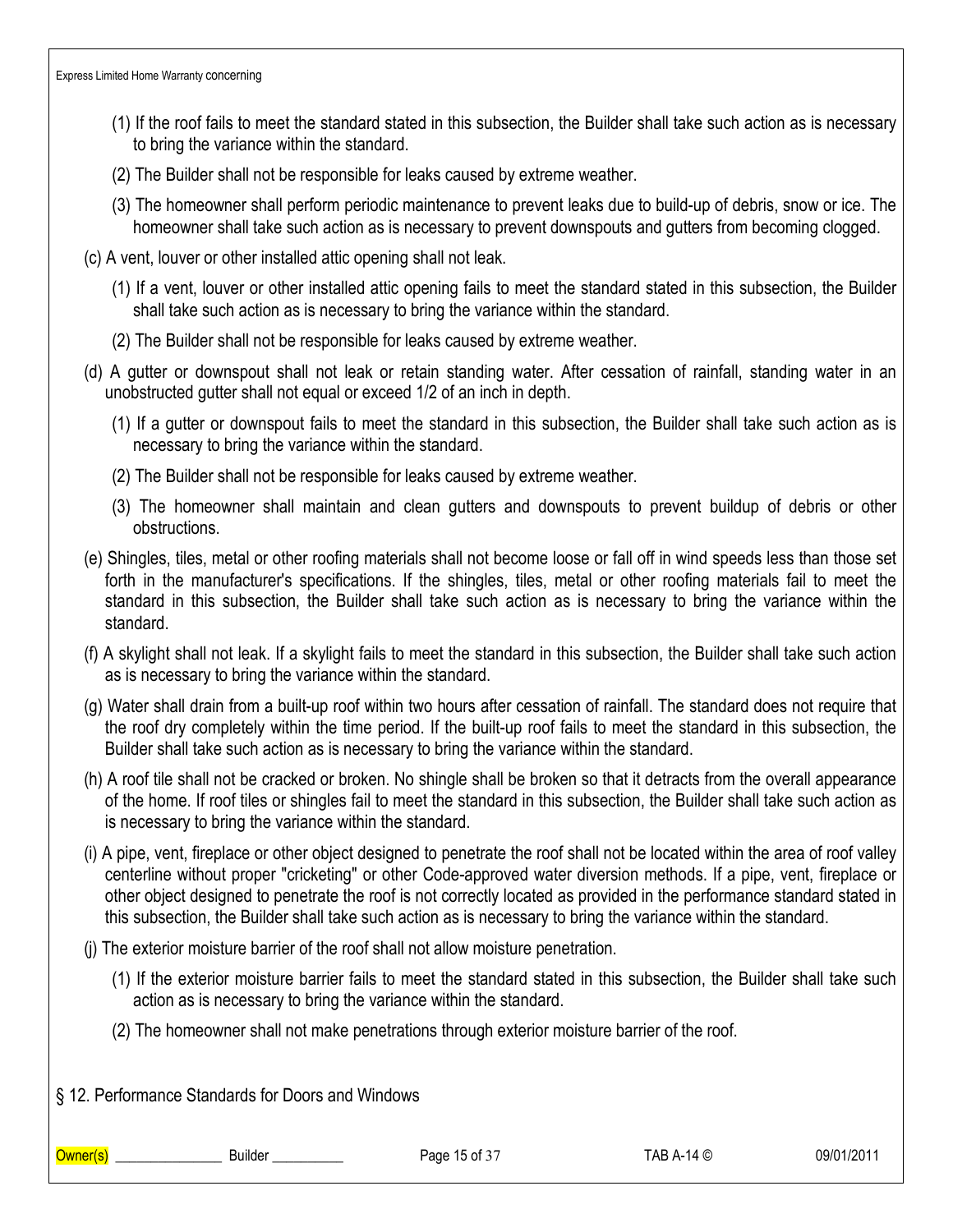- (a) Performance Standards for Both Doors and Windows.
	- (1) When closed, a door or window shall not allow excessive infiltration of air or dust. If a door or window fails to meet the performance standard stated in this paragraph the Builder shall take such action as is necessary to bring the variance within the standard.
	- (2) When closed, a door or window shall not allow excessive accumulation of moisture inside the door or window.
		- (A) If a door or window fails to meet the performance standard stated in paragraph (2) of this subsection, the Builder shall take such action as is necessary to bring the variance within the standard.
		- (B) The homeowner shall keep weep holes on windows and doors free of dirt buildup and debris, thereby allowing water to drain properly.
		- (C) Most door and window assemblies are designed to open, close and weep moisture--allow condensation or minor penetration by the elements to drain outside.
	- (3) Glass in doors and windows shall not be broken due to improper installation or construction activities. If glass in a window or door is broken due to improper installation or construction activities, the Builder shall take such action as is necessary to bring the variance within the standard stated in this paragraph.
	- (4) A screen in a door or window shall fit properly and shall not be torn or damaged due to construction activities. A screen shall not have a gap equal to or exceeding 1/4 of an inch between the screen frame and the window frame. If a screen in a door or window fails to meet the performance standard stated in this paragraph, the Builder shall take such action as is necessary to bring the variance within the standard.
	- (5) There shall be no condensation between window and door panes in a sealed insulated glass unit.
		- (A) If a window or door fails to meet the performance standard stated in paragraph (5) of this subsection, the Builder shall take such action as is necessary to bring the variance within the standard.
		- (B) The homeowner shall not apply a tinted window film or coating to window or door panes in sealed insulated glass units.
	- (6) A door or window latch or lock shall close securely and shall not be loose or rattle. If a door, window latch or lock fails to meet the standard stated in this paragraph, the Builder shall take such action as is necessary to bring the variance within the standard.
	- (7) A door or window shall operate easily and smoothly and shall not require excessive pressure when opening or closing. If a door or window fails to meet the performance standard stated in this paragraph, the Builder shall take such action as is necessary to bring the variance within the standard.
	- (8) A door or window shall be painted or stained according to the manufacturers' specifications. If a window or door fails to meet the performance standard stated in this paragraph, the Builder shall take such action as is necessary to bring the variance within the standard.
- (b) Performance Standards for Windows. A double hung window shall not move more than two inches when put in an open position. If a window fails to meet the performance standard stated in this subsection, the Builder shall take such action as is necessary to bring the variance within the standard.
- (c) Performance Standards for Doors.

(1) A sliding door and door screen shall stay on track.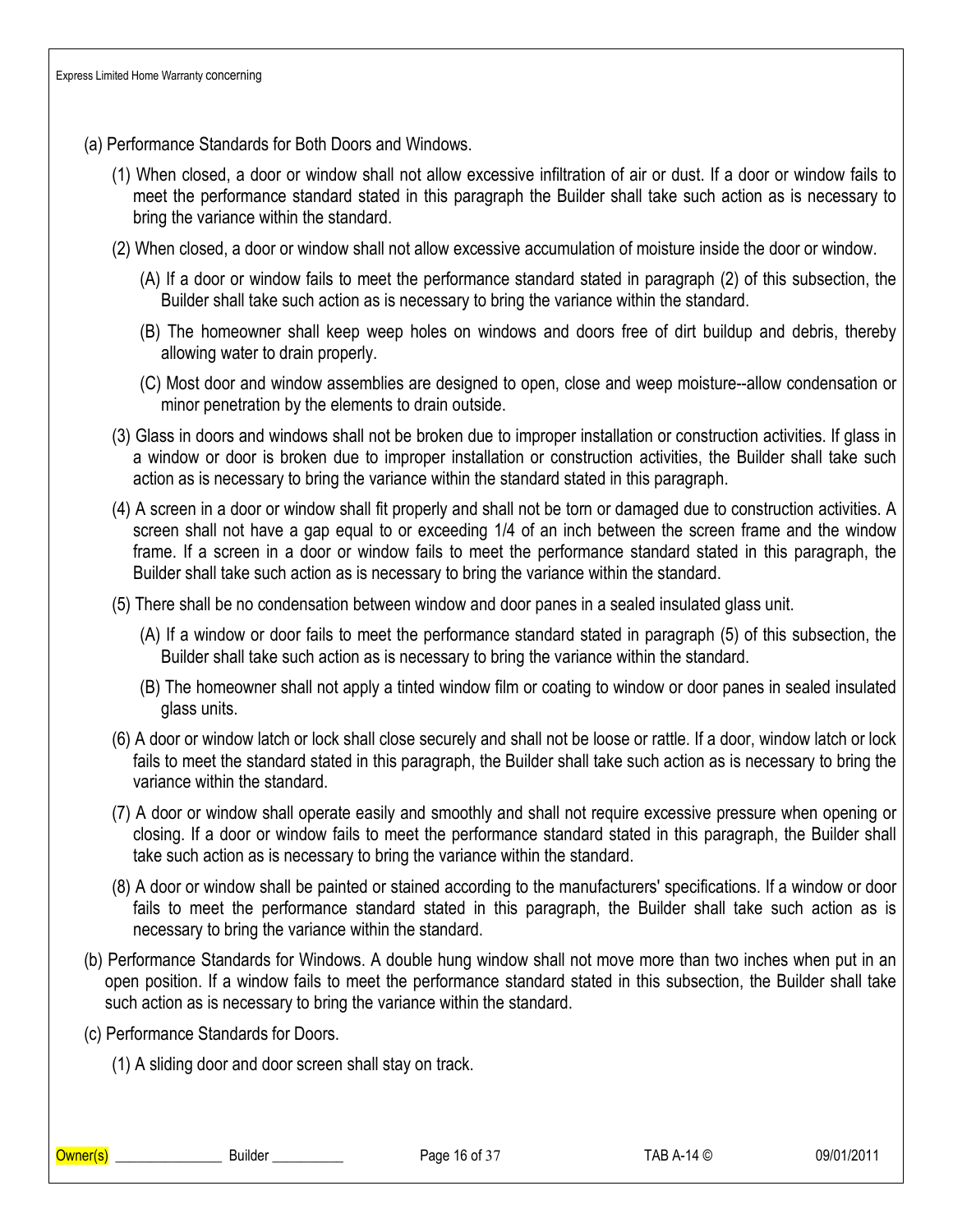- (A) If a sliding door or door screen fails to perform to the standard stated in paragraph (1) of this subsection, Builder shall take such action as is necessary to bring the variance within the standard.
- (B) The homeowner shall clean and lubricate sliding door or door screen hardware as necessary.
- (2) The spacing between an interior door bottom and original floor covering, except closet doors, shall not exceed 1.5 inches and shall be at least 1/2 of an inch. The spacing between an interior closet door bottom and original floor covering shall not exceed two inches and shall be at least 1/2 of an inch. If the spacing between a door bottom and the original floor covering does not meet the performance standards stated in this paragraph, the Builder shall take such action as is necessary to bring the variance within the standard.
- (3) A door shall not delaminate. If a door becomes delaminated, a Builder shall take such action as is necessary to bring the variance within the standard stated in this paragraph.
- (4) A door panel shall not split so that light from the other side is visible. If a door panel fails to meet the performance standards stated in this paragraph, the Builder shall take such action as is necessary to bring the variance within the standard.
- (5) A door shall open and close without binding. If a door fails to perform in accordance with the standard stated in this paragraph, the Builder shall take such action as is necessary to bring the variance within the standard.
- (6) A door shall not warp to the extent that it becomes inoperable. A warp in a door panel shall not equal or exceed 1/4 of an inch from original dimension measured vertically, horizontally or diagonally from corner to corner. If a door fails to perform in accordance with the standard stated in this paragraph, the Builder shall take such action as is necessary to bring the variance within the standard.
- (7) A storm door shall open and close properly and shall fit properly. If a door fails to perform in accordance with the standard stated in this paragraph, the Builder shall take such action as is necessary to bring the variance within the standard.
- (8) When a door is placed in an open position, it shall remain in the position it was placed, unless the movement is caused by airflow. If a door fails to perform in accordance with the standard stated in this paragraph, the Builder shall take such action as is necessary to bring the variance within the standard.
- (9) A metal door shall not be dented or scratched due to construction activities. If a metal door fails to comply with the standard stated in this paragraph, the Builder shall take such action as is necessary to bring the variance within the standard.
- (d) Performance Standards for Garage Doors.
	- (1) A metal garage door shall not be dented or scratched due to construction activities. If a metal garage door fails to comply with the standard stated in this paragraph, the Builder shall take such action as is necessary to bring the variance within the standard.
	- (2) A garage door opener, if provided, shall operate properly in accordance with manufacturer's specifications.
		- (A) If a garage door opener fails to perform in accordance with the standard stated in paragraph (2) of this subsection, the Builder shall take such action as is necessary to bring the variance within the standard.
		- (B) A homeowner shall maintain tracks, rollers and chains and shall not block or bump sensors to electric garage door openers.
	- (3) A garage door shall not allow excessive water to enter the garage and the gap around the garage door shall not equal or exceed 1/2 of an inch in width. If a garage door allows excessive water to enter the garage or the gap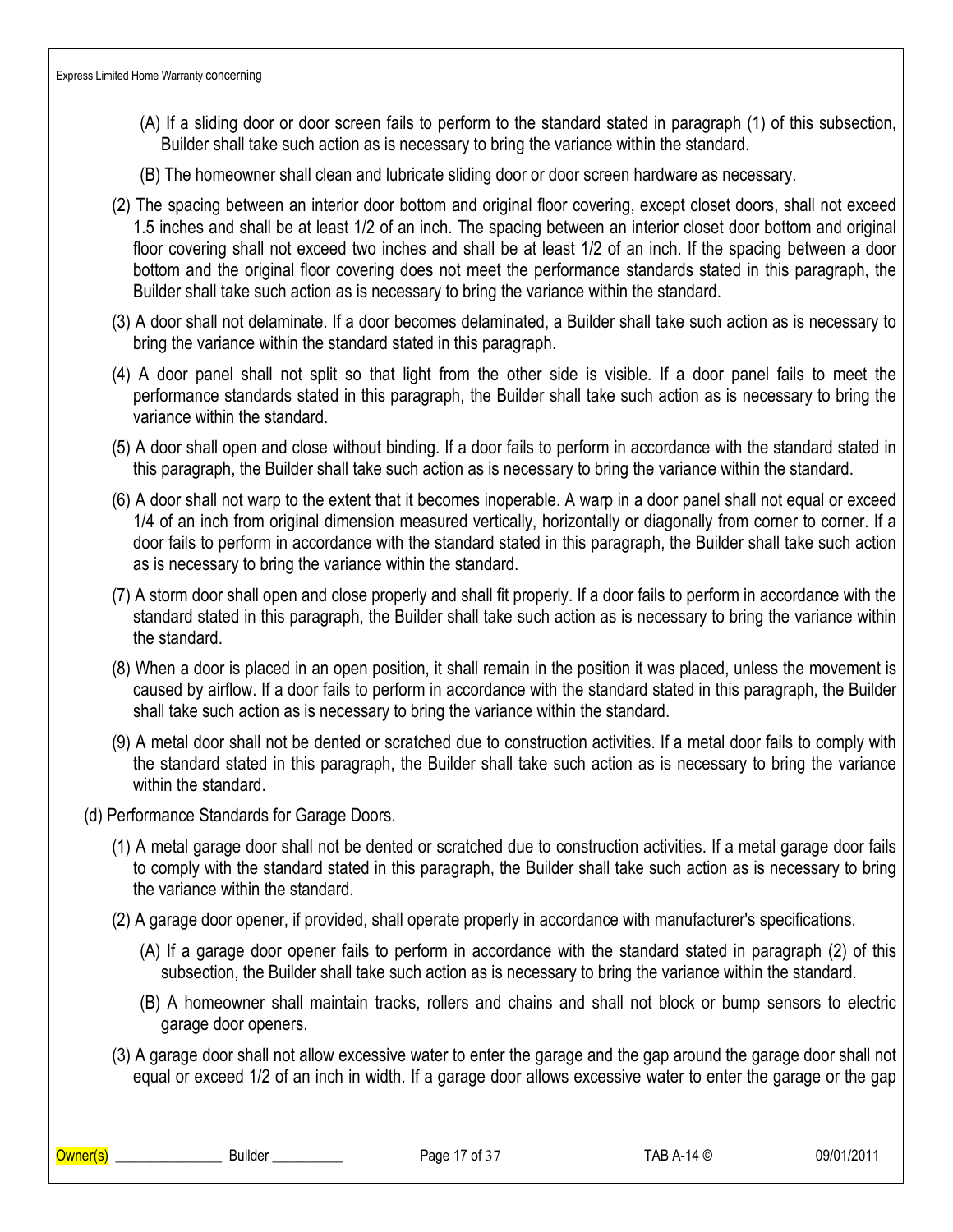around the garage door equals or exceeds 1/2 of an inch, the Builder shall take such action as is necessary to bring the variance within the standard stated in this paragraph.

- (4) A garage door spring shall operate properly and shall not lose appreciable tension, break or be undersized. If a garage door spring fails to perform in accordance with the standard stated in this paragraph, the Builder shall take such action as is necessary to bring the variance within the standard.
- (5) A garage door shall remain in place at any open position, operate smoothly and not be off track. If a garage door fails to perform in accordance with the standard stated in this paragraph, the Builder shall take such action as is necessary to bring the variance within the standard.
- § 13. Performance Standards for Interior Flooring
	- (a) Performance Standards for Carpet, Vinyl Flooring and Wood Flooring. Performance standards for ceramic tile, flagstone, marble, granite, slate, quarry tile, other hard surface floors, and finished concrete floors, are located in this section.
	- (b) Performance Standards for Carpet.
		- (1) Carpet shall not wrinkle and shall remain tight, lay flat and be securely fastened. If the carpet fails to meet the standard stated in this paragraph, the Builder shall take such action as is necessary to bring the variance within the standard.
		- (2) Carpet seams may be visible but shall be smooth without a gap or overlap. If the carpet fails to meet the standards stated in this paragraph, the Builder shall take such action as is necessary to bring the variance within the standard.
		- (3) Carpet shall not be stained or spotted due to construction activities. If the carpet fails to meet the standard stated in this paragraph, the Builder shall take such action as is necessary to bring the variance within the standard.
	- (c) Performance Standards for Finished Concrete Floor.
		- (1) A finished slab, located in a living space that is not otherwise designed for drainage, shall not have pits, depressions or unevenness that equals or exceeds 3/8 of an inch in any 32 inches.
			- (A) If a finished concrete slab in a living space fails to meet the standard stated in paragraph (1) of this subsection, the Builder shall take such action as is necessary to bring the variance within the standard.
			- (B) Finished concrete slabs in living spaces that are designed for drainage, such as a laundry room, are excepted from the standards stated in paragraph (1) of this subsection.
		- (2) Finished concrete slabs in living spaces shall not have separations, including joints, and cracks that equal or exceed 1/8 of an inch in width or 1/16 of an inch in vertical displacement. If a finished concrete slab in a living space fails to meet the standard stated in this paragraph, the Builder shall take such action as is necessary to bring the variance within the standard.
	- (d) Performance Standards for Wood Flooring.
		- (1) Wood flooring shall not have excessive humps, depressions or unevenness that equals or exceeds 3/8 of an inch in any 32-inch direction within any room. If wood flooring fails to meet the standard stated in this paragraph, the Builder shall take such action as is necessary to bring the variance within the standard.

\_\_\_\_\_\_\_\_\_\_\_\_\_\_\_\_\_\_\_\_\_\_\_\_\_\_\_\_\_\_\_\_Builder \_\_\_\_\_\_\_\_\_\_\_\_\_\_\_ Page 18 of 37 TAB A-14 © 09/01/2011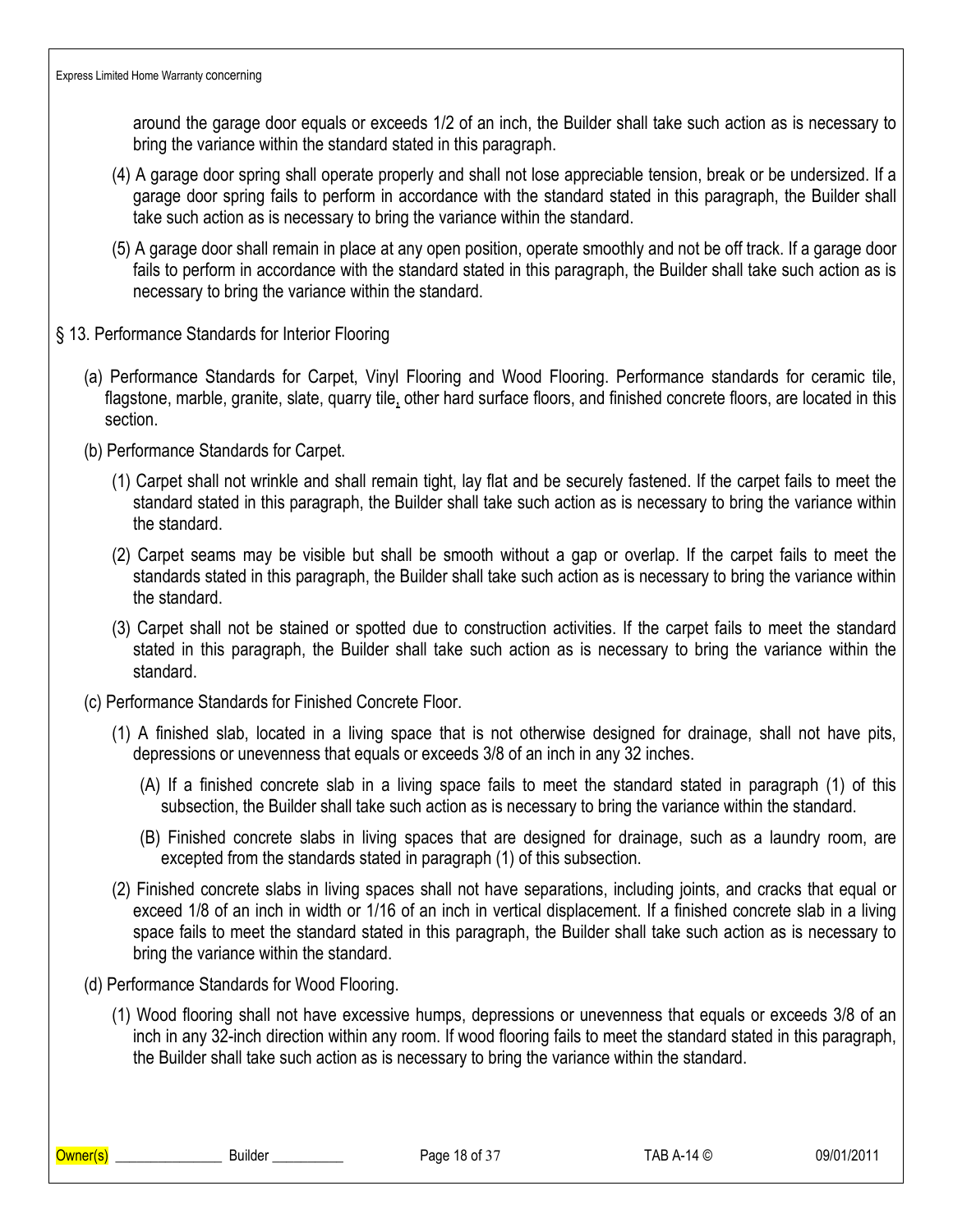- (2) Wood flooring shall remain securely attached to the foundation or sub-floor unless the wood flooring is designed to be installed without nails, glue, adhesives or fasteners. If wood flooring fails to meet the standards of this, the Builder shall take such action as is necessary to bring the variance within the standard.
- (3) Wood flooring shall not have open joints and separations that equal or exceed 1/8 of an inch.
	- (A) If wood flooring fails to meet the standards of paragraph (3) of this subsection, the Builder shall take such action as is necessary to bring the variance within the standard.
	- (B) These standards do not apply to non-hardwood species that contain greater moisture and may shrink after installation or structural floors that are designed to serve as the finished floor. If the floor is designed as a structural finish floor, the Builder must provide a written explanation of the characteristics of that floor to the homeowner prior to the execution of the contract or installation of the product, whichever occurs later.
- (4) Strips of floorboards shall not cup in an amount that equals or exceeds 1/16 of an inch in height in a three-inch distance when measured perpendicular to the length of the board.
	- (A) If the wood flooring fails to meet the standard stated in paragraph (4) of this subsection, the Builder shall take such action as is necessary to bring the variance within the standard.
	- (B) This standard does not apply to non-hardwood species that typically shrink after installation or structural floors that are designed to serve as the finished floor. If the floor is designed as a structural finish floor, the Builder must provide a written explanation of the characteristics of that floor to the homeowner.
- (5) Unless installed as a specialty feature, wood flooring shall not have excessive shade changes or discoloration due to the construction activities of the Builder. If the wood floor fails to meet the standard stated in this paragraph, the Builder shall take such action as is necessary to bring the variance within the standard.
- (6) Unless installed as a specialty feature, wood flooring shall not be stained, spotted or scratched due to construction activities of the Builder. If wood flooring fails to meet the standard stated in this paragraph, the Builder shall take such action as is necessary to bring the variance within the standard.
- (e) Performance Standards for Vinyl Flooring.
	- (1) Vinyl flooring shall be installed square to the most visible wall and shall not vary by 1/4 of an inch in any six-foot run. If the vinyl flooring fails to meet the standard stated in this paragraph, the Builder shall take such action as is necessary to bring the variance within the standard.
	- (2) The seam alignment in vinyl flooring shall not vary such that the pattern is out of alignment in an amount that equals or exceeds 1/8 of an inch. If the vinyl flooring fails to meet the standard stated in this paragraph, the Builder shall take such action as is necessary to bring the variance within the standard.
	- (3) Vinyl flooring shall remain securely attached to the foundation or sub-floor. If the vinyl flooring fails to meet the standard stated in this paragraph, the Builder shall take such action as is necessary to bring the variance within the standard.
	- (4) A vinyl floor shall not have a depression that equals or exceeds 1/2 of an inch in any six-foot run. If a vinyl floor has a depression that exceeds the standard stated in this paragraph and the depression is due to construction activities, the Builder shall take such action as is necessary to bring the variance within the standard.
	- (5) A vinyl floor shall not have a ridge that equals or exceeds 1/2 of an inch when measured as provided in this paragraph. The ridge measurement shall be made by measuring the gap created when a six-foot straight edge is placed tightly three inches on each side of the defect and the gap is measured between the floor and the straight edge at the other end. If a vinyl floor has a ridge that fails to comply with the standard stated in this paragraph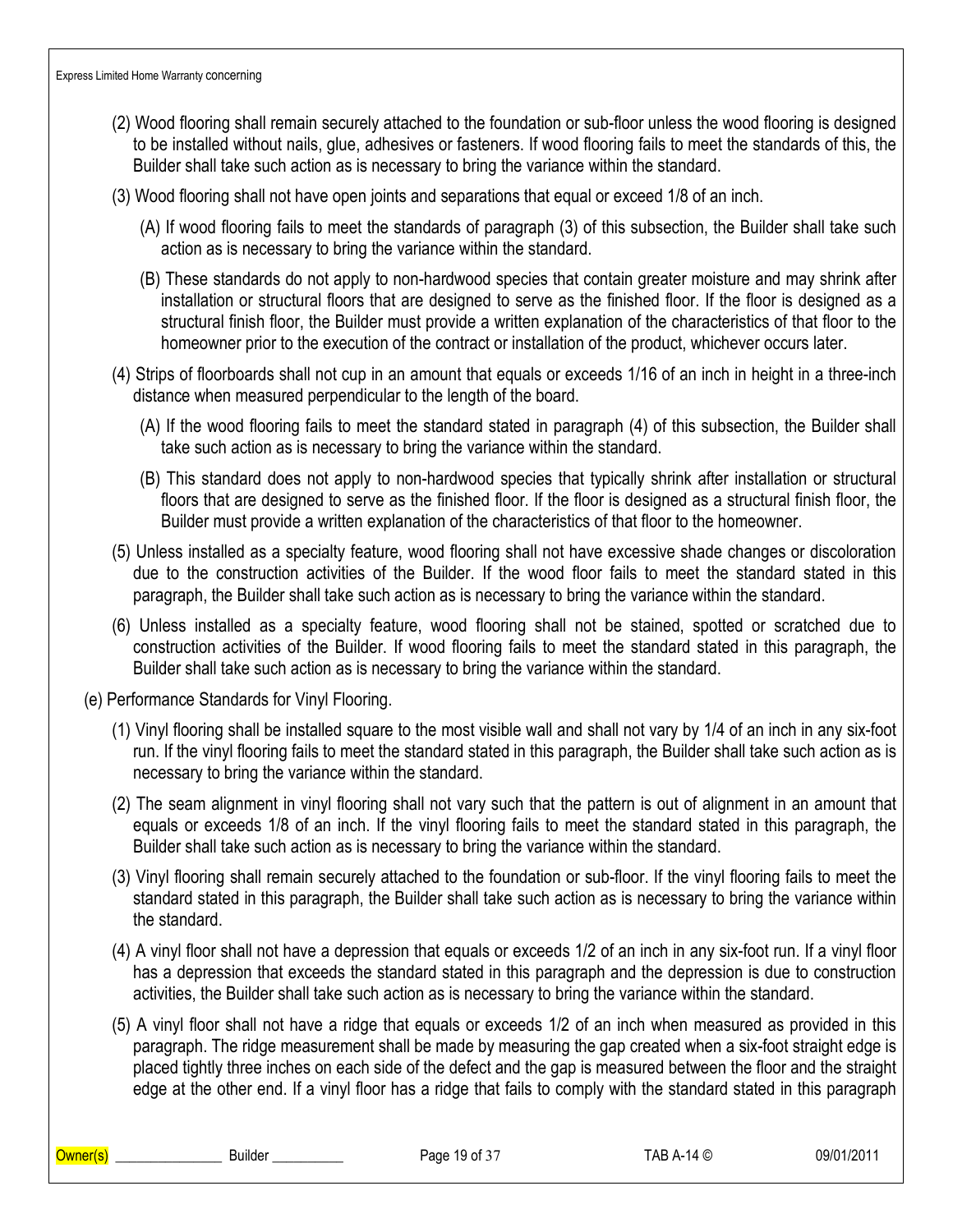and the ridge is due to construction activities, the Builder shall take such action as is necessary to bring the variance within the standard.

- (6) Vinyl floor shall not be discolored, stained or spotted due to the construction activities of the Builder. If the vinyl floor fails to meet the standard stated in this paragraph, the Builder shall take such action as is necessary to bring the variance within the standard.
- (7) Vinyl flooring shall not be scratched, gouged, cut or torn due to construction activities. If the vinyl flooring fails to meet the standard stated in this paragraph, the Builder shall take such action as is necessary to bring the variance within the standard.
- (8) Debris, sub-floor seams, nails and/or screws shall not be detectable under the vinyl floor from a distance of three feet or more in normal light. If the vinyl flooring fails to meet the standard stated in this paragraph, the Builder shall take such action as is necessary to bring the variance within the standard.
- (9) Sub-flooring shall not cause vinyl flooring to rupture. If vinyl flooring fails to meet the standard stated in this paragraph, the Builder shall take such action as is necessary to bring the variance within the standard.
- (10) A seam in vinyl flooring shall not have a separation that equals or exceeds 1/16 of an inch in width. Where dissimilar materials abut, there shall not be a gap equal to or greater than 1/8 of an inch. If vinyl flooring fails to meet the standards stated in this paragraph, the Builder shall take such action as is necessary to bring the variance within the standard.
- § 14. Performance Standards for Hard Surfaces, including Ceramic Tile, Flagstone, Marble, Granite, Slate, Quarry Tile, Finished Concrete or Other Hard Surfaces
	- (a) Performance Standards for Hard Surfaces Generally.
		- (1) A hard surface shall not break or crack due to construction activities. If a hard surface is cracked or broken due to construction activities, the Builder shall take such action as is necessary to bring the variance within the standard.
		- (2) A hard surface shall remain secured to the substrate. If a hard surface fails to perform in accordance with the standard stated in this paragraph, the Builder shall take such action as is necessary to bring the variance within the standard.
		- (3) A surface imperfection in floor hard surface shall not be visible from a distance of three feet or more in normal light. A surface imperfection in non-floor hard surface shall not be visible from a distance of two feet or more in normal light. If a hard surface fails to meet the standards stated in this paragraph due to construction activities, the Builder shall take such action as is necessary to bring the variance within the standard.
		- (4) Color variations between field hard surfaces and trim hard surfaces should not vary excessively due to construction activities.
			- (A) If color variations between field and trim hard surfaces are excessive and are due to construction activities, the Builder shall take such action as is necessary to bring the variance within the standard stated in paragraph (4) of this subsection.
			- (B) Natural products such as flagstone, marble, granite, slate and other quarry tile will have color variation.
		- (5) Hard surface areas shall not leak. If a hard surface area fails to perform in accordance with the standard stated in this paragraph, the Builder shall take such action as is necessary to bring the variance within the standard.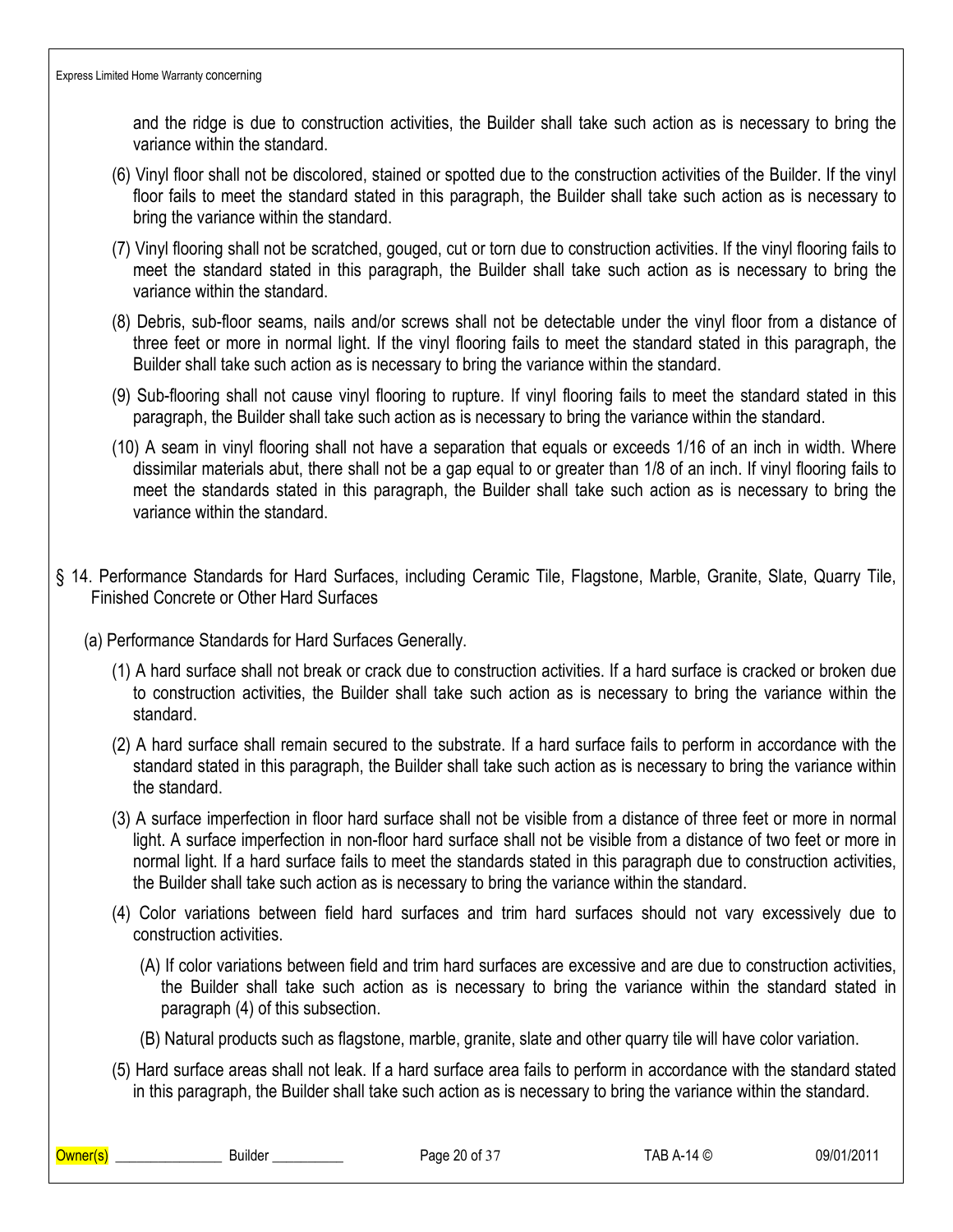- (6) The surfaces of two adjacent hard surfaces shall not vary in an amount equal to or exceeding 1/16 of an inch displacement at a joint, with the exception of transition trim pieces. If a joint between two hard surfaces fails to meet the performance standard stated in this paragraph, the Builder shall take such action as is necessary to bring the variance within the standard.
- (7) Hard surface layout or grout line shall not be excessively irregular.
	- (A) If hard surface layouts or grout lines fail to meet the performance standard stated in paragraph (7) of this subsection, the Builder shall take such action as is necessary to bring the variance within the standard.
	- (B) Natural products such as flagstone, marble, granite, slate, and other quarry tile will have size variations that may create irregular layouts or grout lines.
- (8) Hard surface countertops shall be level to within 1/4 of an inch in any six-foot measurement. If a hard surface countertop is not level to within the standards stated in this paragraph, the Builder shall take such action as is necessary to bring the variance within the standard.
- (9) Hard surface floors located in a living space that is not otherwise designed for drainage, shall not have pits, depressions, or unevenness that equals or exceeds 3/8 of an inch in any 32 inches.
	- (A) If a finished hard surface floor located in a living space fails to meet the standard stated in paragraph (1) of this subsection, the Builder shall take such action as is necessary to bring the variance within the standard.
	- (B) Finished hard surface floors located in living spaces that are designed for drainage, such as a laundry room, are excepted from the standards stated in paragraph (1) of this subsection.
- (b) Performance Standards for Grout.
	- (1) Grout shall not crack or deteriorate. If grout fails to meet the performance standard stated in this paragraph, the Builder shall take such action as is necessary to bring the variance within the standard.
	- (2) Grout shall not change shade or discolor excessively due to construction activities. If grout fails to perform to the standard stated in this paragraph, the Builder shall take such action as is necessary to bring the variance within the standard.
- (c) Performance Standards for Concrete Countertops.
	- (1) A concrete countertop shall not have excessive pits, depressions, or unevenness that equal or exceed 1/8 of an inch in any 32-inch measurement. If a concrete countertop fails to meet the standard stated in this paragraph, the Builder shall take such action as is necessary to bring the variance within the standard.
	- (2) A concrete countertop shall not have separations or cracks equal to or exceeding 1/16 of an inch in width or 1/64 of an inch in vertical displacement. If a concrete countertop fails to meet the standards stated in this paragraph, the Builder shall take such action as is necessary to bring the variance within the standard.
	- (3) A finished concrete countertop shall not be stained, spotted or scratched due to construction activities. If a concrete countertop fails to meet the standard stated in this paragraph, the Builder shall take such action as is necessary to bring the variance within the standard.
	- (4) A concrete countertop shall not have a chipped edge that extends beyond 1/16 of an inch from the edge of the countertop due to construction activities. If a concrete countertop fails to meet the standard stated in this paragraph, the Builder shall take such action as is necessary to bring the variance within the standard.
	- (5) A concrete countertop shall not change shade or discolor excessively due to construction activities. If a concrete countertop fails to meet the standard stated in this paragraph, the Builder shall take such action as is necessary to bring the variance within the standard.

| Owner( | <br><b>Builder</b> | . of 3 $\overline{ }$<br>ິດ 4<br>Page<br>. . | 14 C<br>IAB<br>$\mathbf{v}$<br>. н.<br>the contract of the contract of the contract of the contract of the contract of the contract of the contract of | 1/201<br>09/01 |
|--------|--------------------|----------------------------------------------|--------------------------------------------------------------------------------------------------------------------------------------------------------|----------------|
|        |                    |                                              |                                                                                                                                                        |                |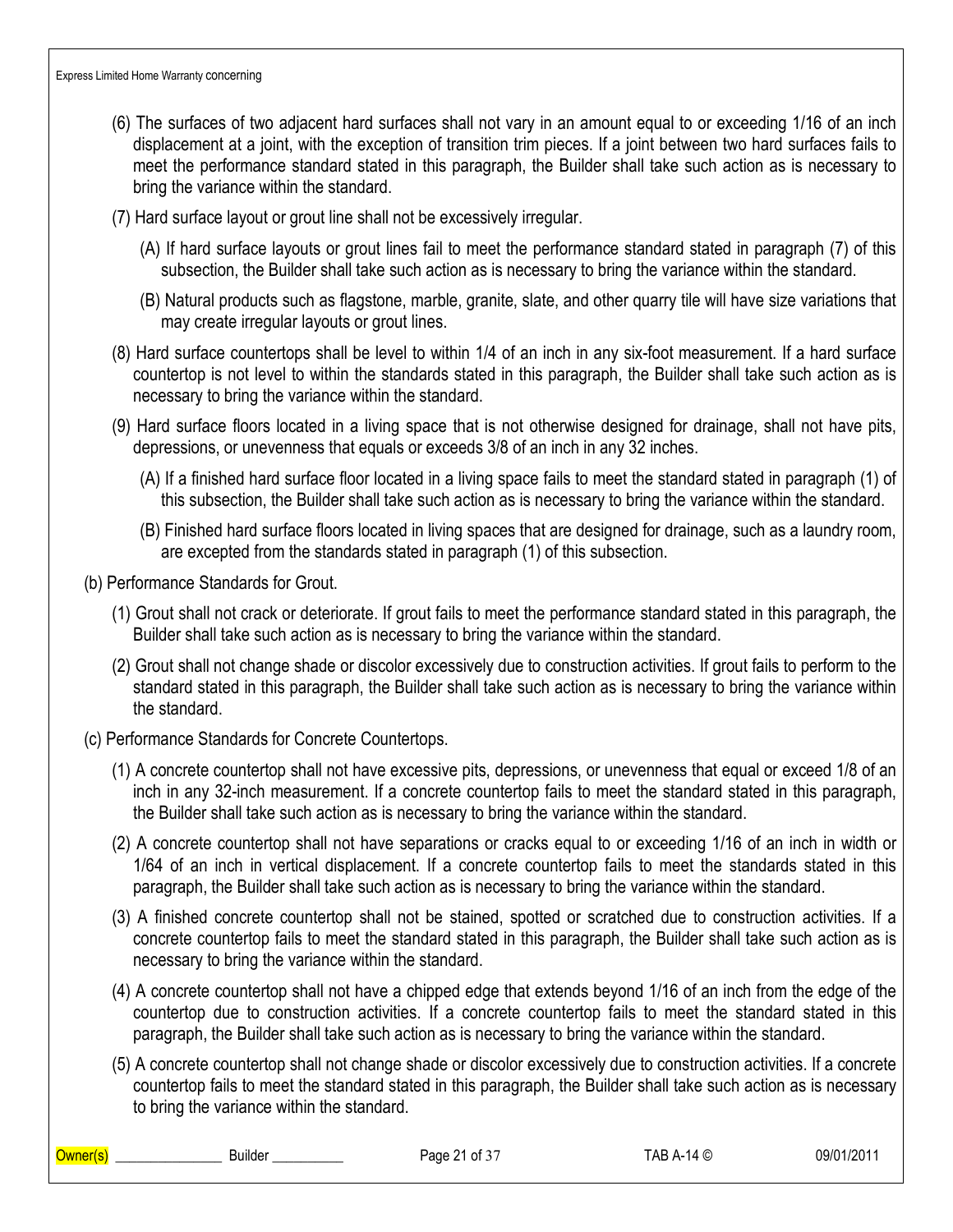## § 15. Performance Standards for Painting, Stain and Wall Coverings

- (a) Performance Standards for Caulking. Interior caulking shall not deteriorate or crack excessively. If the interior caulking fails to meet the standard stated in this paragraph, the Builder shall take such action as is necessary to bring the variance within the standard.
- (b) Performance Standards for Painting and Stain.
	- (1) Paint or stain shall not have excessive color, shade or sheen variation.
		- (A) If the paint or stain fails to meet the standard stated in paragraph (1) of this subsection, the Builder shall take such action as is necessary to bring the variance within the standard.
		- (B) This standard shall not apply to stained woodwork.
	- (2) Paint shall cover all intended surfaces so that unpainted areas shall not show through paint when viewed from a distance of six feet in normal light. If the painting fails to meet the standard stated in this paragraph, the Builder shall take such action as is necessary to bring the variance within the standard.
	- (3) Interior paint or stain shall not deteriorate. If paint or stain fails to meet the standard stated in this paragraph, the Builder shall take such action as is necessary to bring the variance within the standard.
	- (4) Exterior paint or stain shall not deteriorate excessively. If paint or stain fails to meet the standard stated in this paragraph, the Builder shall take such action as is necessary to bring the variance within the standard.
	- (5) Paint over-spray shall not exist on any surface for which it was not intended. If the paint is sprayed onto a surface for which it was not intended, the Builder shall take such action as is necessary to bring the variance within the standard stated in this paragraph.
	- (6) Interior varnish, polyurethane or lacquer finish shall not deteriorate. If an interior finish fails to meet the standard stated in this paragraph, the Builder shall take such action as is necessary to bring the variance within the standard. If an interior finish fails to meet the standard stated in this paragraph, the Builder shall take such action as is necessary to bring the variance within the standard.
	- (7) Exterior varnish, polyurethane or lacquer finishes shall not deteriorate excessively.
		- (A) If an exterior finish fails to meet the standard stated in paragraph (7) of this subsection, the Builder shall take such action as is necessary to bring the variance within the standard.
		- (B) Exterior varnish, polyurethane or lacquer finishes that are subject to direct sunlight are excluded from this standard.
	- (8) Interior painted, varnished or finished surface shall not be scratched, dented, nicked or gouged due to construction activities. If interior painted, varnished or finished surfaces fail to meet the standard stated in this paragraph, the Builder shall take such action as is necessary to bring the variance within the standard.
	- (9) A paint product shall perform as represented by the manufacturer to meet manufacturer's specifications for washability and/or scrubability. If the paint product fails to meet the standards of this paragraph, the Builder shall take such action as is necessary to bring the variance within the standard.
- (c) Performance Standards for Wall Coverings.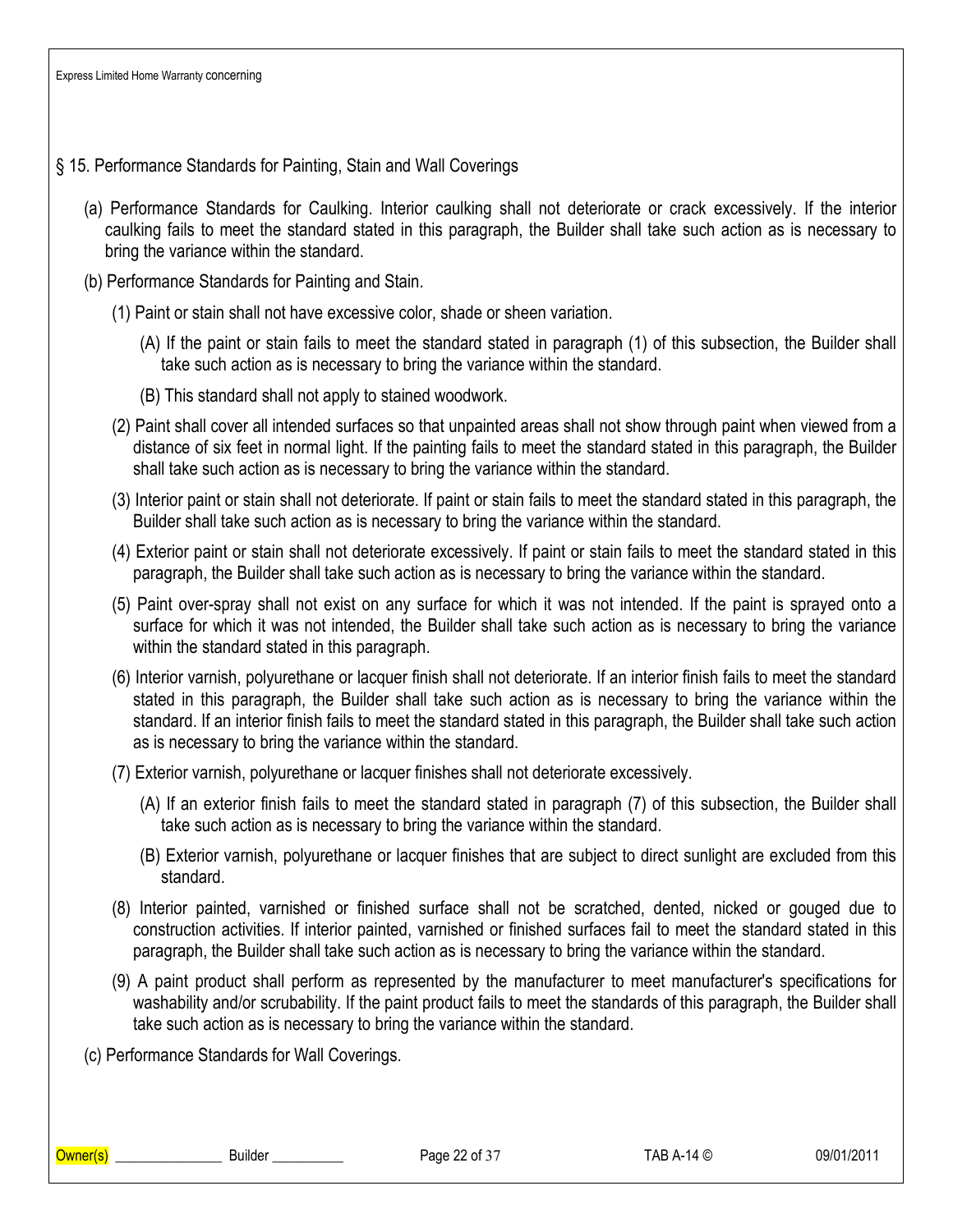- (1) A wall covering shall be properly secured to the wall surface and shall not peel or bubble. If a wall covering fails to meet the standard stated in this paragraph, the Builder shall take such action as is necessary to bring the variance within the standard.
- (2) Pattern repeats in wall coverings shall match. Wall coverings shall be installed square to the most visible wall. Pattern repeats shall not vary in an amount equal to or exceeding 1/4 of an inch in any six-foot run. If the wall covering fails to meet the standards stated in this paragraph, the Builder shall take such action as is necessary to bring the variance within the standard.
- (3) A wall covering seam shall not separate or gap. If the wall covering fails to meet the standard stated in this paragraph, the Builder shall take such action as is necessary to bring the variance within the standard.
- (4) Lumps or ridges in a wall covering shall not be detectable from a distance of six feet or more in normal light. If the appearance of the wall covering fails to meet the standard stated in this paragraph, the Builder shall take such action as is necessary to bring the variance within the standard.
- (5) Wall coverings shall not be discolored, stained or spotted due to construction activities. If a wall covering fails to meet the standard stated in this paragraph, the Builder shall take such action as is necessary to bring the variance within the standard.
- (6) Wall coverings shall not be scratched, gouged, cut or torn due to construction activities. If a wall covering fails to meet the standard stated in this paragraph, the Builder shall take such action as is necessary to bring the variance within the standard.
- (7) Wall coverings shall perform as represented by the manufacturer to meet manufacturer's specifications for washability and/or scrubability. If a wall covering fails to meet the standard stated in this paragraph, the Builder shall take such action as is necessary to bring the variance within the standard.

#### § 16. Performance Standards for Plumbing

- (a) Performance Standards for Plumbing Accessories.
	- (1) A fixture surface shall not have a chip, crack, dent or scratch due to construction activities. If a fixture fails to meet the standard stated in this paragraph, the Builder shall take such action as is necessary to bring the variance within the standard.
	- (2) A fixture shall not have tarnish, blemishes or stains unless installed as a specialty feature.
		- (A) If a fixture fails to meet the standard stated in paragraph (2) of this subsection, the Builder shall take such action as is necessary to bring the variance within the standard.
		- (B) Fixture finishes that are tarnished, blemished or stained due to high iron, manganese or other mineral content in water are excluded from this standard.
	- (3) A fixture or fixture fastener shall not corrode.
		- (A) If a fixture or fixture fastener fails to meet the standards of paragraph (3) of this subsection, the Builder shall take such action as is necessary to bring the variance within the standard.
		- (B) A Builder is not responsible for corrosion caused by factors beyond the manufacturer's or the Builder's control, including the homeowner's use of corrosive chemicals or cleaners or corrosion caused by water content.

\_\_\_\_\_\_\_\_\_\_\_\_\_\_\_\_\_\_\_\_\_\_\_\_\_\_\_\_\_\_\_\_Builder \_\_\_\_\_\_\_\_\_\_\_\_\_\_\_ Page 23 of 37 TAB A-14 © 09/01/2011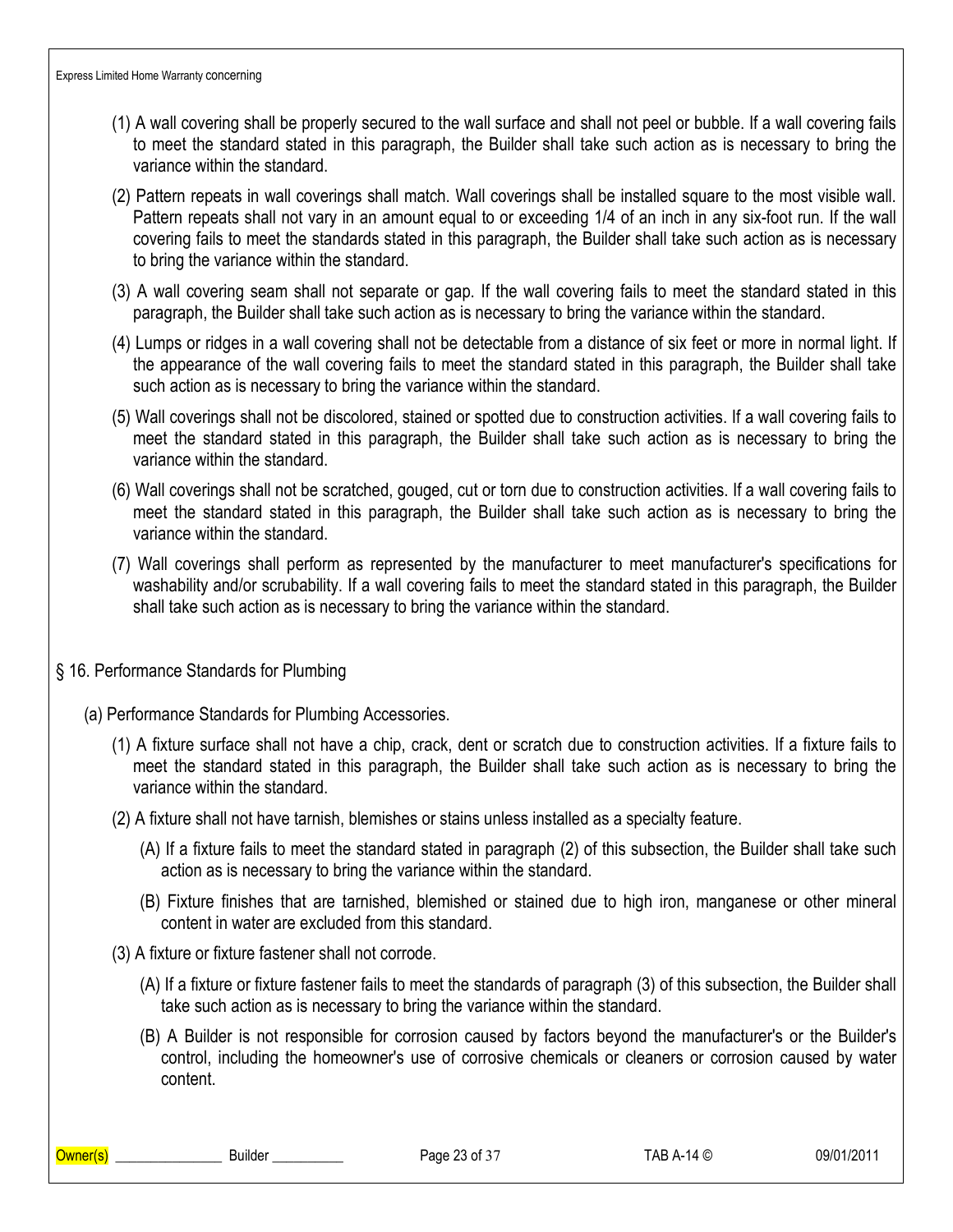- (4) A decorative gas appliance shall be installed in accordance with manufacturer's specifications and when so installed shall function in accordance with manufacturer's representations. If a decorative gas appliance fails to meet the standards stated in this paragraph, the Builder shall take such action as is necessary to bring the variance within the standard.
- (5) Fixtures shall be secure and not loose.
- (A) If a fixture fails to meet the standard stated in paragraph (5) of this subsection, the Builder shall take such action as is necessary to bring the variance within the standard.
- (B) The homeowner shall not exert excessive force on a fixture.
- (6) A fixture stopper shall operate properly and shall retain water in accordance with the manufacturer's specifications. If a fixture stopper fails to meet the standards stated in this paragraph, the Builder shall take such action as is necessary to bring the variance within the standard.
- (7) The toilet equipment shall not allow water to run continuously.
	- (A) If the toilet equipment fails to meet the standard stated in paragraph (7) of this subsection, the Builder shall take such action as is necessary to bring the variance within the standard.
	- (B) If toilet equipment allows water to run continuously, the homeowner shall shut off the water supply or take such action as is necessary to avoid damage to the home.
- (8) A toilet shall be installed and perform in accordance with the manufacturer's specifications.
	- (A) If a toilet fails to meet the standard stated in paragraph (8) of this subsection, the Builder shall take such action as is necessary to bring the variance within the standard.
	- (B) In the event of water spillage, the homeowner shall shut off the water supply and take such action as is necessary to avoid damage to the home.
- (9) A tub or shower pan shall not crack. If a tub or shower pan fails to meet the standard stated in this paragraph, the Builder shall take such action as is necessary to bring the variance within the standard.
- (10) A tub or shower pan shall not squeak excessively. If a tub or shower pan fails to meet the standard stated in this paragraph, the Builder shall take such action as is necessary to bring the variance within the standard.
- (11) A water heater shall be installed and secured according to the manufacturer's specifications and the Code. If a water heater fails to meet the standards stated in this paragraph, the Builder shall take such action as is necessary to bring the variance within the standard.
- (12) A waste disposal unit shall be installed and operate according to the manufacturer's specifications. If a waste disposal unit fails to meet the standards stated in this paragraph, the Builder shall take such action as is necessary to bring the variance within the standard.
- (13) A faucet or fixture shall not drip or leak. This standard does not include drips or leaks due to debris or minerals from the water source, unless it is due to construction activities. If a faucet or fixture fails to meet the standard stated in this paragraph, the Builder shall take such action as is necessary to bring the variance within the standard.
- (14) A sump pump shall be installed in accordance with the manufacturer's specifications and shall operate properly when so installed. If a sump pump fails to meet the standards stated in this paragraph, the Builder shall take such action as is necessary to bring the variance within the standard.
- (b) Performance Standards for Pipes and Vents.

Owner(s) \_\_\_\_\_\_\_\_\_\_\_\_\_\_\_ Builder \_\_\_\_\_\_\_\_\_\_ Page 24 of 37 TAB A-14 © 09/01/2011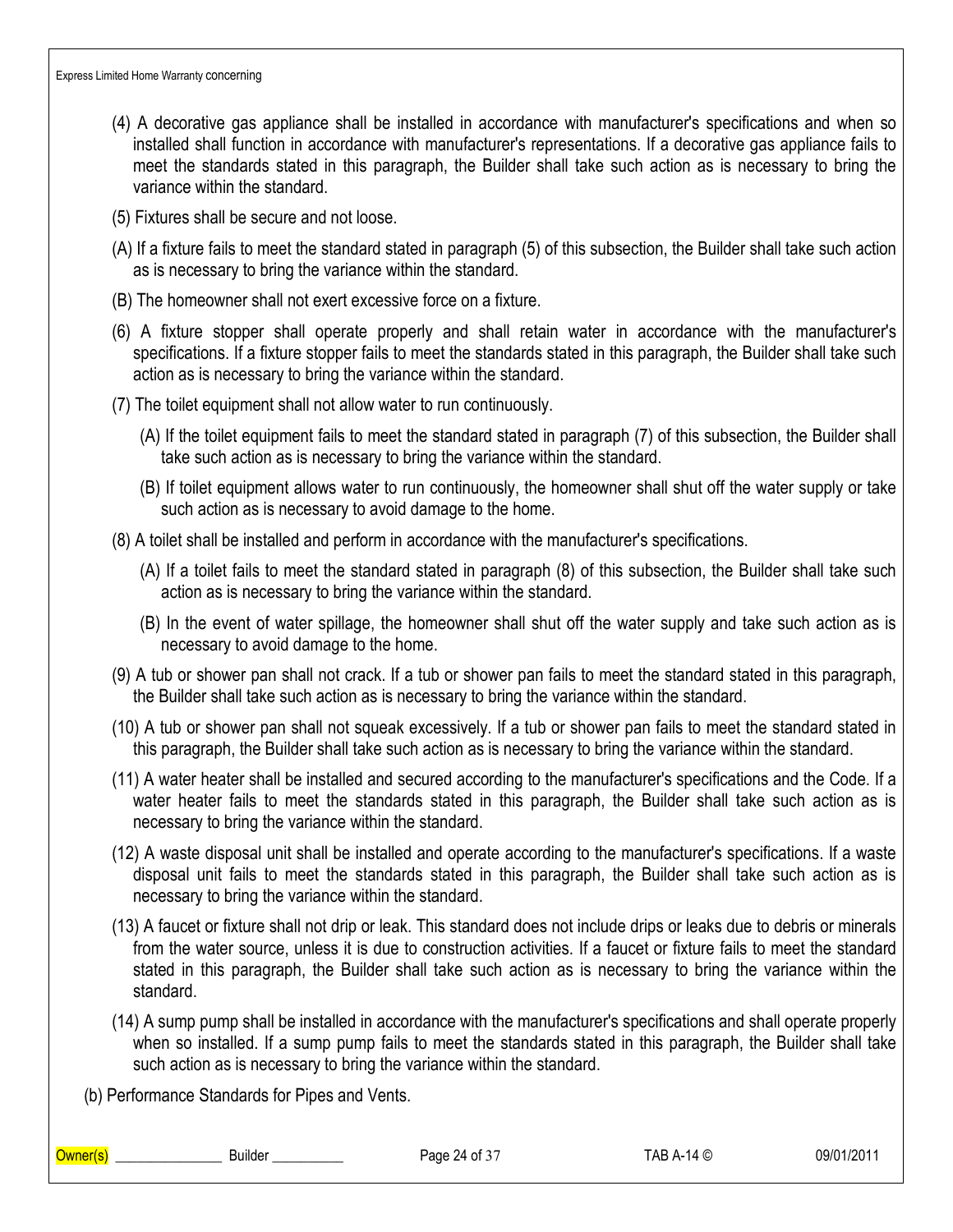- (1) A sewer gas odor originating from the plumbing system shall not be detectable inside the home under conditions of normal residential use.
	- (A) If a sewer gas odor is detected inside the home under conditions of normal residential use, the Builder shall take such action as is necessary to bring the variance within the standard.
	- (B) The homeowner shall keep plumbing traps filled with water.
- (2) A vent stack shall be free from blockage and shall allow odor to exit the home. If a vent stack fails to meet the standard stated in this paragraph, the Builder shall take such action as is necessary to bring the variance within the standard.
- (3) A water pipe shall not make excessive noise such as banging or hammering repeatedly.
	- (A) If a water pipe fails to meet the standard stated in paragraph (3) of this subsection, the Builder shall take such action as is necessary to bring the variance within the standard.
	- (B) A water pipe subject to expansion or contraction of the pipe as warm or cool water flows through the pipe may cause a "ticking" sound temporarily. The standard stated in paragraph (3) of this subsection does not require a Builder to remove all noise attributable to water flow and pipe expansion.
- § 17. Performance Standards for Heating, Cooling and Ventilation
	- (a) Performance Standards for Heating and Cooling.
		- (1) A condensation line shall not be obstructed due to construction activities.
			- (A) If a condensation line fails to meet the standard stated in paragraph (1) of this subsection, the Builder shall take such action as is necessary to bring the variance within the standard.
			- (B) The homeowner shall periodically check for the free flow of condensate (water) from the line and clear the line when necessary.
		- (2) A drip pan and drain line shall be installed under a horizontal air handler as per the Code.
			- (A) If a drip pan and drain line fails to meet the standard stated in paragraph (2) of this subsection, the Builder shall take such action as is necessary to bring the variance within the standard.
			- (B) The homeowner shall periodically check for the free flow of condensate (water) from the line and clear the line when necessary.
		- (3) Insulation shall completely encase the refrigerant line according to Code.
			- (A) If the refrigerant line insulation fails to meet the standard stated in paragraph (3) of this subsection, the Builder shall take such action as is necessary to bring the variance within the standard.
			- (B) The homeowner shall ensure that insulation on the refrigerant line is not damaged or cut due to home maintenance or landscape work.
		- (4) An exterior compressor unit shall be installed on a stable pad that supports the unit and is no more than one inch out of level. The bottom of the exterior compressor unit support shall not be below ground level.
			- (A) If an exterior compressor unit pad or support fails to meet the standards stated in paragraph (4) of this subsection, the Builder shall take such action as is necessary to bring the variance within the standard.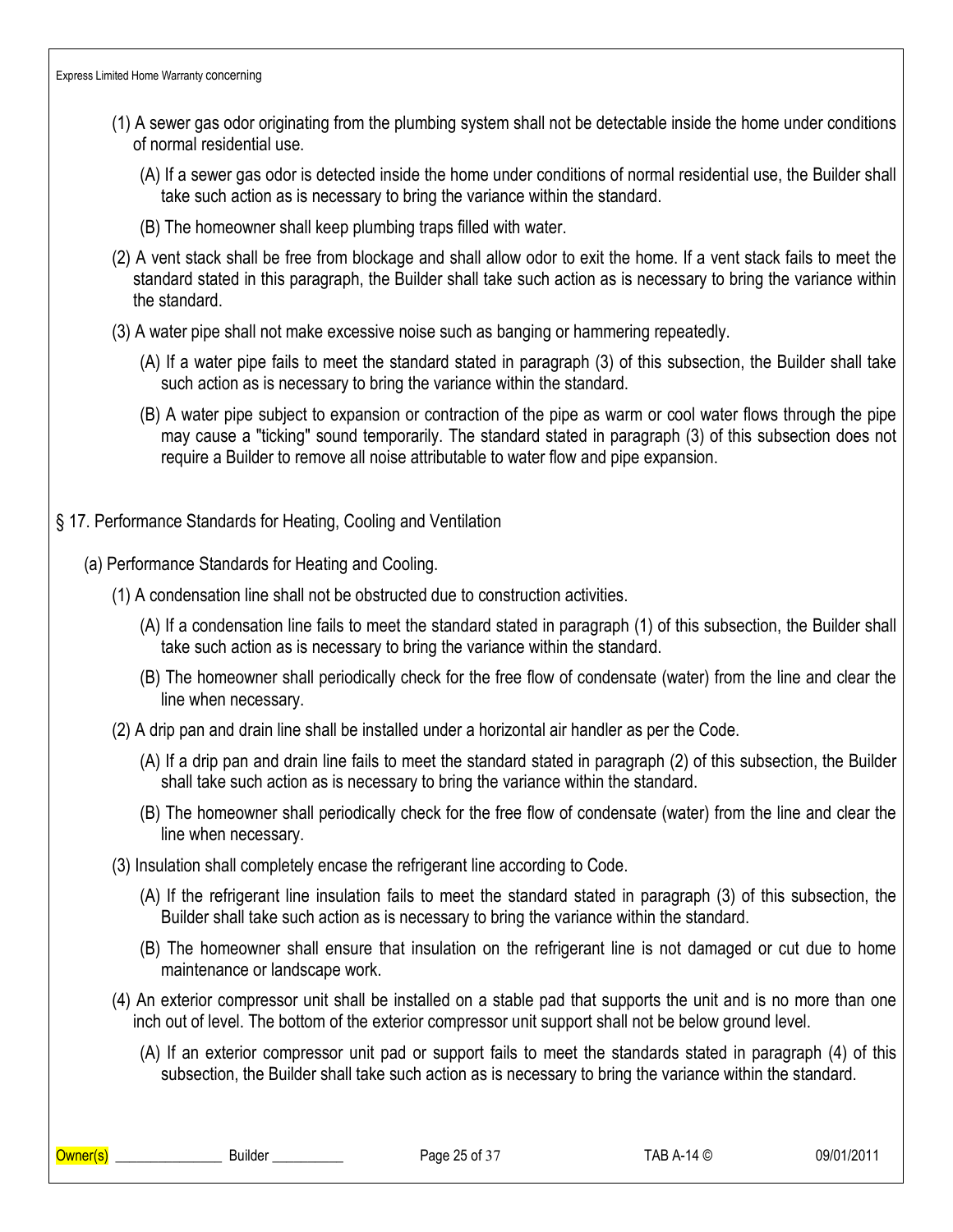- (B) The homeowner shall ensure that settlement of the exterior compressor unit pad does not occur due to home maintenance, landscape work or excessive water from irrigation.
- (b) Performance Standards for Venting.
	- (1) An appliance shall be vented according to the manufacturer's specifications. If an appliance is not vented in accordance with the standard stated in this paragraph, the Builder shall take such action as is necessary to bring the variance within the standard.
	- (2) Back draft dampers shall be installed and function according to the manufacturer's specifications. If back draft dampers fail to meet the standards stated in this paragraph, the Builder shall take such action as is necessary to bring the variance within the standard.
- (c) Performance Standards for Ductwork. Ductwork shall not make excessive noise.
	- (1) If the ductwork fails to meet the standard stated in of this subsection, the Builder shall take such action as is necessary to bring the variance within the standard.
	- (2) The flow of air, including its velocity, or the expansion of ductwork from heating and cooling may cause "ticking" or "crackling" sounds.
	- (3) The homeowner shall not place any object on the ductwork.
- § 18. Performance Standards for Electrical Systems and Fixtures
	- (a) Excessive air infiltration shall not occur around electrical system components or fixtures. If electrical system components or fixtures fail to meet the standard stated in this subsection, the Builder shall take such action as is necessary to bring the variance within the standard.
	- (b) A fixture or trim plate shall not be chipped, cracked, dented or scratched due to construction activities. If a fixture or trim plate fails to meet the standard stated in this paragraph, the Builder shall take such action as is necessary to bring the variance within the standard.
	- (c) A fixture or trim plate finish shall not be tarnished, blemished or stained due to construction activities. If a fixture or trim fails to meet the standard stated in this subsection, the Builder shall take such action as is necessary to bring the variance within the standard.
	- (d) A fixture, electrical box or trim plate shall be installed in accordance with the Code and shall be plumb and level. If a fixture, electrical box or trim plate fails to meet the standards stated in this paragraph, the Builder shall take such action as is necessary to bring the variance within the standard.
	- (e) Fixtures, such as lights, fans and appliances shall operate properly when installed in accordance with the manufacturer's specifications. The Builder shall take such action as is necessary to bring the variance within the standard stated in this subsection.
	- (f) A smoke detector shall operate according to the manufacturer's specifications and shall be installed in accordance with the Code. If a smoke detector fails to meet the standards stated in this subsection, the Builder shall take such action as is necessary to bring the variance within the standard.
	- (g) An exhaust fan shall operate within the manufacturer's specified noise level. If an exhaust fan fails to meet the standard stated in this subsection, the Builder shall take such action as is necessary to bring the variance within the standard.

\_\_\_\_\_\_\_\_\_\_\_\_\_\_\_\_\_\_\_\_\_\_\_\_\_\_\_\_\_\_\_\_Builder \_\_\_\_\_\_\_\_\_\_\_\_\_\_\_ Page 26 of 37 TAB A-14 © 09/01/2011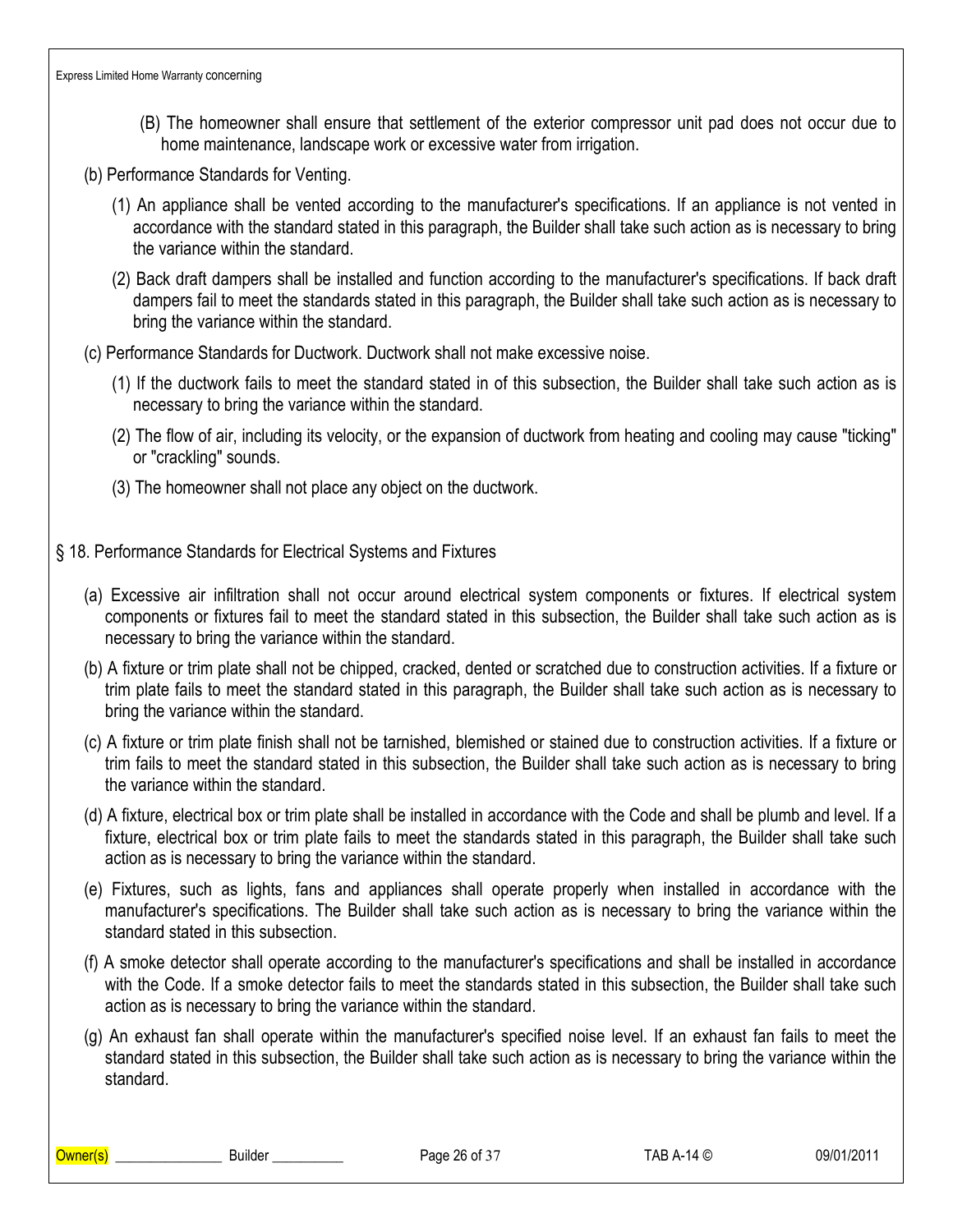- § 19. Performance Standards for Interior Trim
	- (a) Performance Standards for Trim.
		- (1) An interior trim joint separation shall not equal or exceed 1/8 of an inch in width or shall not separate from adjacent surfaces equal to or in excess of 1/8 inch and all joints shall be caulked or puttied. If an interior trim joint fails to meet the standard stated in this paragraph, the Builder shall take such action as is necessary to bring the variance within the standard.
		- (2) The interior trim shall not have surface damage, such as scratches, chips, dents, gouges, splits, cracks, warping or cupping that is visible from a distance of six feet or more in normal light due to construction activities. If the interior trim fails to meet the standard stated in this paragraph, the Builder shall take such action as is necessary to bring the variance within the standard.
		- (3) A hammer mark on trim shall not be visible from a distance of six feet or more when viewed in normal light. If the interior trim fails to meet the standard stated in this paragraph, the Builder shall take such action as is necessary to bring the variance within the standard.
		- (4) A nail or nail hole in interior trim shall not be visible from a distance of six feet or more when viewed in normal light. If the interior trim fails to meet the standard stated in this paragraph, the Builder shall take such action as is necessary to bring the variance within the standard.
	- (b) Performance Standards for Shelving. Shelving, rods and end supports shall be installed in accordance with the measurements stated in this subsection. The length of a closet rod shall not be shorter than the actual distance between the end supports in an amount equal to or exceeding 1/4 of an inch. The length of a shelf shall not be shorter than the actual distance between the supporting walls by an amount equal to or exceeding 1/4 of an inch. End supports shall be securely mounted. If the closet rods, shelving or end supports fail to meet the standards stated in this subsection, the Builder shall take such action as is necessary to bring the variance within the standard.
	- (c) Performance Standard for Cabinet Doors. Cabinet doors shall open and close with reasonable ease. Cabinet doors shall be even and shall not warp more than 1/4 inch when measured from the face to the point of the furthermost point of the door or drawer front when closed. Some warping, cupping, bowing or twisting is normally caused by surface temperature and humidity changes.

#### § 20. Performance Standards for Mirrors, Interior Glass and Shower Doors

- (a) A mirror, interior glass or shower door shall not be loose and shall be securely mounted or attached to the supporting surface. Fixtures, such as towel bars or door handles, shall be securely mounted. If a mirror, interior glass, shower door, fixture or component fails to meet the standards stated in this subsection, the Builder shall take such action as is necessary to bring the variance within the standard.
- (b) A mirror, interior glass or shower door shall not be damaged due to construction activities. If a mirror, interior glass or shower door fails to meet the standard stated in this subsection, the Builder shall take such action as is necessary to bring the variance within the standard.
- (c) A shower door shall not leak. If a shower door fails to meet the standard stated in this subsection, the Builder shall take such action as is necessary to bring the variance within the standard.

\_\_\_\_\_\_\_\_\_\_\_\_\_\_\_\_\_\_\_\_\_\_\_\_\_\_\_\_\_\_\_\_Builder \_\_\_\_\_\_\_\_\_\_\_\_\_\_\_ Page 27 of 37 TAB A-14 © 09/01/2011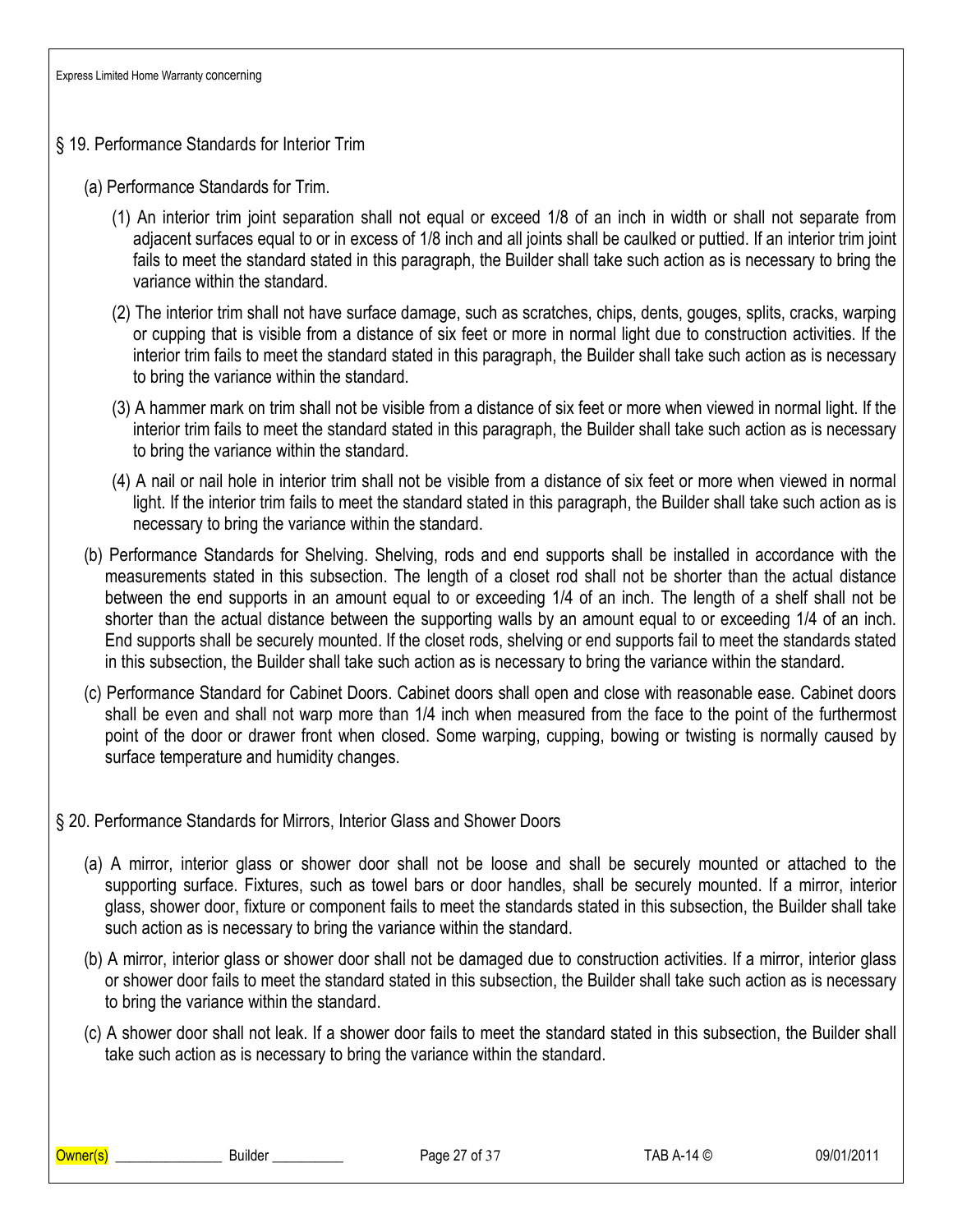Express Limited Home Warranty concerning

- (d) Imperfections in a mirror or shower door shall not be visible from a distance of two feet or more when viewed in normal light. If a mirror or shower door fails to meet the standard stated in this subsection, the Builder shall take such action as is necessary to bring the variance within the standard.
- (e) When opening and closing, a shower door shall operate easily and smoothly without requiring excessive pressure. If a shower door fails to meet the standard stated in this subsection, the Builder shall take such action as is necessary to bring the variance within the standard.
- § 21. Performance Standards for Hardware and Ironwork
	- (a) Performance Standards for Hardware.
		- (1) Hardware finishes shall not be tarnished, blemished, corroded or stained due to construction activities, unless the finish is installed as a specialty feature.
			- (A) If the hardware finish fails to meet the standard stated in paragraph (1) of this subsection, the Builder shall take such action as is necessary to bring the variance within the standard.
			- (B) The Builder is not responsible for tarnished, blemished, or stained hardware finishes that have been damaged by factors that are beyond the manufacturer's or the Builder's control such as the homeowner's use of abrasive pads or cleaners, harsh chemicals, alcohol, organic solvents or deterioration caused by exposure to outdoor elements such as salt air or humidity.
		- (2) Hardware shall function properly, without catching binding or requiring excessive force to operate. If hardware fails to meet the standard stated in this paragraph, the Builder shall take such action as is necessary to bring the variance within the standard.
		- (3) Hardware shall not be scratched, chipped, cracked or dented due to construction activities. If hardware fails to meet the standards stated in this paragraph, the Builder shall take such action as is necessary to bring the variance within the standard.
		- (4) Hardware shall be installed securely and shall not be loose.
			- (A) If hardware fails to meet the standards stated in this subsection, the Builder shall take such action as is necessary to bring the variance within the standard.
			- (B) The homeowner shall not exert excessive force on hardware.
	- (b) Performance Standards for Interior Ironwork.
		- (1) Interior ironwork shall not rust.
		- (2) If interior ironwork fails to meet the standard stated in paragraph (1) of this subsection, the Builder shall take such action as is necessary to bring the variance within the standard.
		- (3) The Builder is not responsible for ironwork finishes that rust due to factors that are beyond the manufacturer's or the Builder's control such as the homeowner's use of abrasive pads or cleaners, harsh chemicals, alcohol, organic solvents or deterioration caused by exposure to humidity.
- § 22. Performance Standards for Countertops and Backsplashes

(a) Performance Standards for Countertops and Backsplashes Generally.

Owner(s) Builder Page 28 of 37 TAB A-14 © 09/01/2011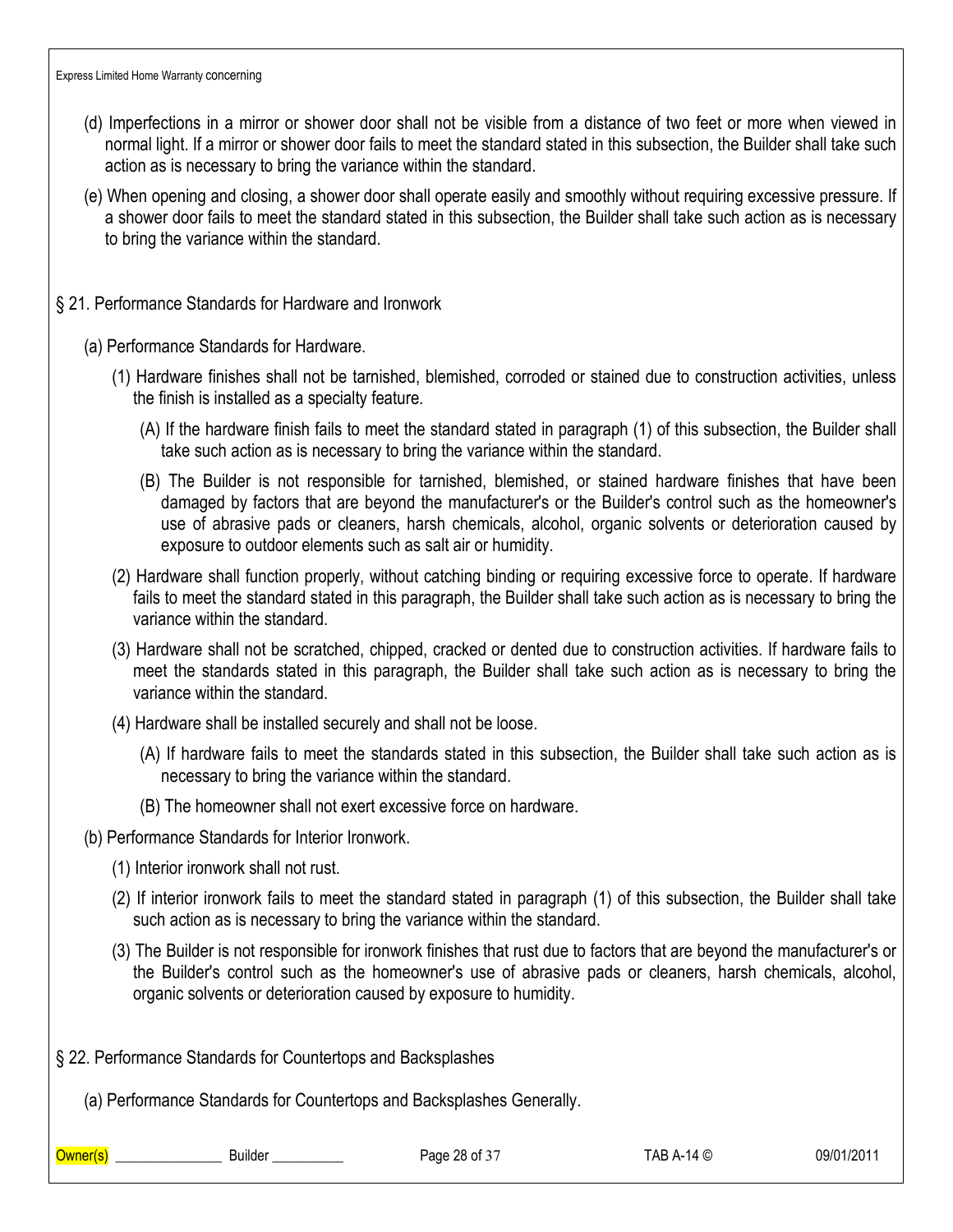- (1) A countertop or backsplash shall be secured to substrate in accordance with manufacturer's specifications. If countertop or backsplash materials are not secured to the substrate in accordance with the standard stated in this paragraph, the Builder shall take such action as is necessary to bring the variance within the standard.
- (2) For non-laminate countertops and backsplashes, the joints between countertop surfaces, between the countertop surface and the backsplash or side-splash and between adjoining backsplash panels may be visible, but shall not separate. If joints between non-laminate surfaces fail to meet the standard stated in this paragraph, the Builder shall take such action as is necessary to bring the variance within the standard.
- (3) Countertops shall be level to within 1/4 of an inch in any six-foot measurement. If a countertop surface fails to meet the standard stated in this paragraph, the Builder shall take such action as is necessary to bring the variance within the standard.
- (4) A countertop surface or edge shall not be damaged, broken, chipped or cracked due to construction activities. If a countertop surface or edge fails to meet the standard stated in this paragraph, the Builder shall take such action as is necessary to bring the variance within the standard.
- (5) A countertop shall not bow or warp in an amount equal to or exceeding 1/16 of an inch per lineal foot. If a countertop fails to meet the standard stated in this paragraph, the Builder shall take such action as is necessary to bring the variance within the standard.
- (6) Counter and vanity top material should not delaminate. If a countertop fails to meet the standard stated in this paragraph, the Builder will take such action as is necessary to bring the variance within the standard.
- (b) Performance Standards for Laminate Countertops and Backsplashes.
	- (1) Laminate countertops and backsplashes shall not delaminate and shall remain securely attached to the substrate. Delamination is the separation of the finish surface veneer from the substrate material. If a countertop fails to meet the standard stated in this paragraph, the Builder shall take such action as is necessary to bring the variance within the standard.
	- (2) A seam in a laminate countertop or backsplash may be visible but shall not be separated or displaced. If a laminate countertop or backsplash fails to meet the standard stated in this paragraph, the Builder shall take such action as is necessary to bring the variance within the standard.
	- (3) A surface imperfection in a laminate countertop or a backsplash shall not be visible from a distance of three feet or more when viewed in normal light due to construction activities. If a laminate surface fails to meet the standards stated in this paragraph, the Builder shall take such action as is necessary to bring the variance within the standard.
- § 23. Performance Standards for Fireplaces
	- (a) A refractory panel shall not crack or separate.
		- (1) If the fireplace refractory panel fails to meet the standard stated in this subsection, the Builder shall take such action as is necessary to bring the variance within the standard.
		- (2) The homeowner shall not use synthetic logs or other materials if not approved by the manufacturer.
	- (b) A fireplace door shall operate properly. Fireplace doors shall meet evenly and shall not be out of alignment from one another in an amount equal to or exceeding 1/8 of an inch in any direction. If a fireplace door fails to meet the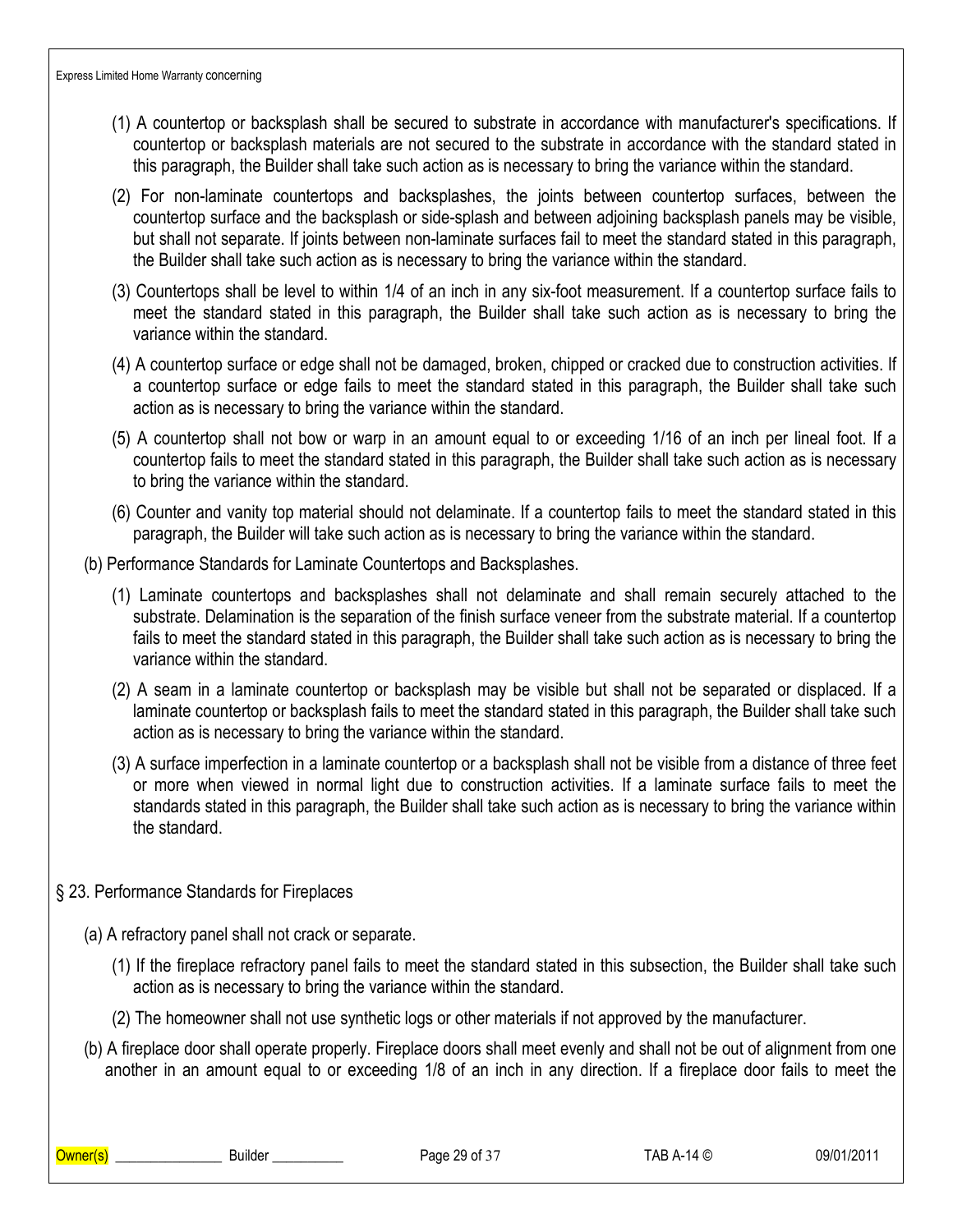standard stated in this subsection, the Builder shall take such action as is necessary to bring the variance within the standard.

- (c) A fireplace shall not have a gas leak. If a fireplace has a gas leak, the Builder shall take such action as is necessary to bring the variance within the standard stated in this subsection.
- (d) Gas logs shall be positioned in accordance with the manufacturer's specifications.
	- (1) If a gas log fails to meet the standard stated in this subsection, the Builder shall take such action as is necessary to bring the variance within the standard.
	- (2) The homeowner shall not incorrectly reposition or relocate the logs after the original placement. The homeowner shall not place the logs in a manner that does not allow the flame to flow through the logs according to the manufacturer's specifications.
- (e) A crack in masonry hearth or facing shall not be equal to or exceed 1/4 of an inch in width. If the masonry hearth or facing of the fireplace fails to meet the standard stated in this subsection, the Builder shall take such action as is necessary to bring the variance within the standard.
- (f) A fireplace or chimney shall draw properly. If a fireplace or chimney fails to meet the standard stated in this subsection, the Builder shall take such action as is necessary to bring the variance within the standard.
- (g) A firebox shall not have excessive water infiltration under normal weather conditions. If a firebox fails to meet the standard stated in this subsection, the Builder shall take such action as is necessary to bring the variance within the standard.
- (h) A fireplace fan shall not exceed the noise level established by the manufacturer's specifications. If a fireplace fan fails to meet the standard stated in this subsection, the Builder shall take such action as is necessary to bring the variance within the standard.
- § 24. Performance Standards for Irrigation Systems
	- (a) An irrigation system shall not leak, break or clog due to construction activities. If an irrigation system fails to meet the standard stated in this subsection, the Builder shall take such action as is necessary to bring the variance within the standard.
	- (b) An irrigation system shall be installed such that sprinkler coverage shall be complete and water shall not spray an unintended area due to construction activities. If an irrigation system fails to meet the standard stated in this subsection, the Builder shall take such action as is necessary to bring the variance within the standard.
	- (c) The irrigation system control shall operate in accordance with manufacturer's specifications.
		- (1) If an irrigation system fails to operate in accordance with manufacturer's specifications, the Builder shall take such action as is necessary to bring the variance within the standard stated in this subsection.
		- (2) The Builder shall provide the homeowner with instructions on the operation of the irrigation system at closing.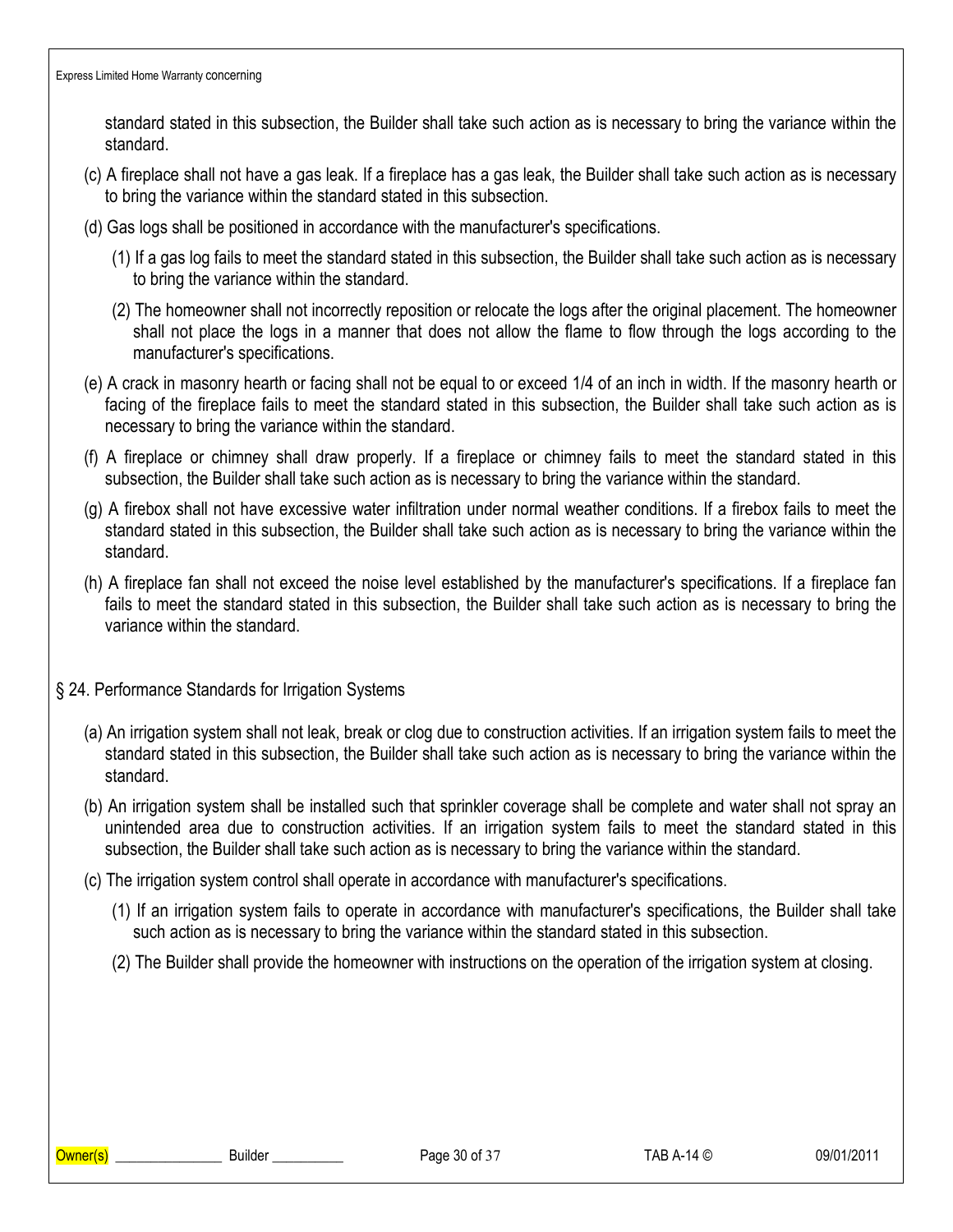- § 25. Performance Standards for Fencing
	- (a) A fence shall not fall over and shall not lean in excess of two inches out of plumb due to construction activities. If the fencing fails to meet the standard stated in this subsection, the Builder shall take such action as is necessary to bring the variance within the standard.
	- (b) A wood fence board shall not be broken due to construction activities. Wood fence board shall not become detached from the fence due to construction activities of the Builder. If the fencing fails to meet the standards stated in this subsection, the Builder shall take such action as is necessary to bring the variance within the standard.
	- (c) A masonry unit or mortar in a fence shall not be broken or loose. A crack in a masonry unit shall not occur. A crack in the mortar shall not equal or exceed 1/8 of an inch in width. If a masonry unit or mortar in a fence fails to meet the standard stated in this subsection, the Builder shall take such action as is necessary to bring the variance within the standard.
	- (d) A masonry wall shall have adequate weep holes in the lowest course as required by the Code to allow seepage to pass through the wall. If a masonry retaining wall fails to meet the standards of this subsection, the Builder shall take such action as is necessary to bring the variance within the standard.
- § 26. Performance Standards for Yard Grading
	- (a) Yards shall have grades and swales that provide for proper drainage away from the home in accordance with the Code or other governmental regulations.
		- (1) If the grades or swales fail to meet the standard stated in this subsection, the Builder shall take such action as is necessary to bring the variance within the standard.
		- (2) The homeowner shall maintain the drainage pattern and protect the grading contours from erosion, blockage, over-saturation or any other changes. The possibility of standing water, not immediately adjacent to the foundation but in the yard, after prolonged or an unusually heavy rainfall event should be anticipated by the homeowner.
	- (b) Settling or sinking of soil shall not interfere with the drainage patterns of the lot or have a vertical depth of six inches or more. If the soil fails to meet the standard stated in this subsection, the Builder shall take such action as is necessary to bring the variance within the standard.
- § 27. Performance Standards for Pest Control
	- (a) Eave returns, truss blocks, attic vents and roof vent openings shall not allow rodents, birds, and other similar pests into home or attic space. If an eave return, truss block, attic vent or roof vent opening that allows rodents, birds, and other similar pests into home or attic space, the Builder shall take such action as is necessary to bring the variance within the standard state in this section.
- § 28. Performance Standards for Electrical Delivery Systems

(a) Performance Standards for Electrical Wiring.

Owner(s) \_\_\_\_\_\_\_\_\_\_\_\_\_\_\_ Builder \_\_\_\_\_\_\_\_\_\_ Page 31 of 37 TAB A-14 © 09/01/2011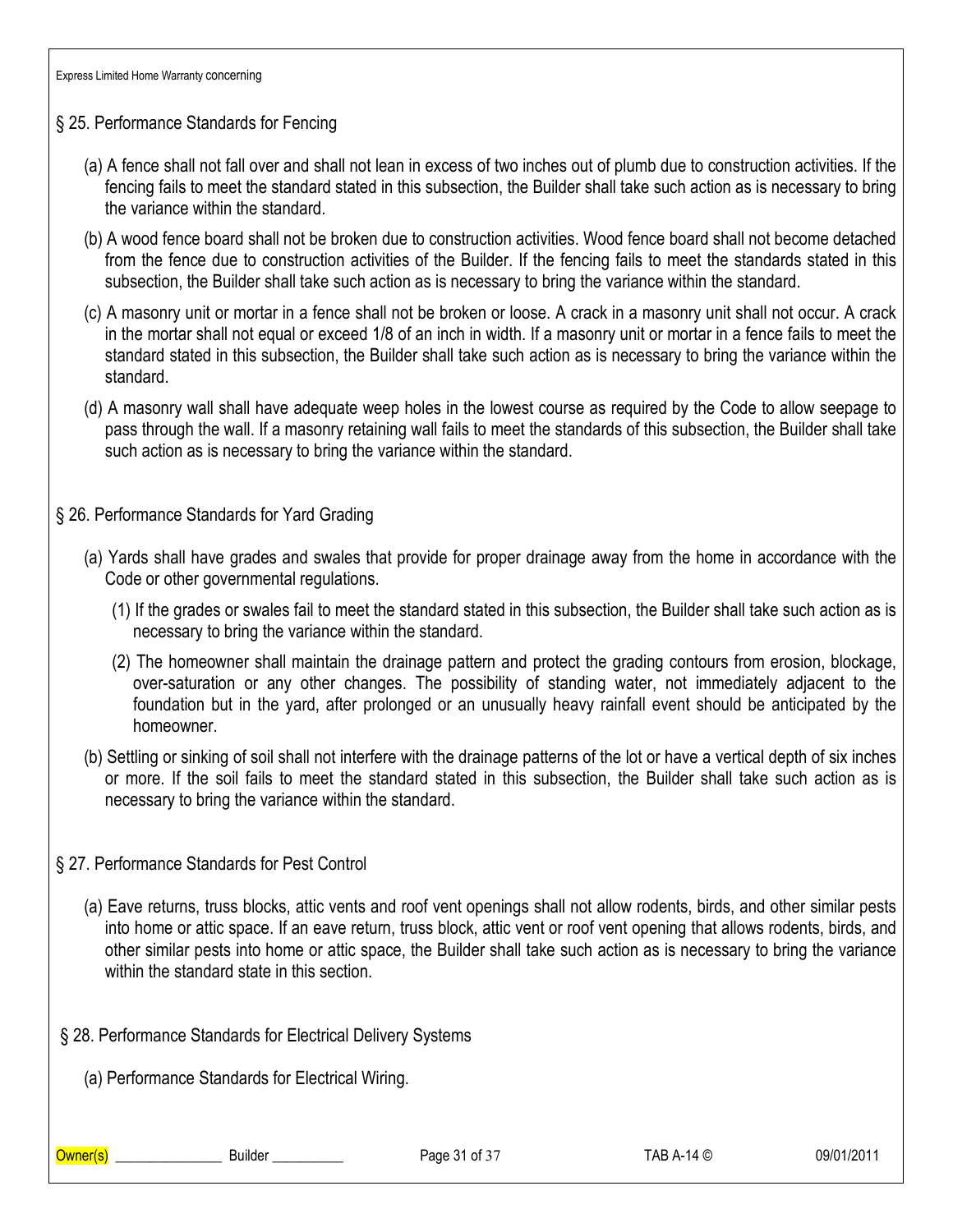- (1) Electrical wiring installed inside the home shall be installed in accordance with the Code and any other applicable electrical standards and shall function properly from the point of demarcation, as determined by the respective utility.
	- (A) If electrical wiring inside the home is not functioning properly or is not installed in accordance with the Code and any other applicable electrical standards, the Builder shall take such action as is necessary to bring the wiring to the standard of performance required in paragraph (1) of this subsection.
	- (B) The Builder shall not be responsible for utility improvements from the meter/demarcation point to the utility poles or the transformer.
- (2) Electrical wiring shall be capable of carrying the designated load as set forth in the Code.
	- (A) If the electrical wiring fails to carry design load, the Builder shall take such action as is necessary to bring the variance within the standard set forth in paragraph (2) of this subsection.
	- (B) All electrical equipment shall be used for the purposes and/or capacities for which it was designed and in accordance with manufacturer's specifications.
- (b) Performance Standards for the Electrical Panel, Breakers and Fuses.
	- (1) The electrical panel and breakers shall have sufficient capacity to provide electrical service to the home during normal residential usage.
		- (A) If the electrical panel or breakers do not have sufficient capacity to provide electrical service to the home during normal residential usage, the Builder shall take such action as is necessary to bring the variance within the standard set forth in paragraph (1) of this subsection.
		- (B) The Builder is not responsible for electrical service interruptions caused by external conditions such as power surges, circuit overloads and electrical shorts.
	- (2) The electrical panel and breakers shall have sufficient capacity to provide electrical service to the home during normal residential usage such that a circuit breaker shall not trip and fuses shall not blow repeatedly under normal residential electric usage.
		- (A) If a circuit breaker repeatedly trips or fuses repeatedly blow under normal residential electric usage, the Builder shall take such action as is necessary to bring the variance within the standard set forth in paragraph (2) of this subsection.
		- (B) The Builder is not responsible for circuit breaker trips or blown fuses that have functioned as designed to protect the home from external conditions such as power surges, circuit overloads and shorts.
- (c) Performance Standards for Electric Outlets with Ground Fault Interrupters.
	- (1) Electrical outlets with ground fault interrupters shall be installed and operate in accordance with the Code and manufacturer's specifications. If ground fault interrupters trip repeatedly under normal residential usage, the Builder shall take such action as is necessary to ensure that the electrical outlets with ground fault interrupters are installed in accordance with the Code and manufacturer's instructions and specifications and that they operate properly during normal residential electrical usage.
	- (2) The homeowner shall not plug appliances that require constant electrical flow, such as refrigerators and freezers, into an outlet with a ground fault interrupter.
- (d) Performance Standards for Fixtures, Outlets, Doorbells and Switches.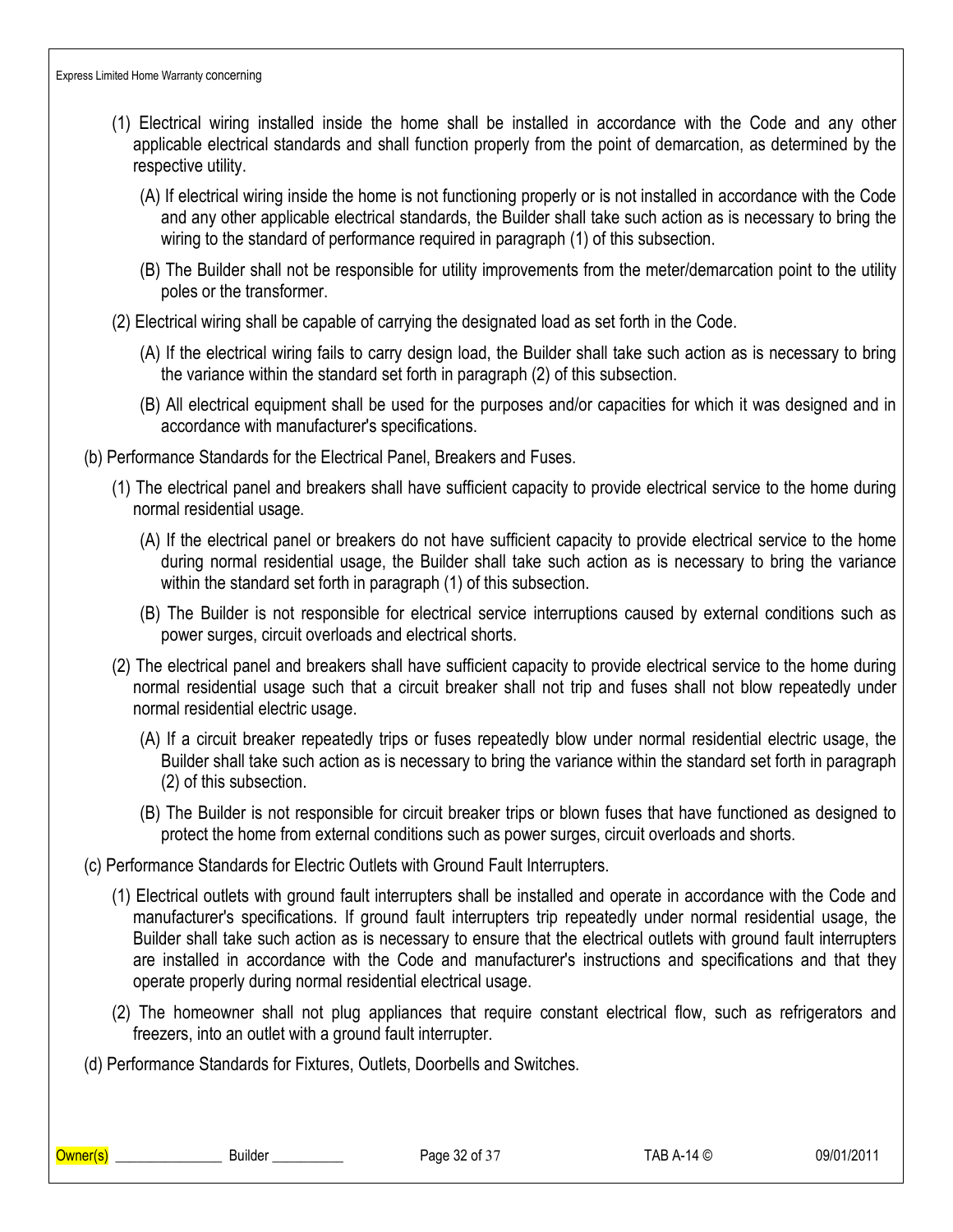- (1) An outlet, doorbell or switch shall be installed in accordance with the manufacturer's specifications and the Code and shall operate properly when installed in accordance with the manufacturer's specifications and the Code. If an outlet, doorbell or switch is not installed in accordance with the manufacturer's specifications and the Code or does not operate properly when so installed, the Builder shall take such action as is necessary to bring the variance within the standard stated in this subsection.
- (2) A fixture, electrical box or trim plate shall be installed in accordance with the Code and manufacturer's specifications and shall be properly secured to the supporting surface. If a fixture, electrical box or trim plate is not installed in accordance with the Code and manufacturer's specifications or is not properly secured to the supporting surface, Builder shall take such action as is necessary to bring the variance within the standard state in this subsection.
- (3) A light shall not dim, flicker or burn out repeatedly under normal circumstances. A lighting circuit shall meet the Code. If a light or a lighting circuit fails to meet the standards stated in this paragraph, the Builder shall take such action as is necessary to bring the variance within the standard.
- (e) Performance Standards for Wiring or Outlets for Cable Television, Telephone, Ethernet or Other Services.
	- (1) Wiring or outlets for cable television, telephone, ethernet or other services shall be installed in accordance with the Code and any applicable manufacturer's specifications.
		- (A) If wiring or outlets for cable television, telephone, ethernet or other services are not installed in accordance with the Code or any applicable manufacturer's specifications, the Builder shall take such action as is necessary to bring the variance within the standard set forth in paragraph (1) of this subsection.
		- (B) A Builder is not responsible for the failure of wiring or other utility service connectors or conduits that begin before the point at which the service enters the home.
	- (2) Wiring or outlets for cable television, telephone, ethernet or other services inside the home or on the home side of the meter/demarcation point shall function properly when installed in accordance with the performance standard in paragraph (1) of this subsection.
		- (A) If wiring or outlets for cable television, telephone, ethernet or other services are not functioning, the Builder shall take such action as is necessary to bring the variance within the standard set forth in paragraph (2) of this subsection.
		- (B) A Builder is not responsible for the failure of wiring or other utility service connectors or conduits that begin before the point at which the service enters the home.
- § 29. Performance Standards for Plumbing Delivery Systems
	- (a) Performance Standards for Pipes including Water and Gas Pipes, Sewer and Drain Lines, Fittings and Valves but not including pipes included in a Landscape Irrigation System.
		- (1) Pipes shall be installed and insulated in accordance with the Code and manufacturer's specifications.
			- (A) If a water pipe bursts, the Builder shall take such action as is necessary to bring the variance within the standard stated in paragraph (1) of this subsection.
			- (B) The homeowner is responsible for insulating and protecting exterior pipes and hose bibs from freezing weather and for maintaining a reasonable temperature in the home during periods of extremely cold weather. The homeowner is responsible for maintaining a reasonable internal temperature in a home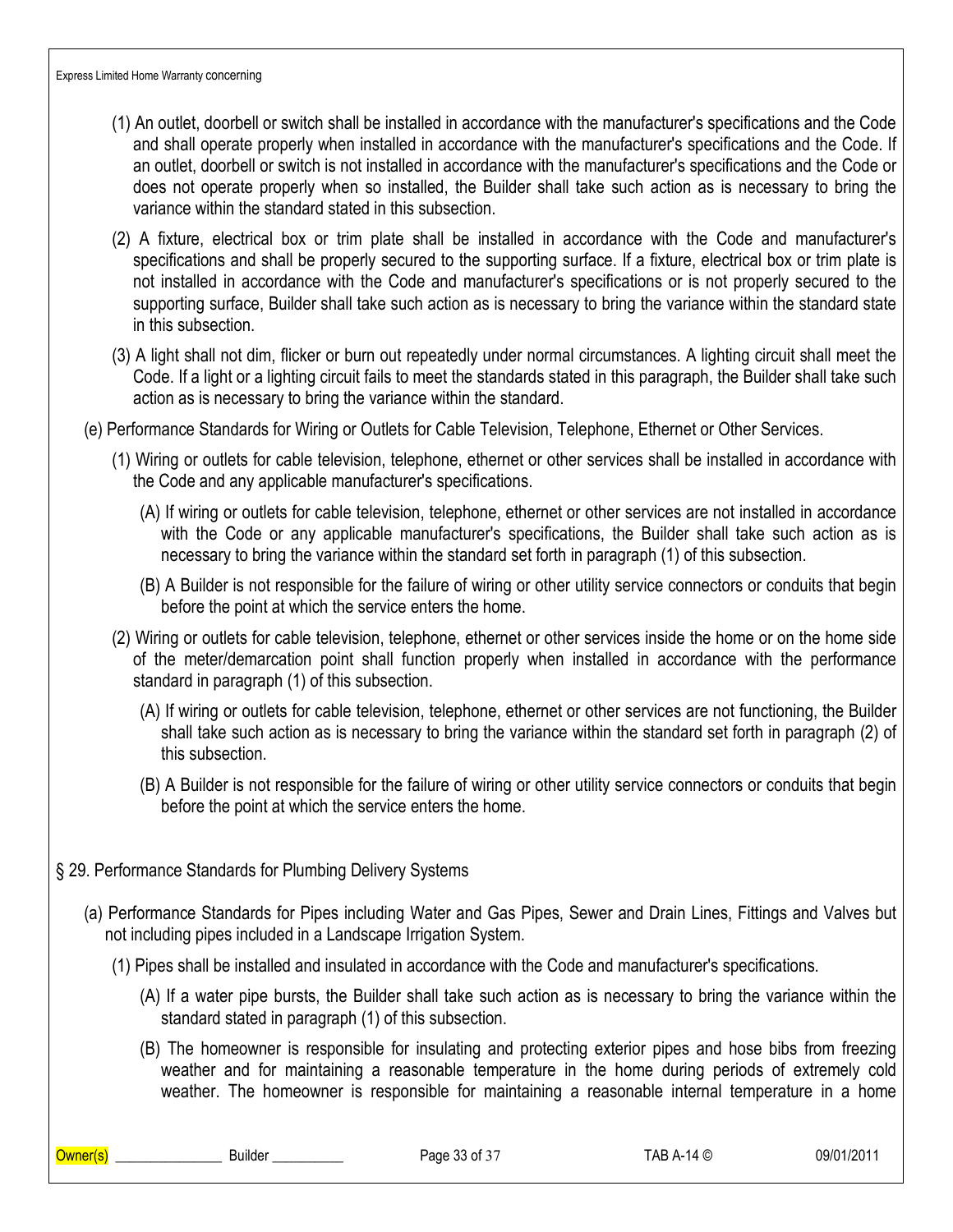regardless of whether the home is occupied or unoccupied and for periodically checking to ensure that a reasonable internal temperature is maintained.

- (2) A water pipe shall not leak.
	- (A) If a water pipe is leaking, the Builder shall take such action as is necessary to bring the variance within the performance standard stated in paragraph (2) of this subsection.
	- (B) The homeowner shall shut off water supply immediately if such is required to prevent further damage to the home.
- (3) A gas pipe shall not leak, including natural gas, propane or butane gas.
	- (A) If a gas pipe is leaking, a Builder shall take such action as is necessary to bring the variance within the standard stated in paragraph (3) of this subsection.
	- (B) If a gas pipe is leaking, the homeowner shall shut off the source of the gas if the homeowner can do so safely.
- (4) Water pressure shall not exceed 80 pounds per square inch in any part of the water supply system located inside the home. Minimum static pressure at the building entrance for either public or private water service shall be 40 pounds per square inch in any part of the water supply system.
	- (A) This standard assumes the public or community water supply reaches the home side of the meter at 40 pounds per square inch. The Builder is not responsible for water pressure variations originating from the water supply source.
	- (B) If the water pressure is excessively high, the Builder shall take such action as is necessary to bring the variance within the standard stated in paragraph (4) of this subsection.
- (5) A sewer, drain, or waste pipe shall not become clogged or stopped up due to construction activities.
	- (A) The Builder shall take such action as is necessary to unclog a sewer, drain or waste pipe that is clogged or stopped up due to construction activities.
	- (B) The homeowner shall shut off water supply immediately if such is required to prevent damage to the home.
- (b) Performance Standards for Individual Wastewater Treatment Systems. A wastewater treatment system should be capable of properly handling normal flow of household effluent in accordance with the Texas Commission on Environmental Quality requirements.
	- (1) The Builder shall take such action as is necessary for the wastewater treatment system to perform within the standard stated in this subsection.
	- (2) The Builder is not responsible for:
		- (A) system malfunctions or damage due to the addition of a fixture, equipment, appliance or other source of waste or water into the septic system by a person other than the Builder or a person working at the Builder's direction; or
		- (B) malfunctions or limitations in the operation of the system attributed to a design restriction imposed by state, county or local governing agencies; or
		- (C) malfunctions caused by freezing, soil saturation, soil conditions, changes in ground water table or any other acts of nature.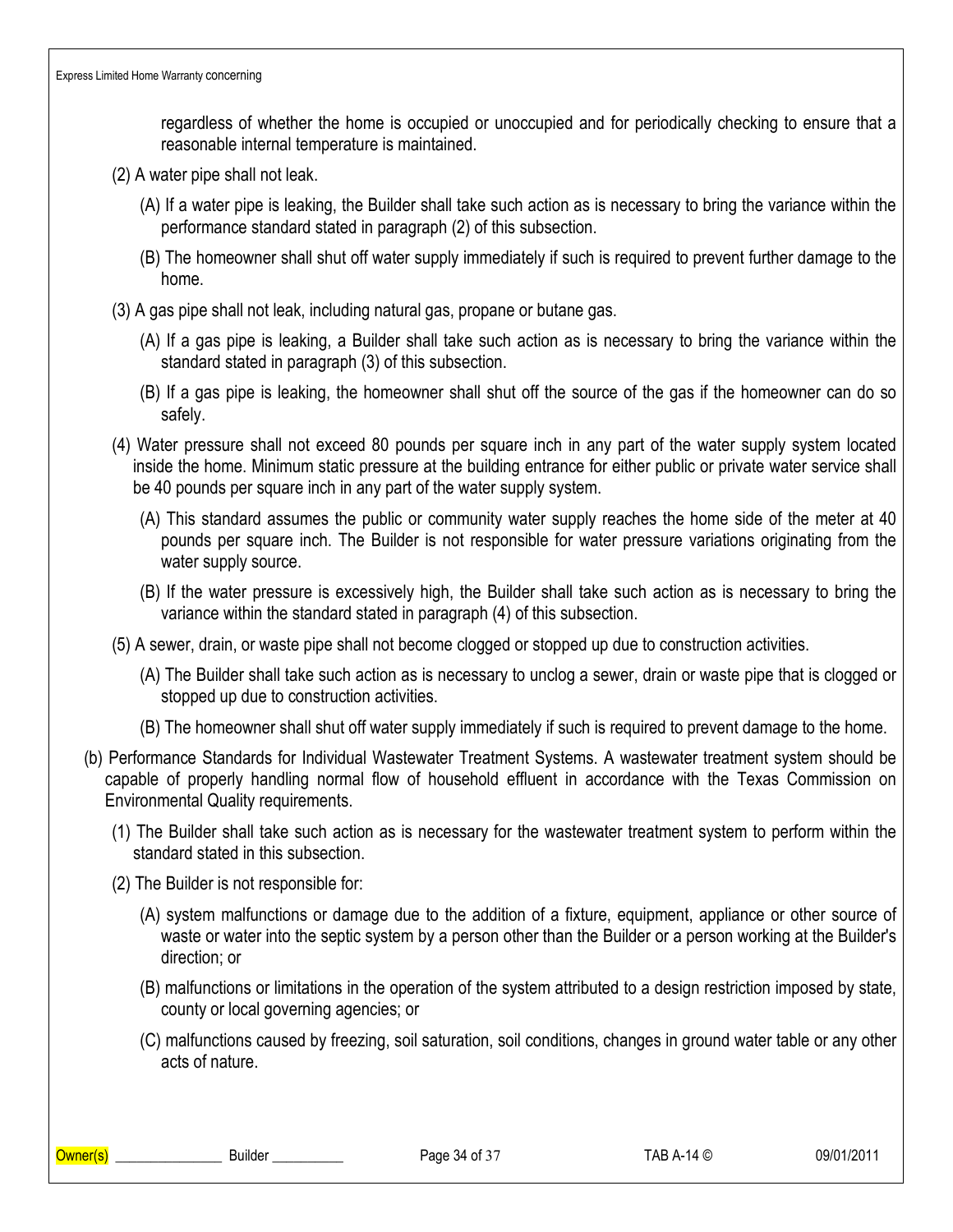### § 30. Performance Standards for Heating, Air Conditioning and Ventilation Delivery Systems

- (a) A refrigerant line shall not leak.
	- (1) If a refrigerant line leaks, the Builder shall take such action as is necessary to bring the variance within the standard stated in subsection (a) of this section.
	- (2) Condensation on a refrigerant line is not a leak.
- (b) Performance Standards for Heating and Cooling Functions.
	- (1) A heating system shall produce an inside temperature of at least 68-degrees Fahrenheit as measured two feet from the outside wall of a room at a height of three feet above the floor under local outdoor winter design conditions as specified in the Code.
		- (A) If a heating system fails to perform to the standard stated in paragraph (1) of this subsection, the Builder shall take such action as is necessary to bring the variance within the standard.
		- (B) Temperatures may vary up to 4-degrees Fahrenheit between rooms but no less than the standard set forth above in paragraph (1) of this subsection. The homeowner's changes made to the size or configuration of the home, the heating system or the ductwork shall negate the Builder's responsibility to take measures to meet this performance standard.
	- (2) An air-conditioner system shall produce an inside temperature of at most 78-degrees Fahrenheit as measured in the center of a room at height of five feet above the floor, under local outdoor summer design conditions as specified in the Code.
		- (A) If the air-conditioner system fails to perform to the standard stated in paragraph (2) of this subsection, the Builder shall take such action as is necessary to bring the variance within the standard.
		- (B) This standard does not apply to evaporative or other alternative cooling systems or if the homeowner makes changes to the size or configuration of the home, the air-conditioning system or the ductwork. Internal temperatures may vary up to 4-degrees Fahrenheit between rooms but no more than the standard set forth above in paragraph (2) of this subsection.
	- (3) A thermostat reading shall not differ by more than 4-degrees Fahrenheit from the actual room temperature taken at a height of five feet above the floor in the center of the room where the thermostat is located. The stated performance standard is related to the accuracy of the thermostat and not to the performance standard of the room temperature. If the thermostat reading differs more than 4-degrees Fahrenheit from the actual room temperature taken at a height of five feet above the floor in the center of the room where the thermostat is located, the Builder shall take such action as is necessary to bring the variance within the standard.
	- (4) Heating and cooling equipment shall be installed and secured according to the manufacturer's instructions and specification and shall not move excessively. If the heating or cooling equipment is not installed and secured in accordance with manufacturer's instructions and specifications or moves excessively, the Builder shall take such action as is necessary to properly install and secure the equipment.
- (c) Performance Standards for Vents, Grills or Registers.
	- (1) A vent, grill or register shall operate easily and smoothly when applying normal operating pressure. If a vent, grill or register does not operate easily and smoothly when applying normal pressure when adjusting, the Builder shall repair the vent, grill or register so that it operates with ease of use when applying normal operating pressure.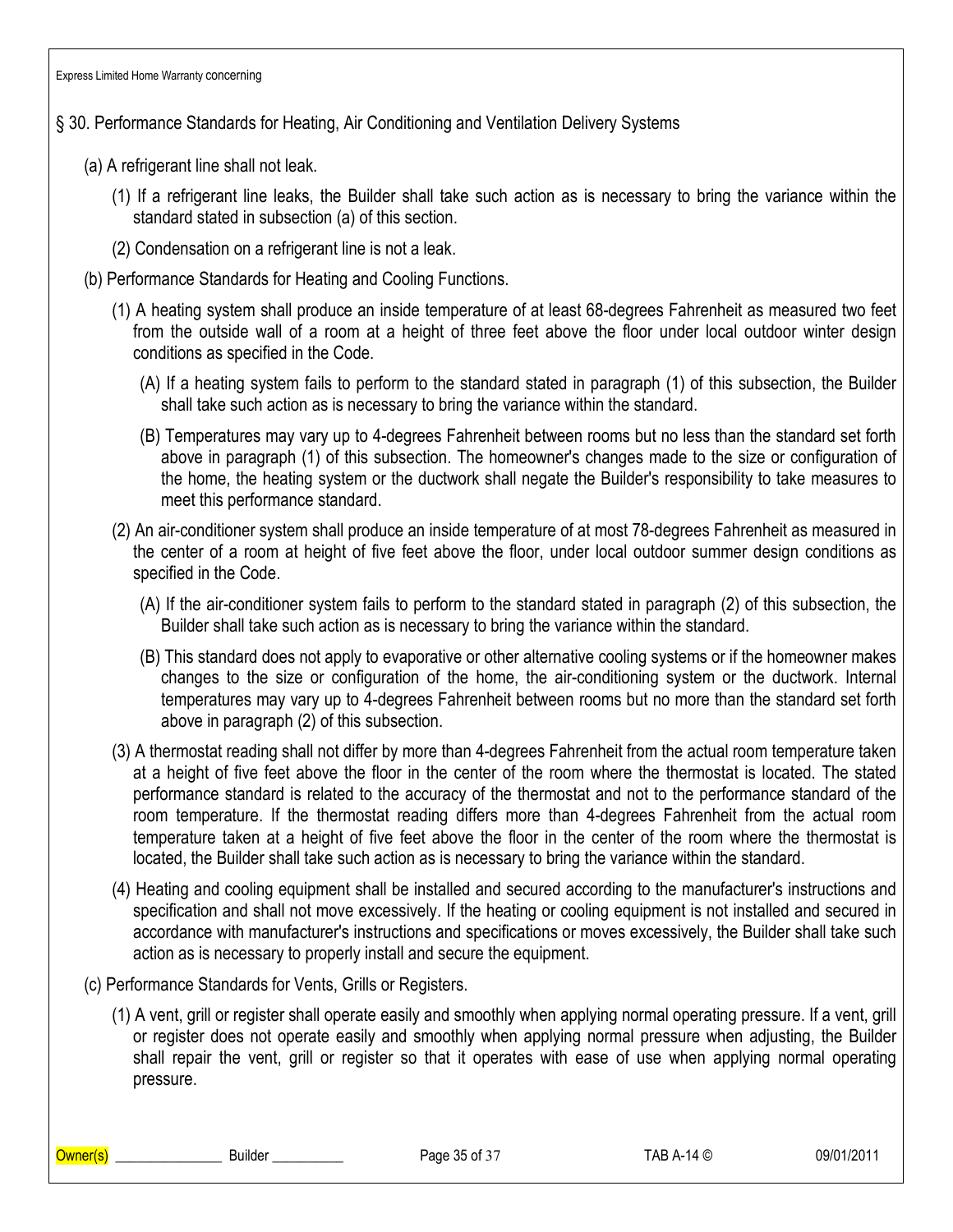- (2) A vent, grill or register shall be installed in accordance with the Code and manufacturer's instructions and specifications and shall be secured to the underlying surface. If a vent, grill or register is not installed and secured in accordance with the performance standard in this paragraph, the Builder shall take such action as is necessary to bring the variance within the standard.
- (d) Performance Standards for Ductwork.
	- (1) Ductwork shall be insulated in unconditioned areas according to Code. If ductwork is not insulated in unconditioned areas in accordance with the Code, the Builder shall take such action as is necessary to bring the variance within the standard stated in this paragraph.
	- (2) Ductwork shall be secured according to the manufacturer's instructions and specifications and it shall not move excessively. If the ductwork is not secured according to the manufacturer's instructions and specifications or moves excessively, the Builder shall take such action as is necessary to bring the variance within the standard stated in this paragraph.
	- (3) Ductwork shall be sealed and shall not separate or leak in excess of the standards set by the Code. If the ductwork is not sealed, is separated or leaks in excess of the standards set by the Code, the Builder shall take such action as is necessary to bring the variance within the standard stated in this paragraph.
- § 31. Performance Standards for Major Structural Components
	- (a) Performance Standards for Slab Foundations.
		- (1) Slab foundations should not move differentially after they are constructed, such that a tilt or deflection in the slab in excess of the standards defined below arises from post-construction movement. The protocol and standards for evaluating slab foundations shall follow the version of the publication entitled "Guidelines for the Evaluation and Repair of Residential Foundations", as published by the Texas Section of the American Society of Civil Engineers (2009), hereinafter referred to as the "ASCE Guidelines" with the following modifications:
			- (A) Overall deflection from the original construction elevations shall be no greater than the overall length over which the deflection occurs divided by 360 (L/360) and must not have more than one associated symptom of distress, as described in Section 5 of the ASCE Guidelines, that results in actual observable physical damage to the home.
			- (B) The slab shall not tilt after construction in excess of one percent from the original construction elevations or cause structural component(s) or masonry veneer to rotate into a structurally unstable position such that the weight vector of the component part falls outside the middle third of its bearing area.
		- (2) If measurements and associated symptoms of distress show that a slab foundation does not meet the deflection or tilt standards stated in paragraph (1) of this subsection, a third-party inspector's recommendation shall be based on the appropriate remedial measures as described in Section 7 of the ASCE Guidelines.
	- (b) Performance Standards for Major Structural Components of a Home other than Slab Foundations.
		- (1) Floor over pier and beam foundations.
			- (A) A floor over pier and beam foundation shall not deflect more than L/360 from its original construction elevations and have that movement create actual observable physical damage to the components of the home identifiable in Section 5.3 of the ASCE Guidelines.